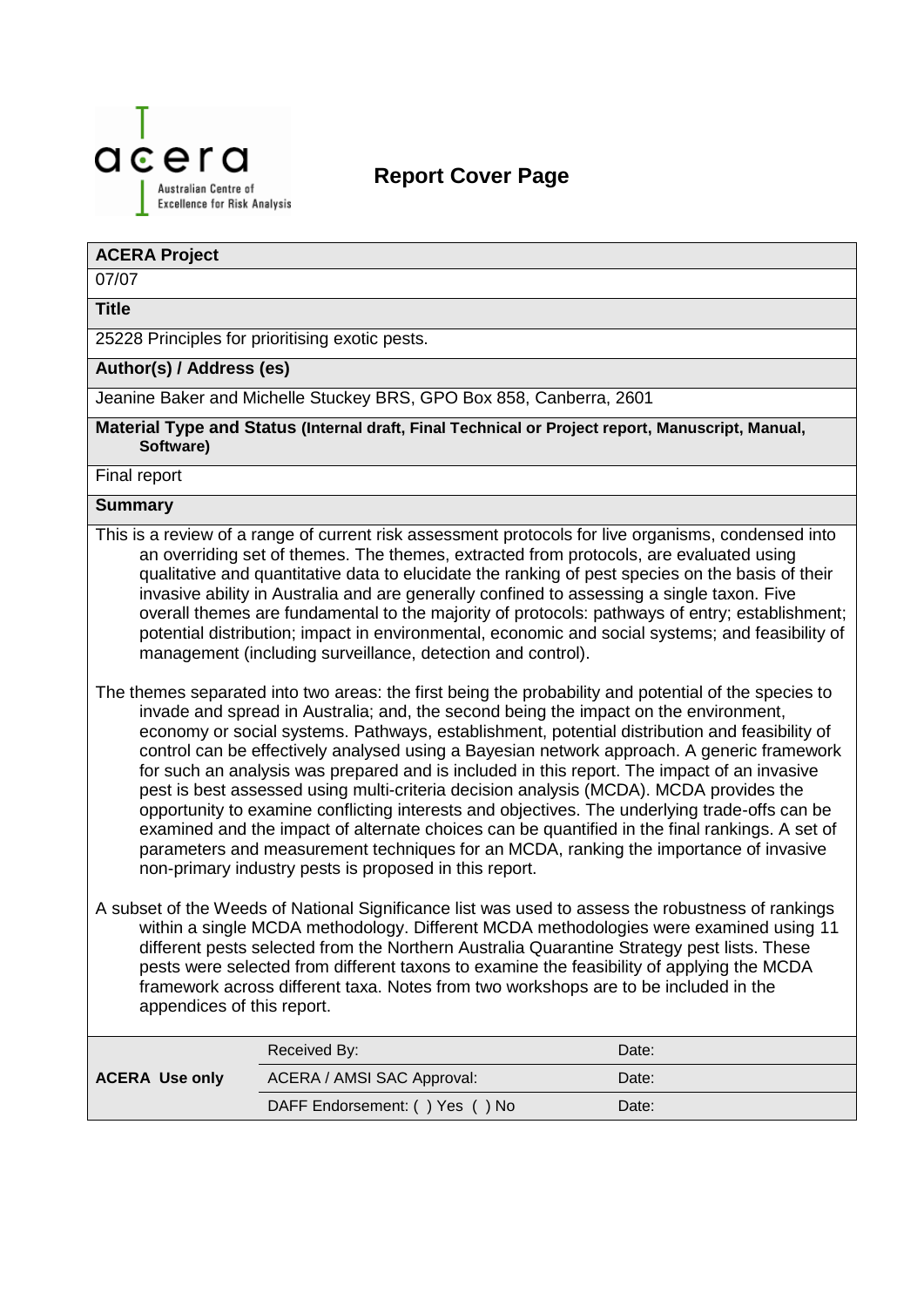# **Prioritising the impact of exotic pest threats using Bayes net and MCDA methods.**

## **ACERA Project No. 07/07**

Jeanine Baker; BRS Michelle Stuckey; BRS

Final Report

February 2008



**Australian Government** 

**Bureau of Rural Sciences**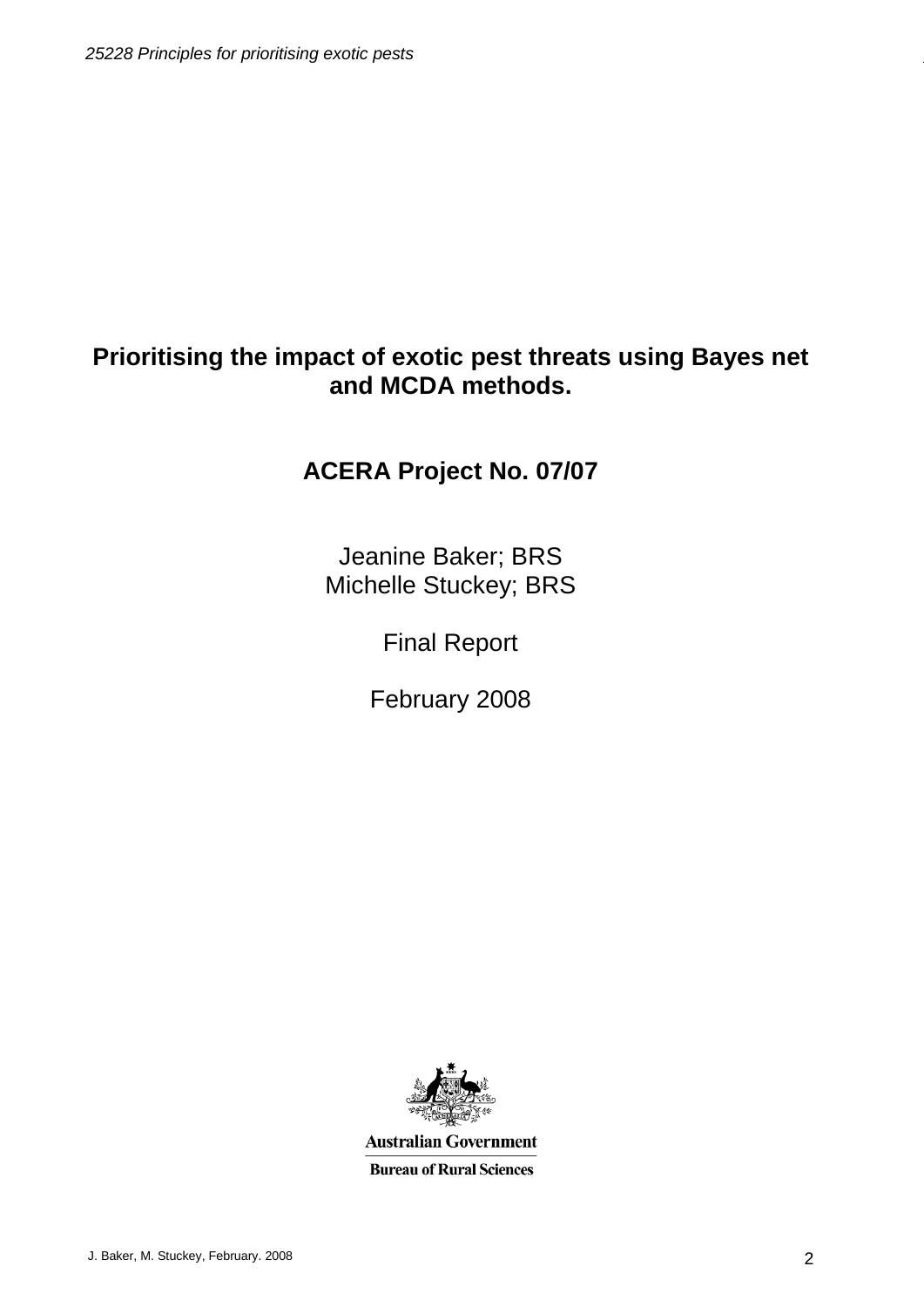## <span id="page-2-0"></span>**Acknowledgements**

This report is a product of the Australian Centre of Excellence for Risk Analysis (ACERA). In preparing this report, the authors acknowledge the financial and other support provided by the Department of Agriculture, Fisheries and Forestry (DAFF), the University of Melbourne, Australian Mathematical Sciences Institute (AMSI) and Australian Research Centre for Urban Ecology (ARCUE).

The authors thank the following people who have provided valuable advice and input:

Mark Burgman, Paul Pheluong, Keith Hayes, and Stephen Pratt for the Bayes net structure used to assess the probability of establishment and spread.

Quentin Hart, Mary Bomford, Leanne Brown, Bo Raphael, Lynn Maguire, Steve Pratt, Jean Chesson and Greg Hood for their guidance and comments.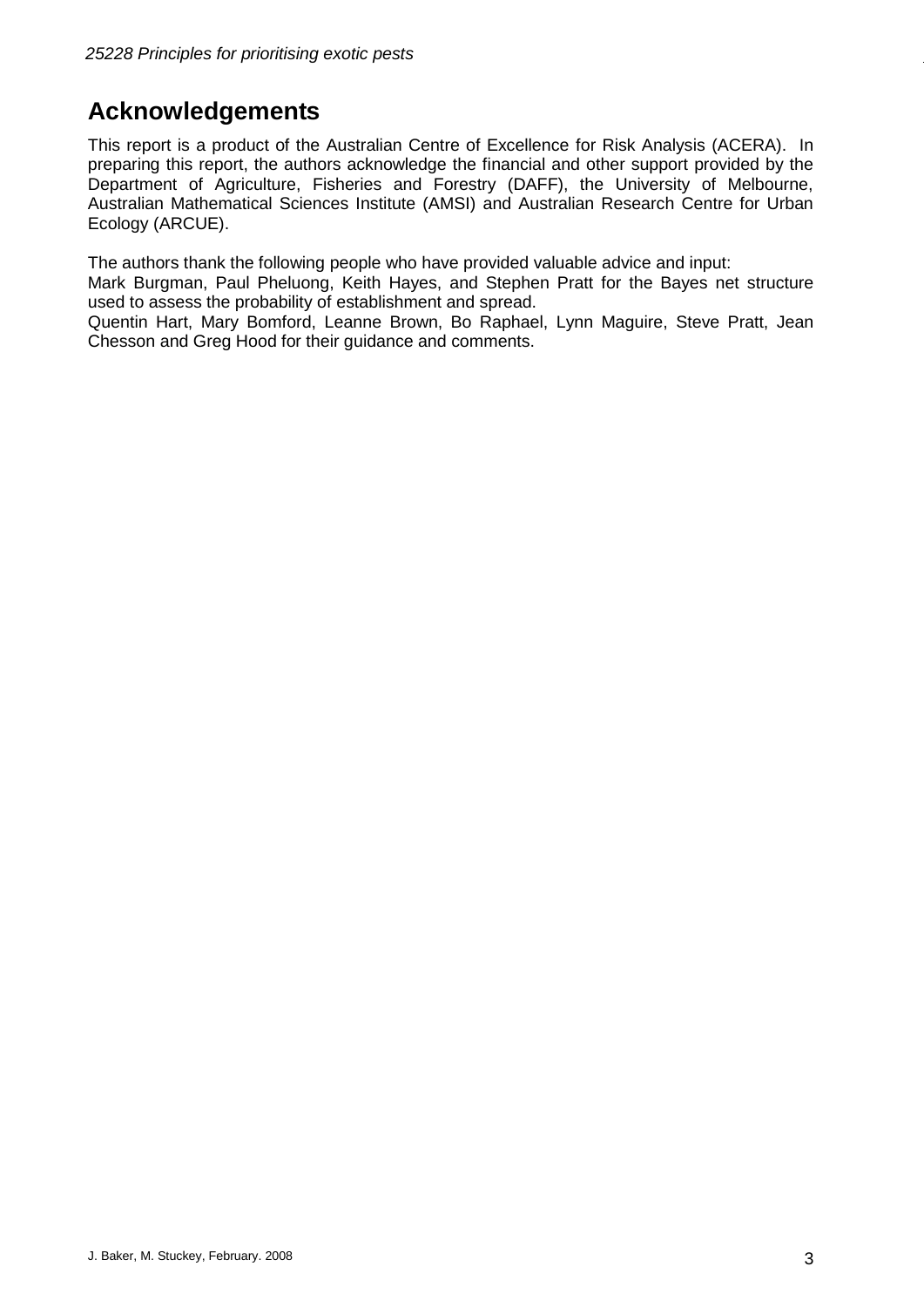# <span id="page-3-0"></span>**Disclaimer**

This report has been prepared by consultants for the Australian Centre of Excellence for Risk Analysis (ACERA) and the views expressed do not necessarily reflect those of ACERA. ACERA cannot guarantee the accuracy of the report, and does not accept liability for any loss or damage incurred as a result of relying on its accuracy.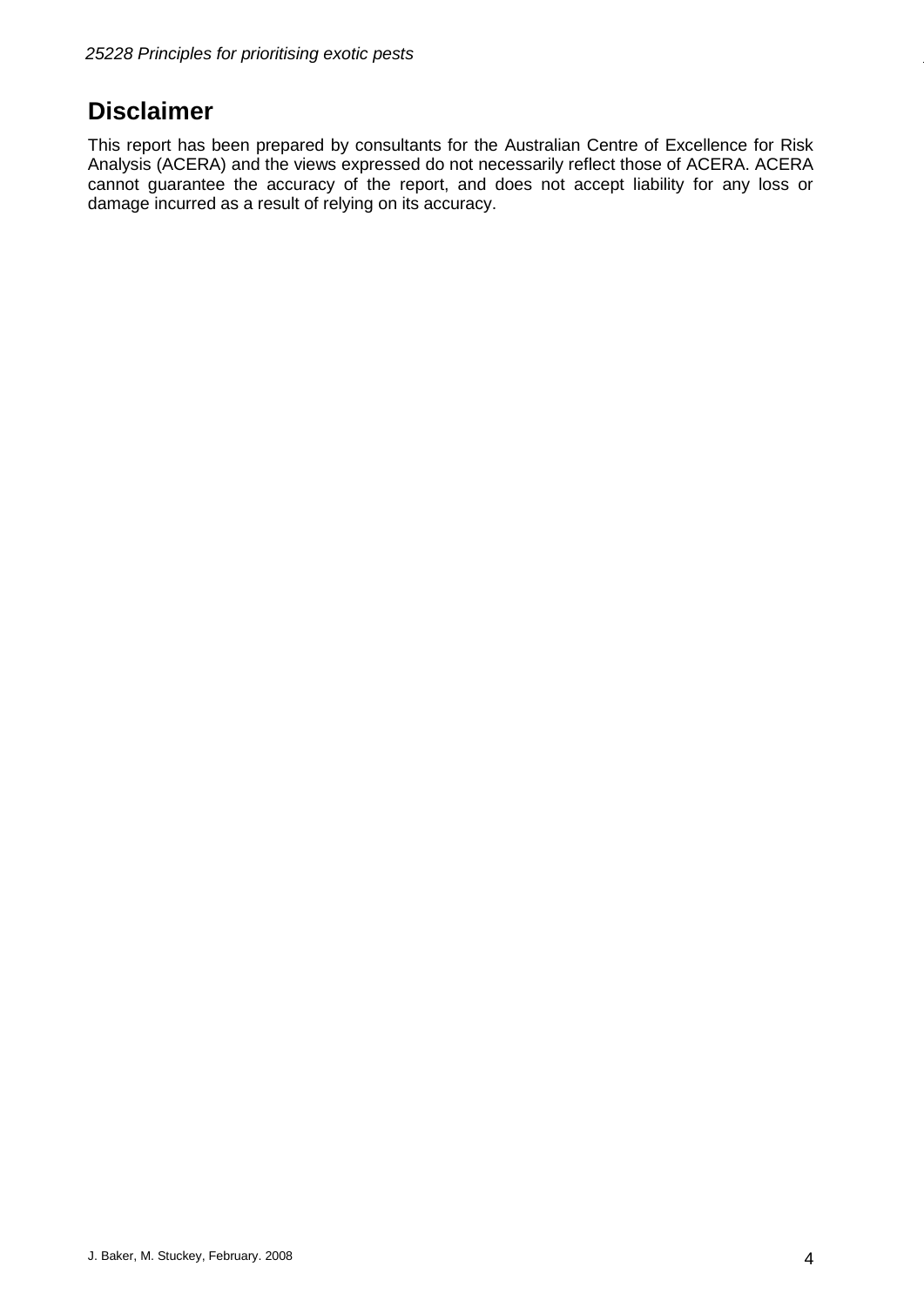# <span id="page-4-0"></span>**Contents**

## **Contents**

### **Contents**

| 1.1. |                                                                                |     |
|------|--------------------------------------------------------------------------------|-----|
| 1.2. |                                                                                |     |
| 2.1. |                                                                                |     |
| 3.1. |                                                                                |     |
| 3.2. | Development of a generic framework for determining establishment and spread of |     |
|      |                                                                                |     |
| 3.3  |                                                                                |     |
| 3.4  |                                                                                |     |
| 3.5  |                                                                                |     |
| 3.6  | Applying the Bayesian net and MCDA framework to existing lists  26             |     |
|      |                                                                                |     |
|      |                                                                                | .36 |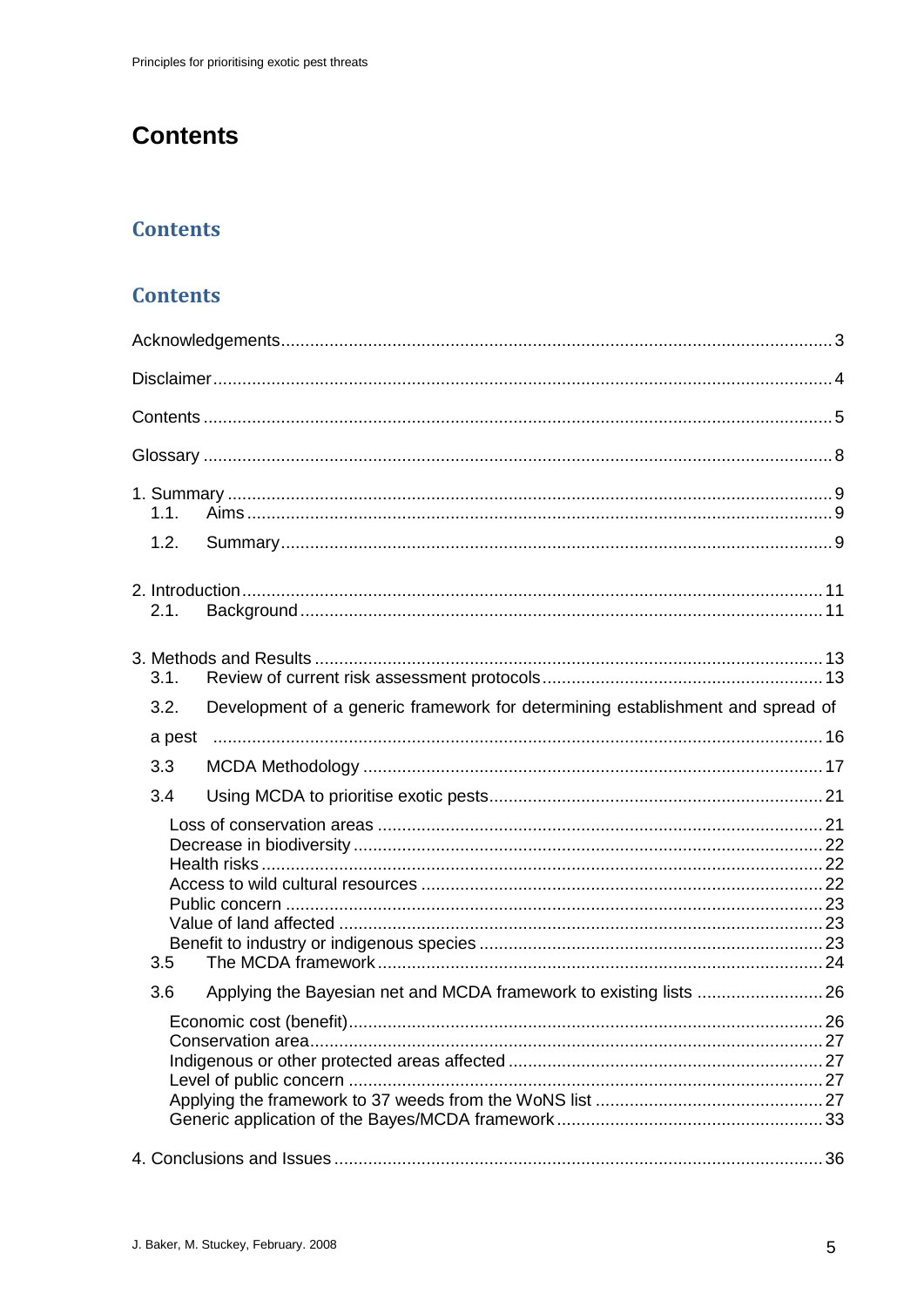| Appendix 4 Maps showing landuse and the potential distribution for 2 of the AQIS NAQS |  |
|---------------------------------------------------------------------------------------|--|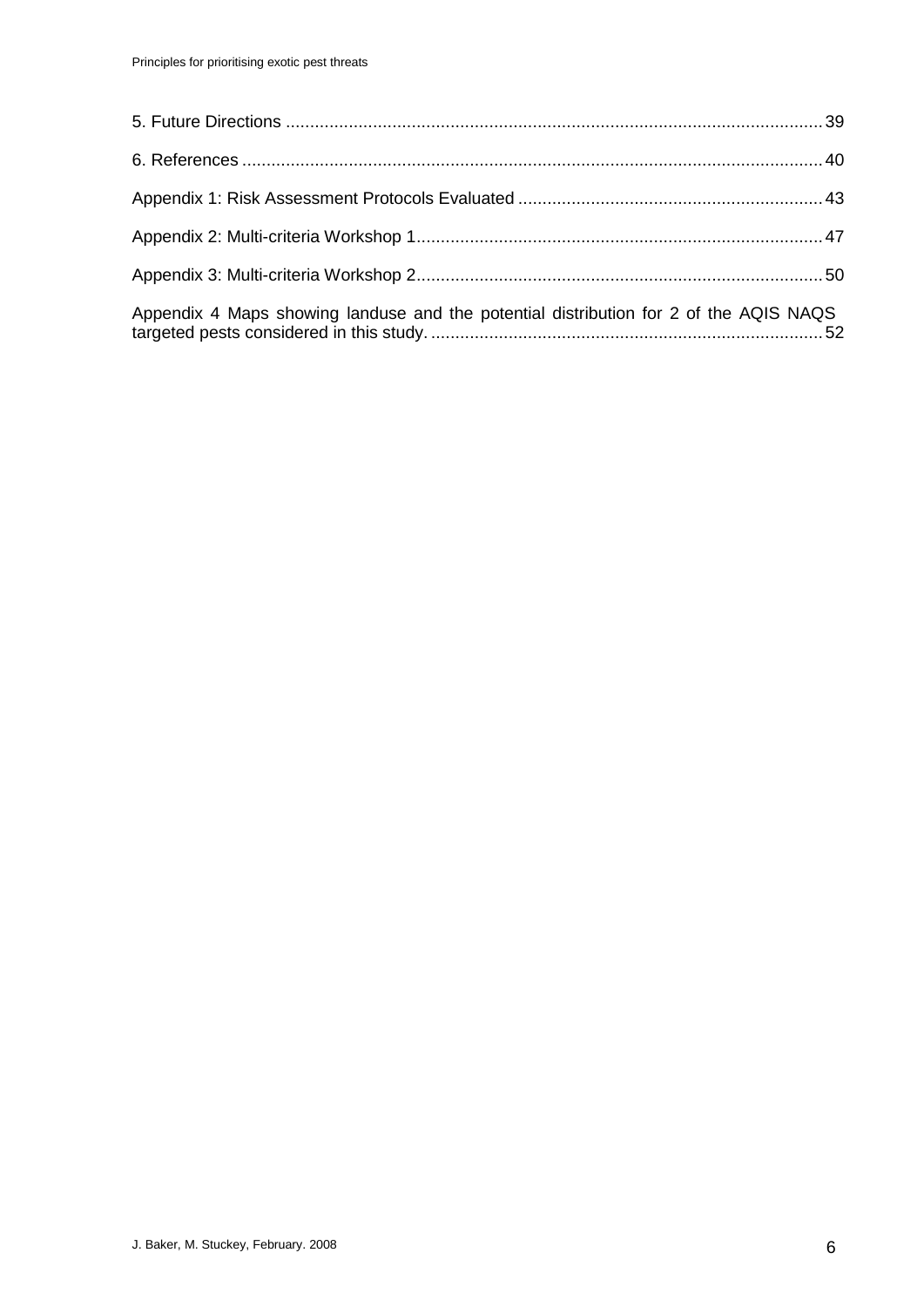#### **List of Tables**

| Table 1 Percentage of risk assessment protocols considering the listed themes.  14         |  |
|--------------------------------------------------------------------------------------------|--|
|                                                                                            |  |
| Table 3 Standardised matrix of alternatives and criteria with each alternative scaled as a |  |
|                                                                                            |  |
| Table 4 Simplified matrix of alternatives and criteria modified by the weighting 26        |  |
|                                                                                            |  |
| Table 6 Bayes net/MCDA priority ranking (highest to lowest) to examine trade-offs between  |  |
|                                                                                            |  |
|                                                                                            |  |

### **List of Figures**

| Figure 1 Hypothetical Bayesian net analysis to estimate the probability of spread of an |  |
|-----------------------------------------------------------------------------------------|--|
|                                                                                         |  |
|                                                                                         |  |
| Figure 3 Example of MCAS-S software output showing how intersecting regions can be      |  |
|                                                                                         |  |

| Figure 4 Diagrammatic representation of the people and processes required to formulate a |  |
|------------------------------------------------------------------------------------------|--|
|                                                                                          |  |
|                                                                                          |  |
| Figure 6 Sensitivity testing on weightings for economic and environmental criteria33     |  |
| Figure 7 Distribution of eucalyptus and melaleuca forests in Australia with the CLIMATE  |  |
|                                                                                          |  |
| Figure 8 Landuse map used to estimate conservation and indigenous/other protected land   |  |
|                                                                                          |  |
|                                                                                          |  |
| Figure 10 Phytophthera colocasiae (taro leaf blight) potential distribution53            |  |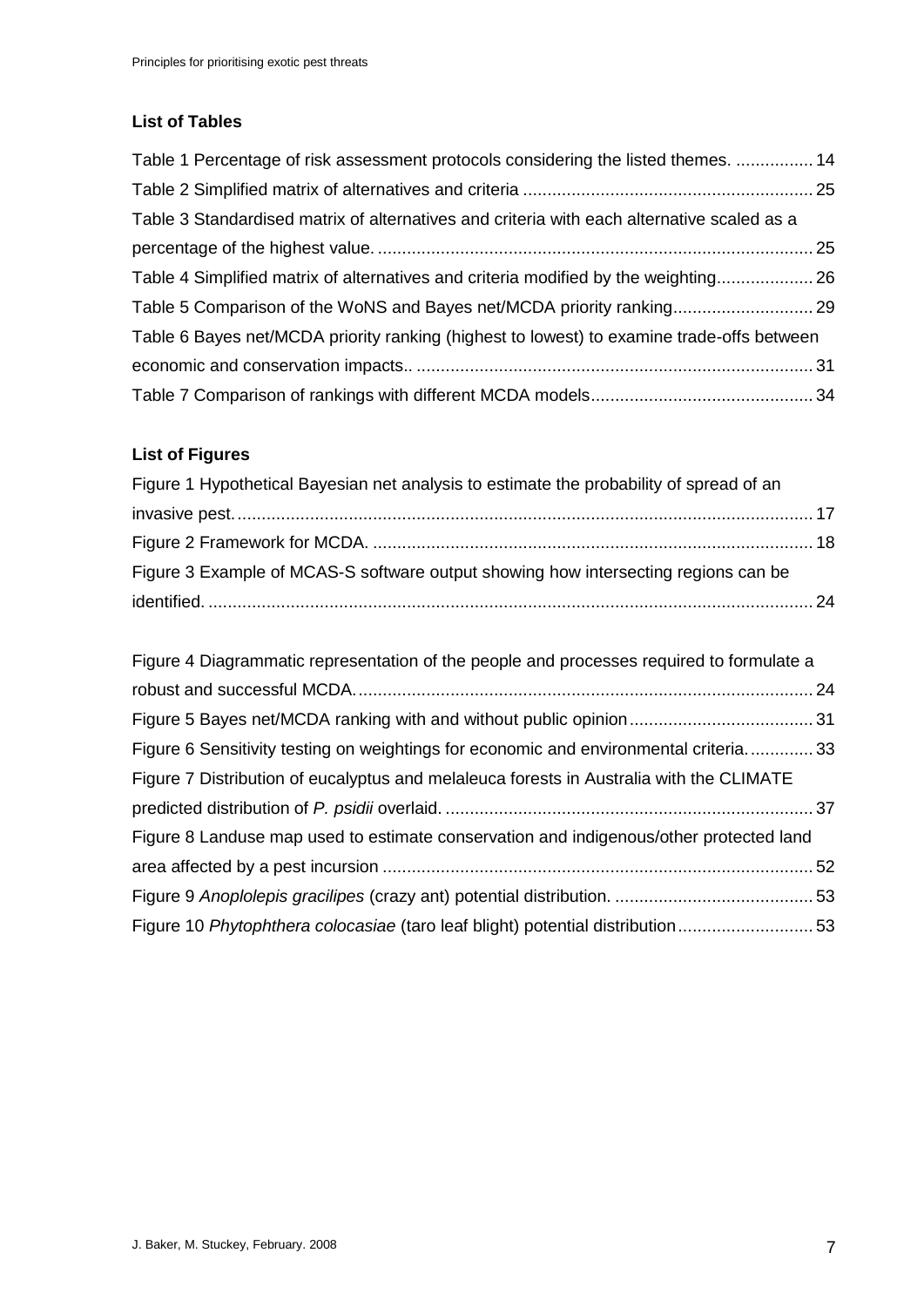## <span id="page-7-0"></span>**Glossary**

The key terms used in this report are defined as follows:

*Bayesian network:* a probalistic model that represents a set of variables and their probabilistic interdependencies. A Bayesian network has assumed and/or explicit sets of understandings embedded in the network and is an ideal representation for combining prior knowledge (which often comes in causal form) and data.

*ELECTRE:* (Elimination and Choice Expressing the Reality) the earliest and simplest outranking methods used in multi criteria decision analysis.

*Entry pathway:* pathway by which a species is introduced to a novel habitat outside its natural habitat.

**Establishment:** A non native species forming self-sustaining populations outside its natural habitat.

**Expert opinion**: qualitative information provided by reputable professionals working in the area, usually elicited through structured interviews, cross referencing, clarification, peer review and secondary consultation.

**Exotic pest:** a species, outside its natural habitat (introduced either deliberately or unintentionally), that has the ability to establish, spread, out-compete natives, take over new environments and cause detrimental impacts in natural environments.

*Impact:* for the purposes of this study, and economic, environmental or social change, positive or negative, that is measured qualitatively or quantitatively.

*Invasive species:* an exotic species that establishes a wild population, spreads beyond the place of introduction and becomes abundant.

*Outranking:* method that focuses on a series of pair-wise comparisons of choices that incorporates the use of qualitative data. It assists decision makers in choosing the best alternative(s) from a given set of alternatives by comparing, in a comprehensive way, each pair of alternatives.

**Parsimony:** the practice of using the smallest number of parameters in a model to avoid over-fitting the model because each parameter adds additional uncertainty to the model.

**PROMETHEE:** (Preference Ranking Organization Method for Enrichment Evaluations) an outranking method used in multi criteria decision analysis that applies thresholds and preferences to performance criteria.

*Spread:* an increase in abundance and dispersal following successful establishment.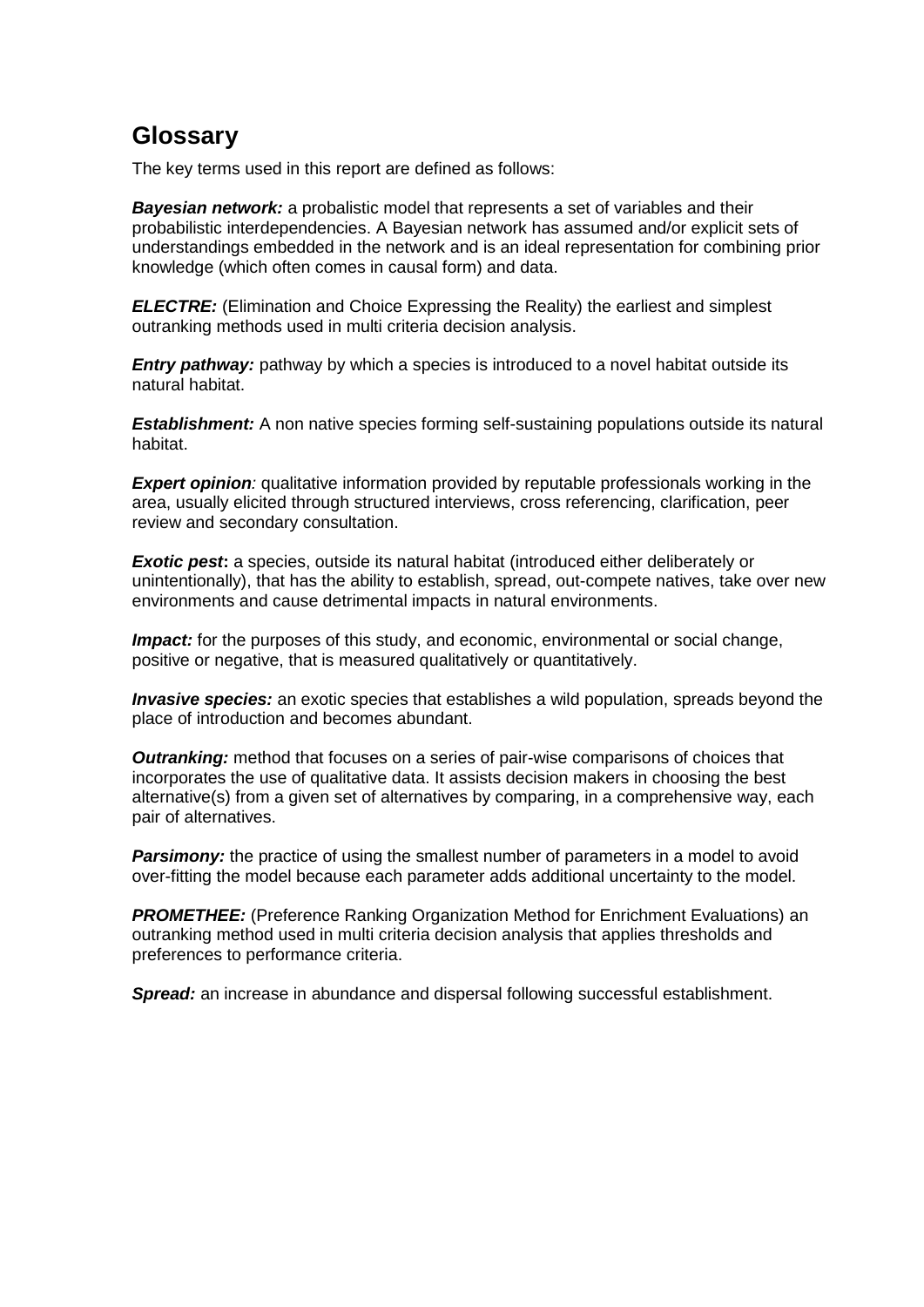# <span id="page-8-1"></span><span id="page-8-0"></span>**1. Summary**

### **1.1. Aims**

To review key themes used in current pest risk assessment protocols and identify areas not adequately addressed in these protocols.

To examine multi criteria decision analysis (MCDA) methods and their application to assessing the impact potential pests might have on Australian economic, environmental and social values and structure.

## **1.2. Summary**

<span id="page-8-2"></span>Invasive species can have significant impact on Australia's unique landscape in addition to causing economic loss. Determining which exotic species will disrupt native ecosystems can be difficult and, with many conflicting interests, assigning funding is not a simple decision. MCDA provides an opportunity to assess the relative significance of invasive species and to examine trade-offs by manipulating input criteria and weightings.

There are several areas pertinent to the probability of establishment that many existing pest risk assessment protocols do not focus on such as: the number and frequency of use for entry pathways; geographical proximity of the pest; propagule pressure; and physical limitations to the spread of the pest. Careful consideration of these parameters can elucidate the probability of establishment and spread.

The impact of a pest is often difficult to interpret because of conflicting interests or lack of objective data. A review of the current pest risk assessment protocols indicated that many of them did not address social and cultural concerns or the risk of increased threat of extinction of native species. It is in examining the complexities related to economic, environmental and social impacts that MCDA can be a useful tool for decision makers.

Over-simplified models yield results with less meaning compared to models that reflect the real-world characteristics more faithfully. However, decision makers are often faced with a lack of information on an invasive species, or expert opinion at best. A complex structural framework, incorporating such uncertainty or conflicting expert opinion may be equally unrealistic. The basic principle of parsimony should be maintained in selecting criteria to evaluate the objective (or objectives) of any assessment because it is always preferable to choose, from a set of otherwise equivalent models, the simplest one.

A simple MCDA framework, with the objective of prioritising pests on the basis on their economic, environmental and social impacts, was applied to subsets of the Weeds of National Significance (WoNS) and the AQIS/NAQS Target Pest List. Sensitivity testing of the robustness of the rankings was applied to the WoNS subset and revealed that the rankings rarely changed by more than a few places. Exceptions to this were weeds that were extreme outliers in one or more of the assessment criteria.

The data used to assess the subset of the Target Pest Lists was applied to several different published MCDA methods and the rankings compared. Changes in rank between species were evident, even when only 11 species were examined. This indicates that, *although rankings are relatively robust within an MCDA method, they vary between methods*. The use of outranking methods does provide an option to introduce preference and cut-off values for the criteria used to assess pests. The widespread use of this approach would be assisted with the use of commercial software or the development of a spreadsheet for outranking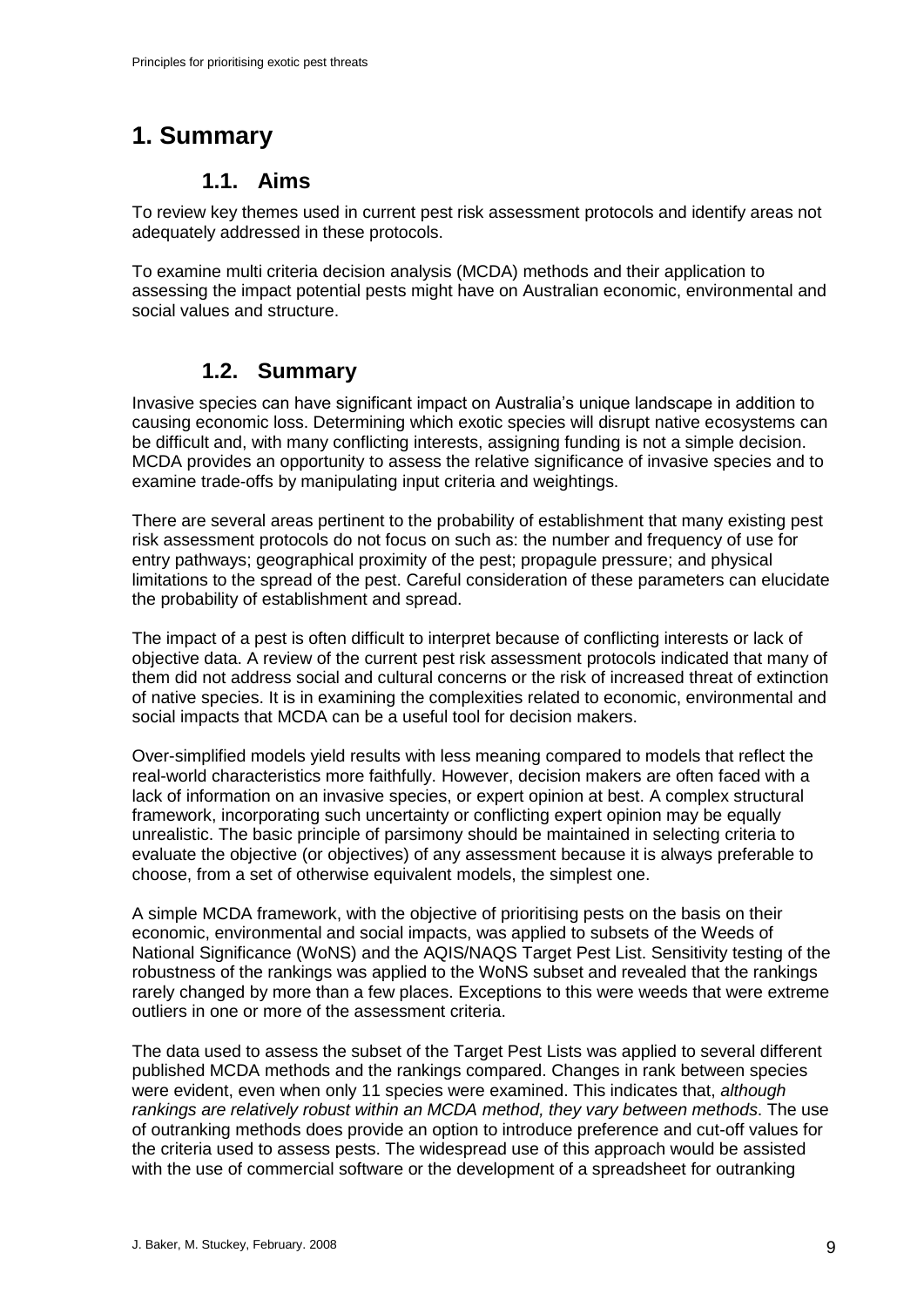methods like PROMETHEE (Preference Ranking Organisation Method for Enrichment Evaluations) or ELECTRE (Elimination and Choice Expressing the Reality).

The application of MCDA suggests that it is useful in clarifying strategic decisions for determining pest priorities and can be applied across taxa. A cautionary note is that the key stakeholders must decide on the most appropriate MCDA approach. This also incorporates recognition of the uncertainty introduced by the approach structure as well as that introduced from the criteria. This highlights the need for stakeholders to be actively involved in developing any framework. The outcome of using this support tool more widely would increase confidence in the decision process because it is a transparent and structured participatory process, whether it is used for assigning funding priorities or determining the best management technique.

## **1.3. Recommendations**

- Expand the existing framework into a generic framework in conjunction with stakeholders by reaching a consensus on which attributes best describe the MCDA objectives and define preferred weightings and aggregation methodology.
- Validate various MCDA methodologies against real life problems, particularly in relation to conflicting interests and trade-offs between criteria.
- Examine the robustness of the results within and between the MCDA methodologies by applying sensitivity testing.
- Develop an accessible user friendly spreadsheet for either PROMETHEE or ELECTRE approaches for use by Federal, State and Territory agencies.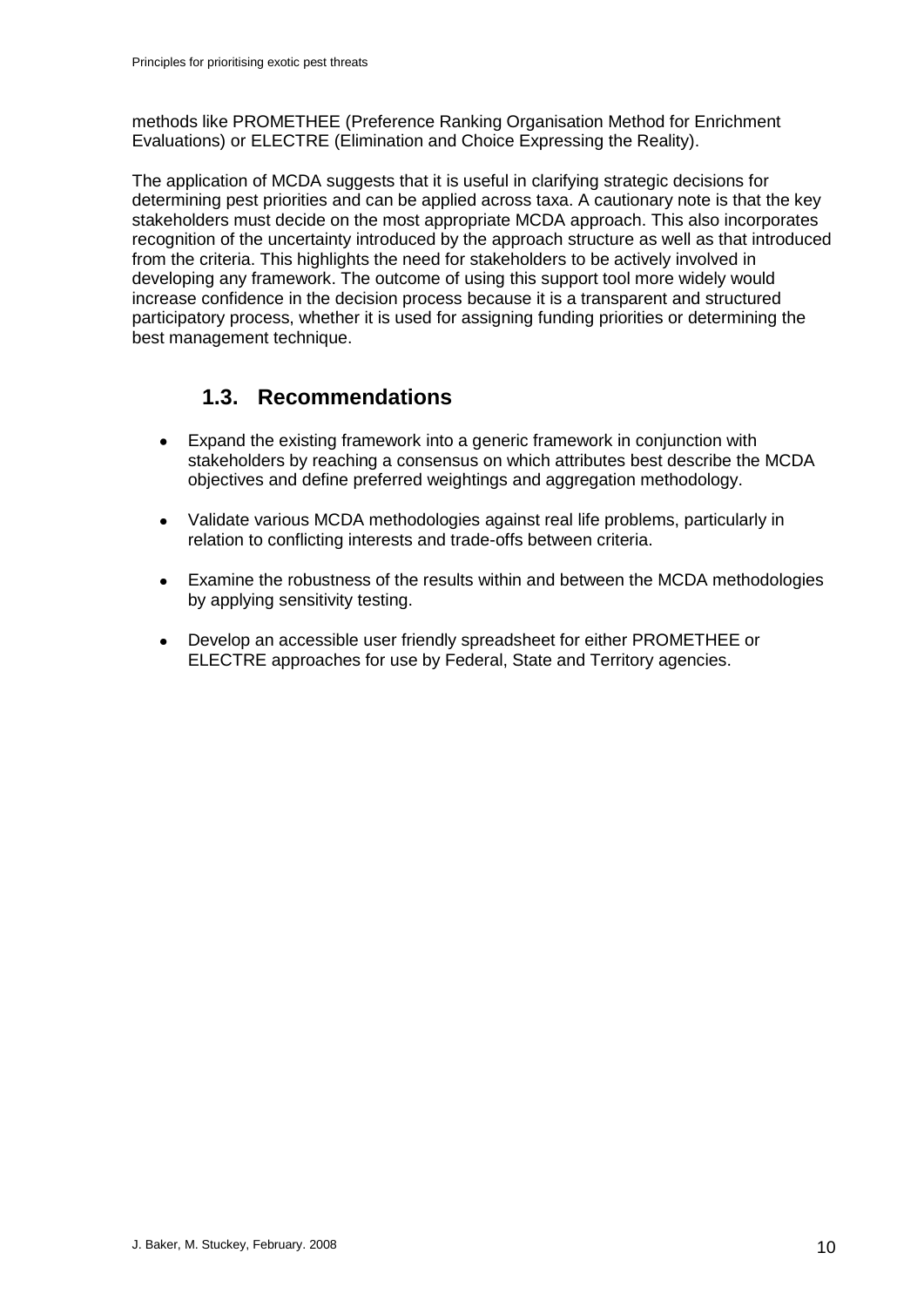# <span id="page-10-1"></span><span id="page-10-0"></span>**2. Introduction**

### **2.1. Background**

Determining which exotic species will disrupt native ecosystems can be difficult. Many interests compete for limited funding and there are often conflicting opinions about the potential benefits or risks a non-native species could provide to existing systems within Australia. For example, a novel bio-control agent may be introduced to control an existing exotic pest, or a new pasture grass could be introduced to expand grazing potential. Both introduction scenarios present substantial environmental or industry benefits and the associated risks of establishment are assessed very differently under the current Australian import frameworks relevant to each scenario.

The number of potential pests far outweighs the capacity to develop management strategies and this is especially true for environmental pests. The decision to include a pest on a priority target list has important consequences. Inclusion on a list focuses public attention on a pest, which may raise its profile in a self-perpetuating cycle. This has positive and negative effects. For instance, the identification of some key pests identified through PLANTPLAN has been valuable because this has prompted the development of diagnostic, surveillance and response strategies that are widely applicable to a whole class of related pests. Conversely, pests placed on lists without regard for key components of preparedness or management can lead to expenditure that is later found to be unwarranted because little can be done to prevent widespread establishment.

Considerable effort has been expended on compiling pest prioritisation lists for primary production areas. With the exception of the Department of the Environment, Water Heritage and the Arts (DEWHA) environmental alert listed weeds [\(http://www.weeds.gov.au/weeds/lists/alert.html\)](http://www.weeds.gov.au/weeds/lists/alert.html) there is no pest prioritisation for non-primary production landscapes. Such landscapes include parks and biological preserves in all jurisdictions and areas of cultural and recreational significance. This is a serious omission, as the introduction of non-native species has already had a devastating effect on national parks and reserves in Australia, New Zealand, South Africa, and North America (Vitousek et al. 1996).

The impacts of invasive species on natural ecosystems include: reduction and extinction of native species through competition, predation, disease and genetic extinction; loss of native vegetation and/or altering vegetation structure; altering ecosystem processes; soil erosion; and changing fire regimes (Bomford 1991 Bomford 2003 Vitousek et al. 1996). Despite a relatively small proportion of exotic species becoming pests (Williamson and Brown 1986), several authors believe that all exotic species establishing wild populations have had impacts that outweigh any benefits (Laycock 1966 Roots 1979 cited in Bomford 1991 Bomford 2003). While it is the only realistic fiscal measure, the use of market values to estimate current or future worth of a natural environment is problematic and will remain a matter of subjective judgement.

Any framework for prioritising potential invasive species of non-primary production land depends on knowledge of what constitutes a successful invader in the first place. Past evidence shows that predicting likely invasive species based on a set of generalised species characteristics is often inconclusive (Hobbs and Humphries 1995 Mack et al. 2000). This is because successful invasion depends not only on invading species characteristics, but also on the characteristics of the environment being invaded and the interaction of human activities (Lonsdale 1999).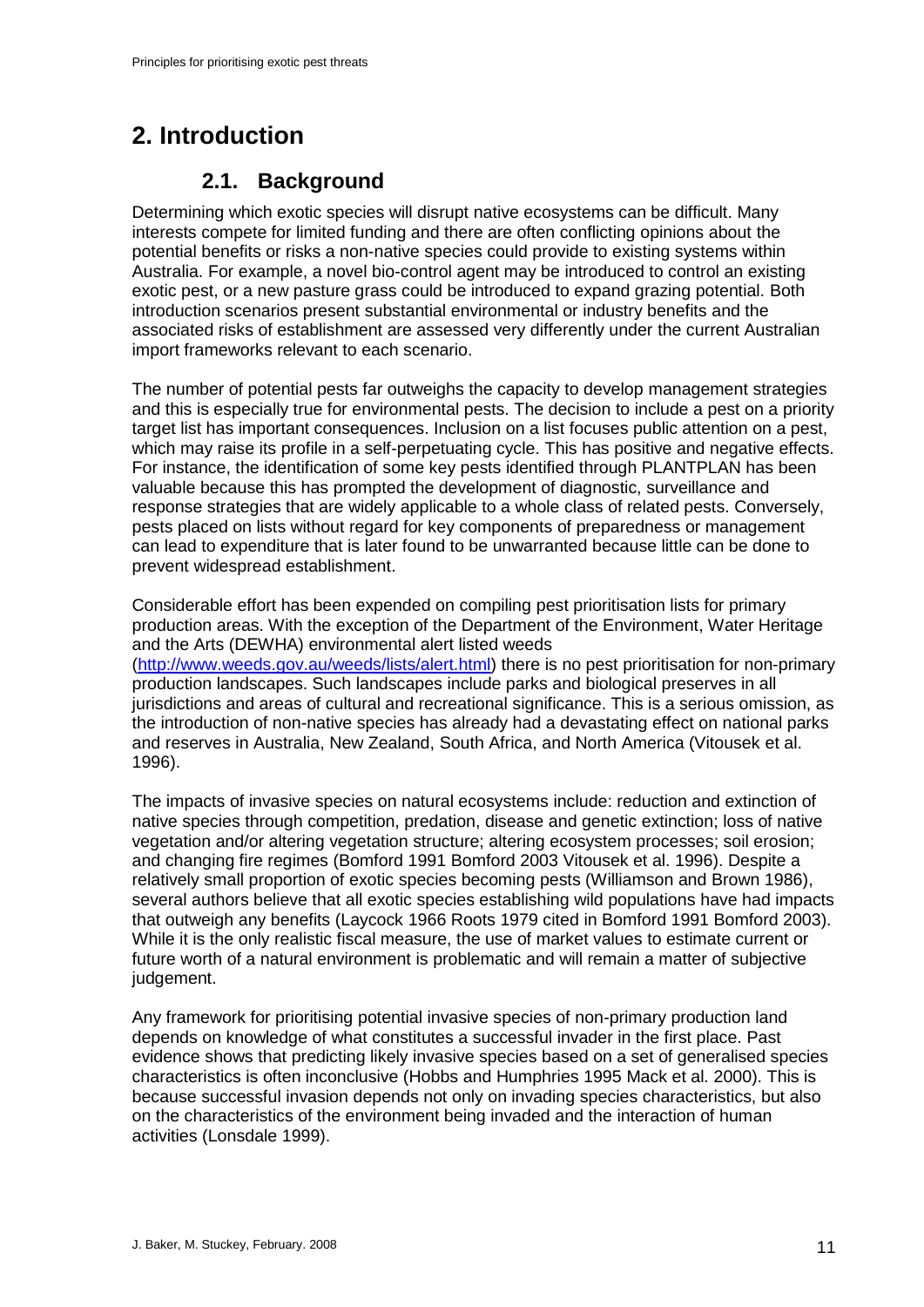Predicting invasions with a narrower focus, such as within taxonomic groups, is more successful, but still remains an imprecise science. The predictability of a newly introduced species becoming a pest has been demonstrated for: weeds in Australia (Pheloung et al. 1999) and New Zealand (Williams and Newfield 2002); pines and woody weed species (Rejmanek and Richardson 1996); and fish in North America (Kolar and Lodge 2002) and California (Marchetti *et al.* 2004). The intention of this project is to condense key themes from risk assessment protocols used to evaluate a range of taxonomic groups and localities and examine a generic framework that could be applied to a range of potential pests.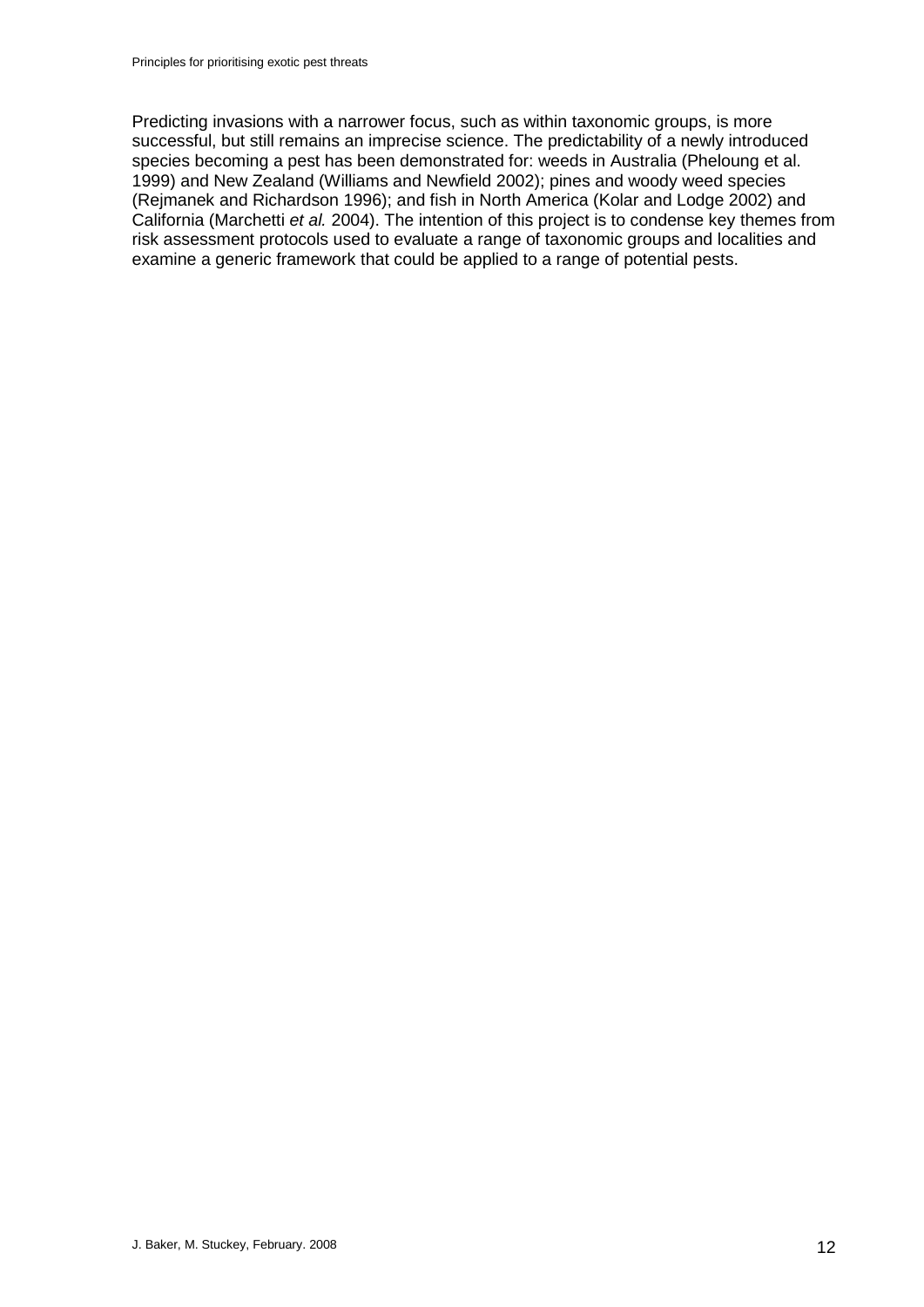# <span id="page-12-1"></span><span id="page-12-0"></span>**3. Methods and Results**

## **3.1. Review of current risk assessment protocols**

Assessing and communicating the risks posed by invasive species is complicated. Resources, such as funding and time, are limited and determining priorities to prevent or manage an invasive species are not easily decided. Risk assessment protocols or prioritisation lists provide tools that can be used to support the exclusion of invasive species or assess the potential impact established pests. They provide a formal process for gathering, analysing, synthesising, comparing and communicating information. This assists the decision-making process because it is important to have defensible assessment processes, based on robust science so that species providing an economic (e.g. biofuels) and/or environmental (e.g. biocontrols) benefit can be introduced while future pests can be excluded.

The objectives of such protocols are to develop priority lists and are usually an estimate of relative rankings of risk, based on a prediction of whether or not a species is likely to be invasive. However, the final ranking is the result of a focus on specific areas. Thus the ranking can alter depending on the focus. For example, concerns may focus on a pathogen that affects a specific localised Australian species or on the scale of the impact on entire ecosystems. The relative rankings are valid provided the respective impacts are able to be correctly identified and quantified, although the results must only be considered in context of the intended application.

Twenty such risk assessment protocols were examined to determine the core themes covered within the data gathering process (Appendix [1: Risk Assessment](#page-42-0) Protocols [Evaluated1](#page-42-0)). These core themes were then used in developing a Bayes net assessment protocol for assessing the likelihood of a pest reaching and establishing in Australia.

Current prioritisation assessment protocols for invasive species tend to be based on species' attributes and there is often variation in scope, type and quality of information available. For example, predictions on a cryptic species, environmental or economic impact are often reliant on expert opinion rather than on specific data (e.g. Martin et al. 2005). Expert opinion is of substantial use, but the effect of linguistic (context and definitions) and epistemic (knowledge about) uncertainty needs to be accounted for when determining risk (Regan et al. 2002). The difficulty of measuring environmental and social impact in financial terms has been noted by many authors using risk assessment. Lack of life history data for many species can also be problematic, with closely related species often being used as surrogates.

Evaluation of pest risk assessment protocols were distilled into five themes [\(Table 1\)](#page-13-0):

- Pathways of entry
- Invasiveness
- Potential distribution
- Impact on environmental, economic and social systems
- Feasibility of management (including surveillance, detection and control).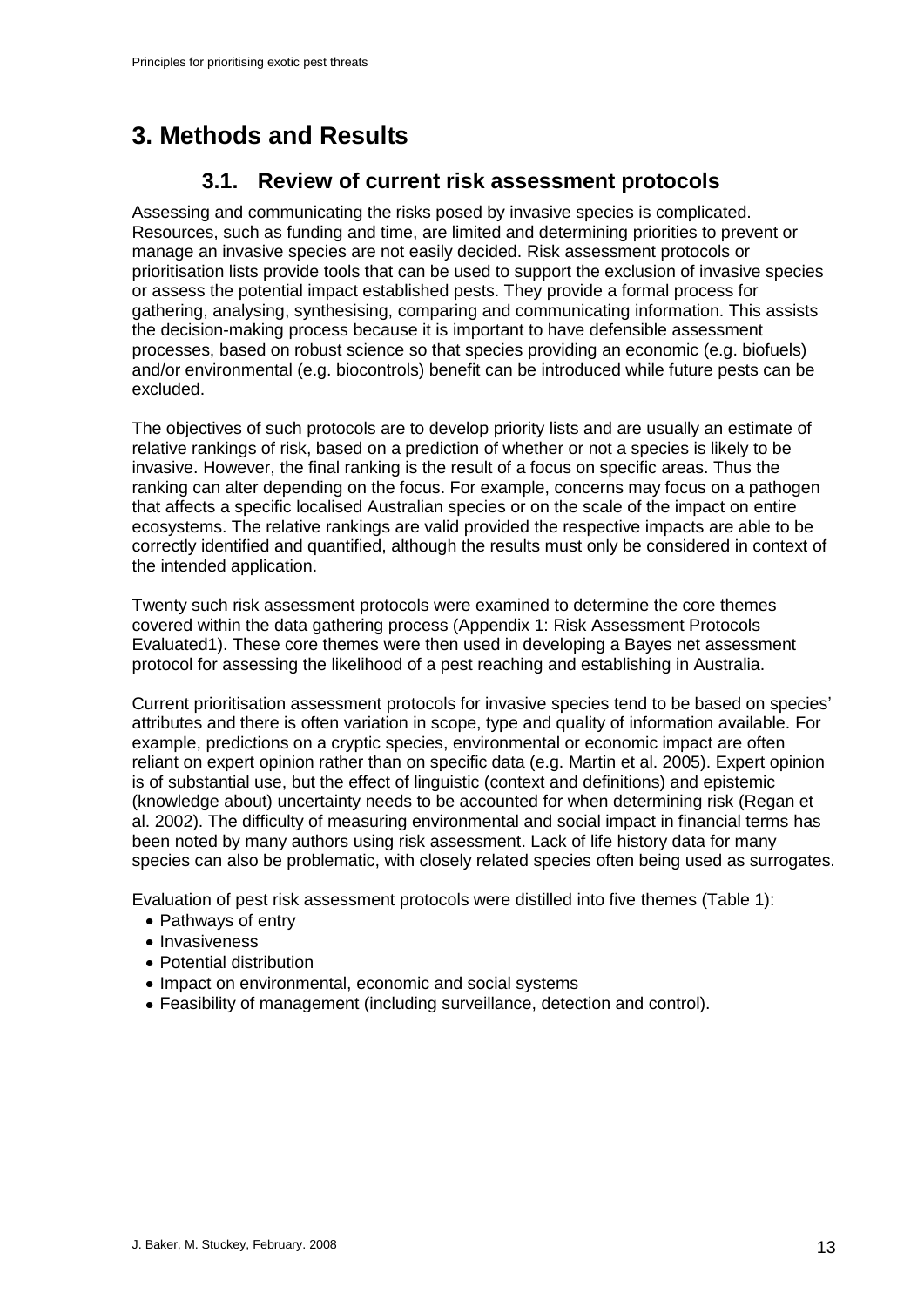<span id="page-13-0"></span>**Table 1** Percentage of risk assessment protocols considering the listed themes**.**

| Principles assessed (qualitatively or<br>quantitatively) | % assessments considering<br>the criterion (N=21) |
|----------------------------------------------------------|---------------------------------------------------|
| A. Entry/Pathways                                        |                                                   |
| 1. Current global distribution                           | 43                                                |
| 2. Geographical proximity to country                     | 24                                                |
| undertaking risk assessment                              |                                                   |
| 3. Rate of international transport                       | 10                                                |
| 4. Number of potential entry sites                       | 33                                                |
| <b>B. Establishment</b>                                  |                                                   |
| 1. Invasiveness elsewhere                                | 67                                                |
| 2. Domestication                                         | 24                                                |
| 3. Establishment among existing                          | 52                                                |
| communities                                              |                                                   |
| 4. Reproductive mode                                     | 62                                                |
| 5. Dispersal Capabilities                                | 76                                                |
| 6. Propagule Supply                                      | 19                                                |
| <b>C. Potential Spread</b>                               |                                                   |
| 1. Climate match                                         | 52                                                |
| <b>D. IMPACT</b>                                         |                                                   |
| Environmental                                            |                                                   |
| 1. Reduction in or limiting to indigenous<br>species     | 81                                                |
| 3. Impacts on faunal/floral health                       | 86                                                |
| 4. Physical limitations                                  | 24                                                |
| 5. Negative ecosystem changes                            | 76                                                |
| 6. Positive interaction with other invasives             | 33                                                |
| Economic                                                 |                                                   |
| 1. Cost of controlling or managing pest                  | 52                                                |
| 2. Loss of primary production                            | 52                                                |
| 3. Loss of tourism                                       | 19                                                |
| Social                                                   |                                                   |
| 1. Human health                                          | 76                                                |
| 2. Amenities                                             | 29                                                |
| 3. Heritage values                                       | 19                                                |
| <b>E. FEASIBILITY</b>                                    |                                                   |
| 1. Technical capability (control / eradicate)            | 48                                                |
| 2. Stakeholder support                                   | 38                                                |
| 3. Cost sharing / responsibility                         | 19                                                |
| 4. Risk of eradication to natives                        | 10                                                |
| 5. Unexpected benefits                                   | 5                                                 |
| Full table shown in Appendix 1                           |                                                   |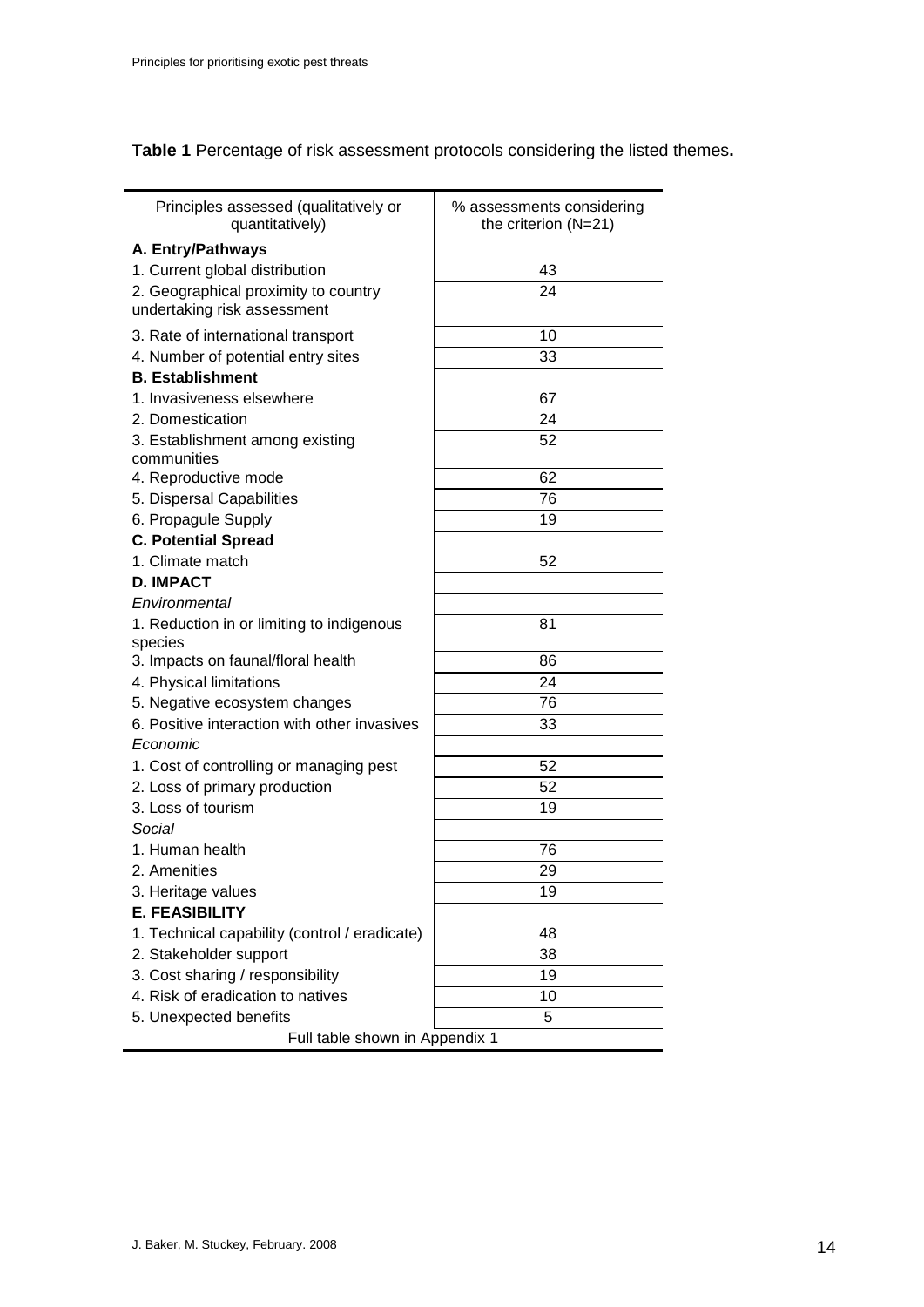#### *Entry pathways*

The current global distribution of the potential pest was examined in 43% of risk assessment protocols. Few examined the number of potential entry sites (33%), the proximity to Australia (24%) and even less considered international trade routes or the frequency with which these routes are used (10%).

#### *Establishment*

Establishment was examined more thoroughly by the majority of assessments. However, criteria such as propagule pressure and domestication were less frequently examined (19 and 24% respectively).

#### *Potential spread*

Despite the published literature highlighting the relationship between climate match and probability of dispersal, only 52% of assessment protocols examined climate match in relation to probable spread. This is despite published reports that the most effective predictors of invasiveness are that: the species was invasive elsewhere; had a fast growth rate; and climate of the introduced region matches that of the native range (e.g. Bomford and Hart 1999 Herron et al 2007).

#### *Impact*

The majority of assessments examined possible effects of a pest on the environment, the economy and the human community. Physical limitations, such as natural barriers preventing additional impact on the environment were assessed infrequently (24%) and about one third (33%) of assessments questioned whether a pest would provide environmental benefits such as decreasing salinity, stabilising soil or providing a resource to an indigenous species. Over half (52%) assessed the economic impact of controlling a pest or its effect on primary production. Nineteen percent considered potential impacts to tourism. The impact to human health was a high priority with 76% of assessments considering possible impacts in this area. Loss of amenities and cultural impacts were less frequently assessed (29 and 19% respectively).

#### *Feasibility of prevention or management*

Given its importance for successfully preventing establishment or managing a pest over the longer term it was surprising that only 48% of assessments examined the feasibility of eradication or control. The long term nature of managing a non-primary industry exotic pest also requires stakeholder support yet only 38% of assessments considered the level of potential support. The need to consider cost-sharing or possible damage to native species was often not considered, with only 19 and 10% of protocols examining these areas, respectively.

Consequently, it appears there is a need to provide additional focus on areas where subjective assessments can cloud issues or where current assessments fail to clarify possible effects. By adopting methods that address these two issues concurrently stakeholders and decision makers can only improve the decision making process.

We propose that the best approach for an assessment system is to expand the assessment of entry, establishment and spread to include criteria that will encompass trade routes, propagule pressure, climate and the probability of reaching Australia. The probability of spread once established will include an assessment of the feasibility of control. These will be examined using a Bayesian net approach to provide a probability of spread once in Australia. Multi-criteria decision analysis (MCDA) was then used to assess environmental, economic and social impacts. This assessment was combined with the probability of spread to give a score that can be used to prioritise pests according to their potential impact.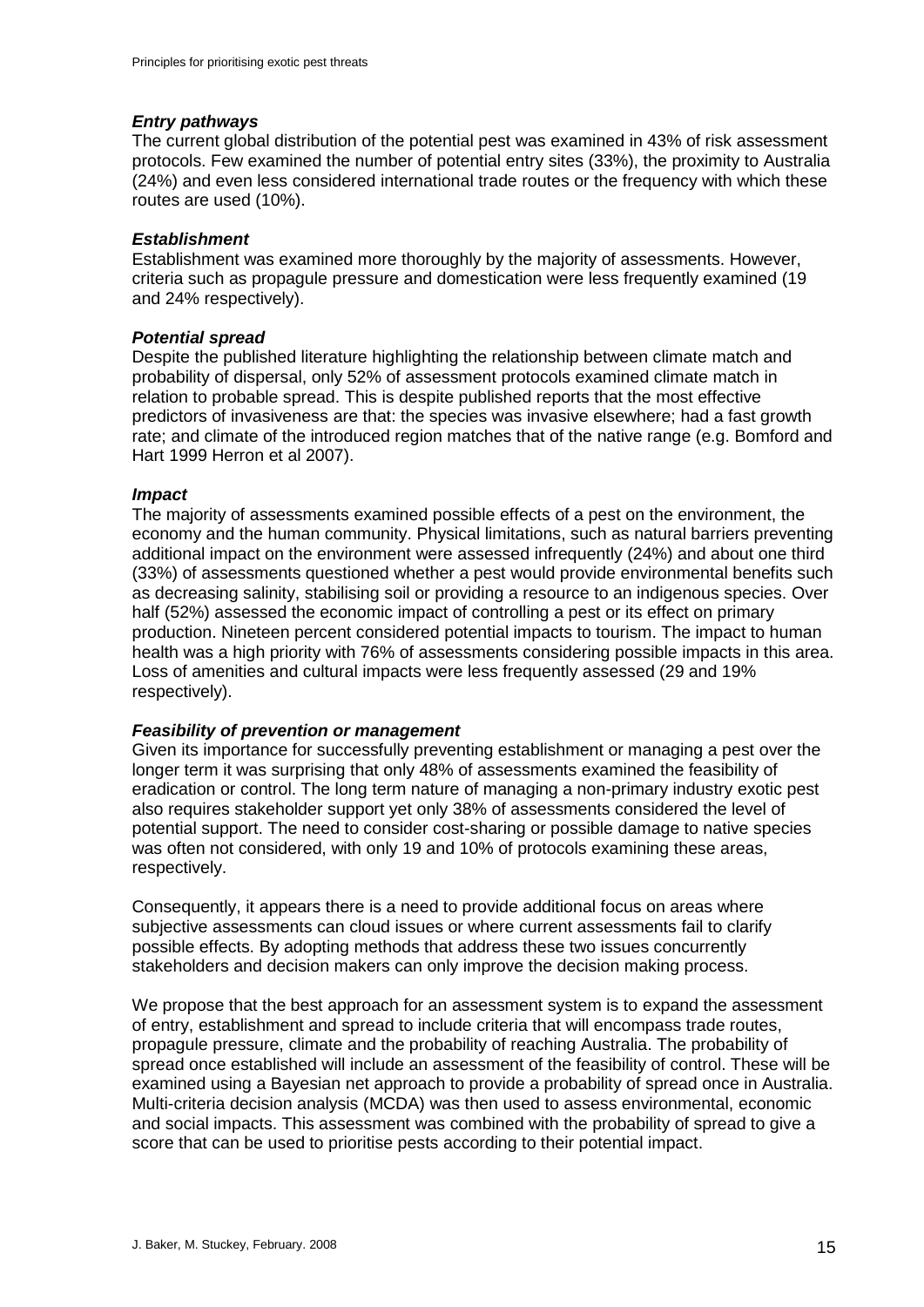## **3.2. Development of a generic framework for determining establishment and spread of a pest**

<span id="page-15-0"></span>The key components of a generic risk analysis divide the framework into two parts. The first part can be described as the potential for the organism to establish and spread. The second part provides an opportunity to prioritise the pests by considering the performance of specified criteria against stated objectives, e.g. ranking which pest has a higher impact environmentally, economically or socially, or the effect of strategic management decisions on these parameters. The first part can best be analysed using a Bayesian net approach. This approach organises the use of expert opinion through clearly posed questions about the likelihood of clearly defined events (Maguire 2004) and is a well used method for assessing the establishment and spread of a species. The assumptions used to determine risks associated with pathways and establishment of potential pests are logically and transparently described within the context of probabilities for each stage.These can be combined to produce an overall probability of an event occurring.

The second part of the assessment is open to subjective interpretation of conflicting interests and/or changing objectives. Such data sets can best be explored using MCDA. MCDA is used to identify fundamental objectives and alternatives, to quantify the impact of alternative choices on stated objectives, to examine trade-offs and to elicit and apply value judgments. The result is a ranking of alternatives that inform policy decisions, because the performance of each alternative in meeting each criterion is characterised, along with the uncertainties associated with that performance. This increases stakeholder understanding of the nature of the value conflicts and trade-offs among criteria so that recommendations and valuations can be made with confidence.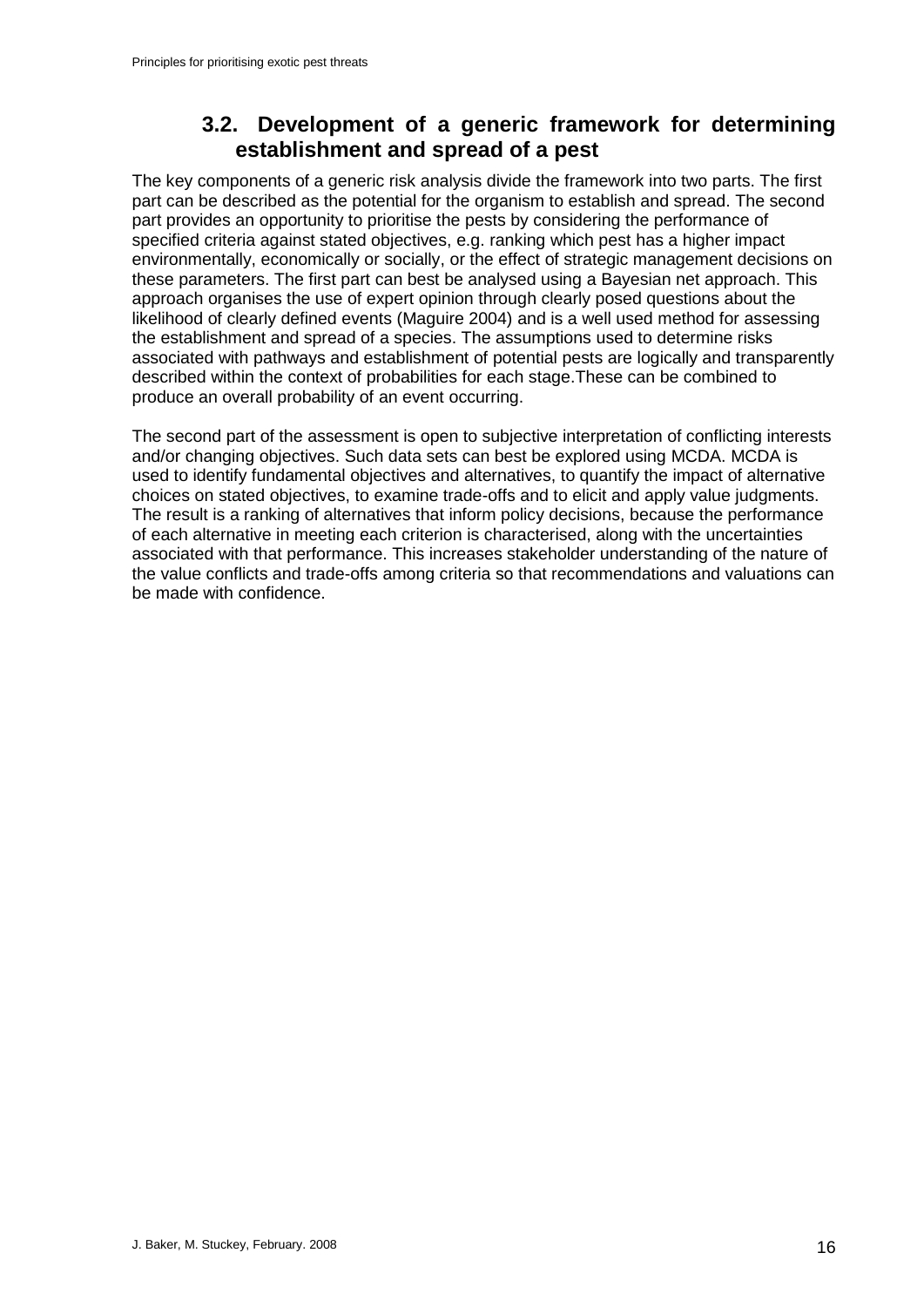

<span id="page-16-1"></span>invasive pest showing criteria considered in assessing potential spread of a pest in Australia **Figure 1** Hypothetical Bayesian net analysis to estimate the probability of spread of an (Burgman et al. 2007). 'True' / 'False' and 'High' / 'Low' represent possible states against which a percentage probability of the state is specified, based on data or expert judgement.

## <span id="page-16-0"></span>3.3 **MCDA Methodology**

MCDA techniques can be used to identify a single most preferred option, to rank options, to list a limited number of options for subsequent detailed evaluation, or to distinguish acceptable from unacceptable possibilities (Dodgson 2000). There are many MCDA methods and they differ in how they combine and use data, but the basic framework is a clear definition of the desired outcome, breaking the problem down to its facets, determination of which criteria best represent these facets and how they should be aggregated [\(Figure 1\)](#page-16-1).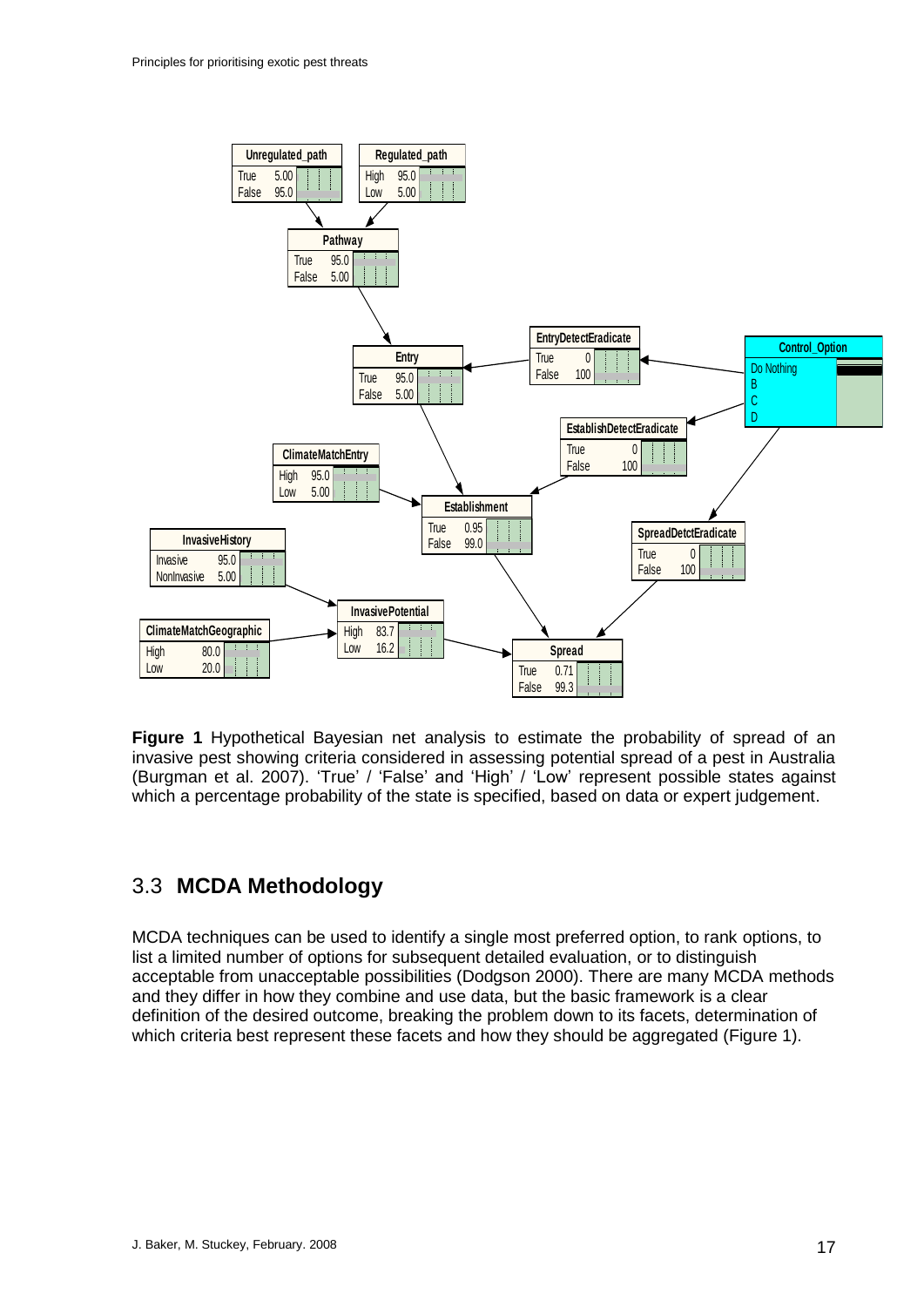

<span id="page-17-0"></span>**Figure 2** Schematic diagram of MCDA process (source: Malczewski 1999).

The MCDA Weighted Sum Aggregation Technique (WSAT) method adopted in this approach is that proposed by Belton and Stewart (2002) and involves the following basic steps:

- define objectives (problem)
- creation of a decision hierarchy and criteria to assess alternative strategies or pests  $\bullet$
- $\bullet$ weighting the criteria relative to their importance to the objective, and evaluating each alternative with respect to each criteria
- determining the overall priority of each alternative and obtaining a ranking of alternatives
- investigate trade-offs and conduct a sensitivity analysis to better inform decision makers.

Like any system based on comparisons of different alternatives, MCDA is subject to criticisms. It is possible that different hierarchies, applied to identical problems, can cause major changes in results even if the hierarchy is changed in minor ways. In addition, there is no statistical theory underlying the process. It has been suggested that these concerns are mostly theoretical or speculative and the process works well in practice, even if minor rankreversals occur. However, the criticisms do highlight the need to undertake sensitivity testing and estimate uncertainty associated with any of the criteria examined.

#### *Weighting criteria*

Different criteria have different levels of importance depending on the objectives of the decision strategy. Consensus on a weighting in group decision making is frequently achieved by the experts/stakeholders shifting their opinion until mutual consent is reached. Such shifts are the result of laborious negotiations, which escalates the cost of reaching the consensus as each criterion must be negotiated independently from the others. MCDA does not require consensus building, but rather encourages agreement on action. The process assists stakeholders in seeing where the best potential for action(s) lie (Maguire and Boiney 1994).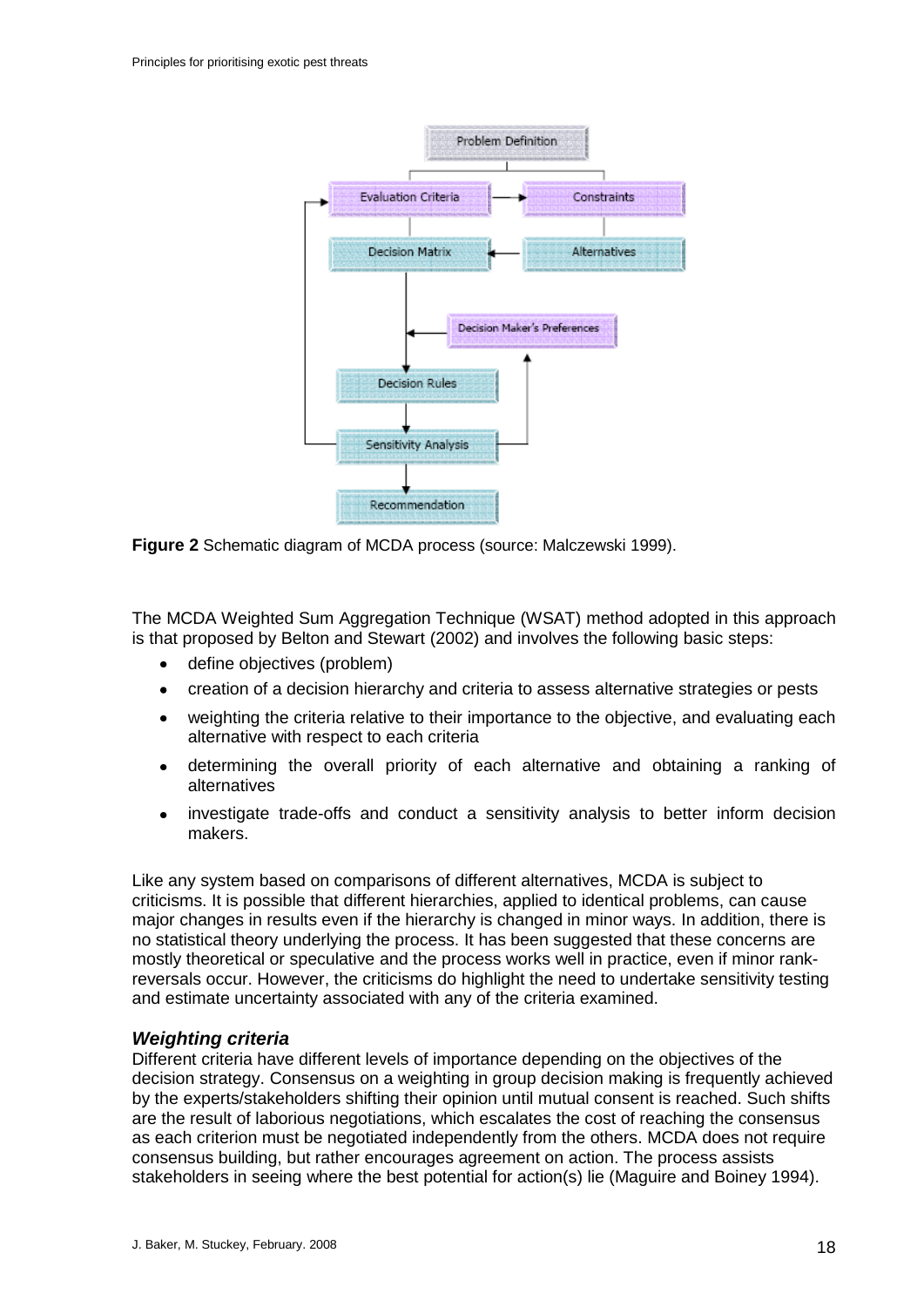Individual preferences in weightings provide an opportunity to examine the variance associated with a criterion and the confidence stakeholders would have in the subsequent ranking of that alternative (see Cook and Proctor 2007).

There are a number of approaches to determine weightings. One often-used approach is to divide a number of points (typically 100) between the criteria, in line with their perceived weighting relative to each other. Alternatively, a more qualitative approach may be used (e.g. 'essential' versus 'desirable' versus 'irrelevant').Weightings should be established prior to the evaluation of individual MCDAs to ensure that stakeholders understand how a decision has been reached. Some examples include:

- *Ranking:* the simplest method for evaluating the importance of weights, it requires every criterion under consideration to be ranked in the order of decision makers preferences. The method is very attractive because of its simplicity, but as more criteria are used this method becomes less useful and it does not provide any information on the importance of criteria in relation to each other.
- *Rating:* requires the decision makers to estimate weights on the basis of a predetermined scale. Like the ranking method, the disadvantage of this method is that it is often difficult to define the theoretical foundation, making the assigned weights difficult to justify.
- *Development of a pair-wise comparison matrix:* scales the weightings (e.g. 1 to 9, representing low through a series of steps to high importance). The advantages of this method are the only two criteria have to be considered at a time and it can be implemented in a spreadsheet environment (Kirkwood 1997). On the other hand, the relative importance of evaluation criteria is determined without considering the scales for different criteria measurements. Another disadvantage is that if you have many criteria the number of pair-wise comparisons will be very large.
- *Trade-off analysis method:* decision makers are required to compare two alternatives  $\bullet$ with respect to two criteria at a time and assess which alternative is preferred. There is an assumption in this method that the trade-offs the decision makers are willing to make between any two criteria will not depend on the other criteria (Malczewski1999). The weakness of this method is that the decision maker is presumed to obey the assumptions of independence between criteria and can make fine grained preference judgements between criteria. On the other hand, the method can be implemented within the spreadsheet environment (Kirkwood 1997).

#### *Aggregating the criteria – decision rules*

Several aggregation methods exist and may produce different rankings when applied to the same matrix. This may cause some concern to stakeholders and decision makers, but there is no 'right' ranking and the results of an MCDA should always be viewed as a decision support tool and not taken literally. Types of algorithms used include weighted summation or weighted product (for the case of trade-off utility modelling or goal programming), concordance and discordance analysis (outranking methods). Examples of the approaches used include:

 $\bullet$ *The Weighted Summation Aggregation Technique (WSAT):* essentially this technique produces a unique score that allows relative comparisons across all alternatives. The advantage of this method is that it is a proportional linear transformation of the raw data, which means that the relative order of magnitude of the standardised scores remains equal. However, the assumption of additive utility, when dealing with comparable multidimensional criteria, may not be valid.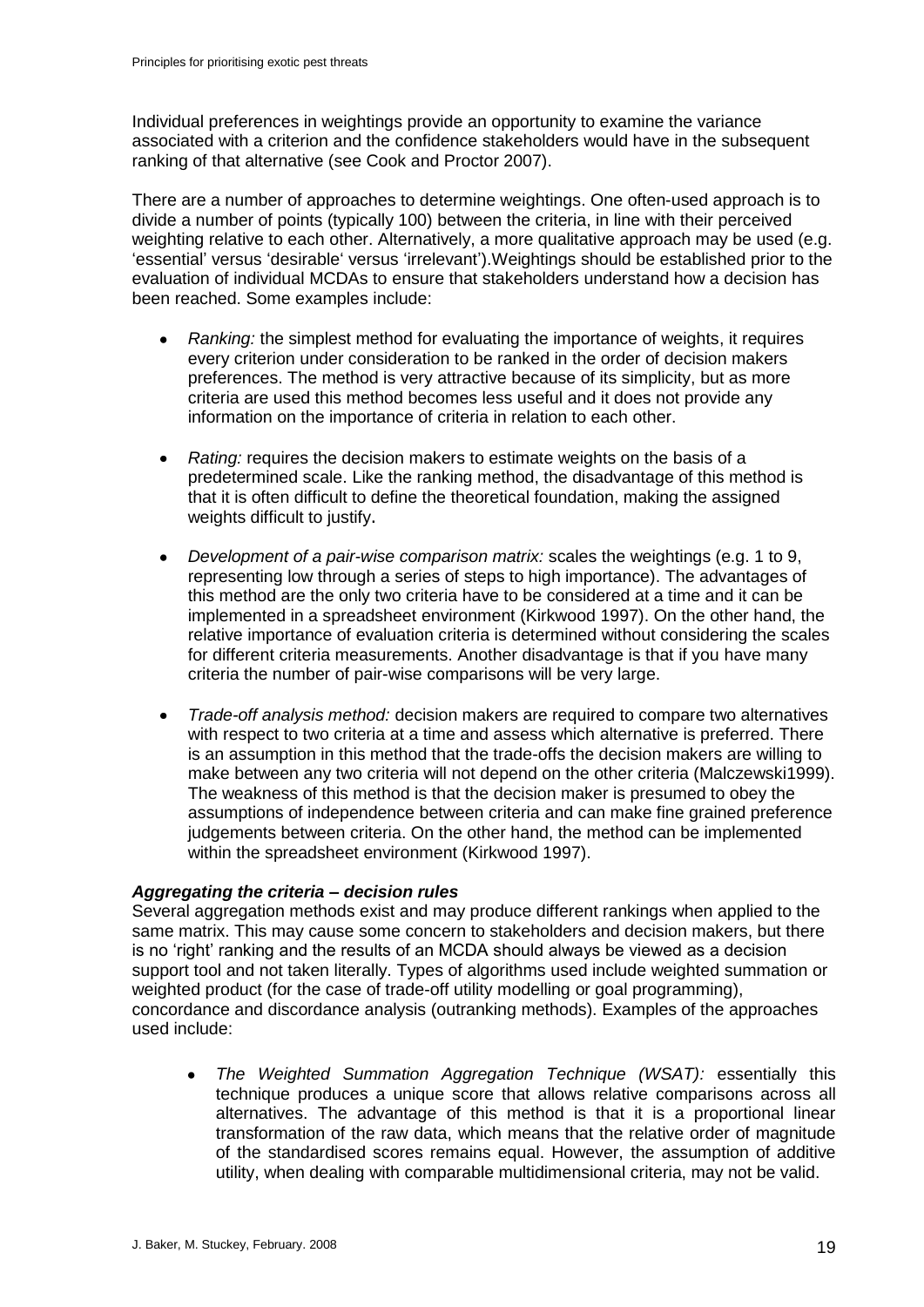- *The Weighted Product Aggregation Model (WPAM):* uses multiplication instead of  $\bullet$ addition to rank alternatives. Each alternative is compared with others in terms of a number of ratios, one for each criterion. Each ratio is raised to the power of the relative weight of the corresponding criterion in order to compare two alternatives. This model eliminates any units of measurement.
- $\bullet$ *The Analytical Hierarchical Process (AHP):* decomposes the problem into a [hierarchy](http://en.wikipedia.org/wiki/Hierarchy) of easily comprehended sub-problems, each of which can be analyzed independently. Once the hierarchy is built, the decision makers systematically evaluate the various elements, comparing them to one another in pairs. This method is subject to the possibility of different hierarchies being applied to identical problems, causing major changes in results even if the hierarchy is only changed in minor ways. The process is also vulnerable to rank reversals if additional alternatives are added. There are also concerns about the absence of underlying statistical theory in this process despite it following established rules.
- *Outranking relationships:* an outranking relation allows a decision maker to  $\bullet$ conclude that one alternative outranks another if there are enough criteria confirming that the first is at least as good as the second. Outranking methods include ELECTRE (Elimination and Choice Translating Reality), PROMETHEE (Preference Ranking Organisation METHod for Enrichment Evaluations) and TOPSIS (Technique for Order Performance by Similarity to Ideal Solution). Some of the advantages are that it uses the least amount of information and it can consider both objective and subjective criteria. However, complete ranking of the alternatives may not be achieved because the method requires comparison across alternatives and some alternatives may be incompatible or completely equal under the weightings, preferences and cut-offs that are used.

MCDA is regarded as a process to determine the best feasible solution according to criteria representing different effects and values. Criteria frequently conflict with each other and there may be no solution that satisfies all criteria at the same time. MCDA provides an opportunity to explore different solutions and the effect on the various alternatives being examined. There are many methods and determining which is the most appropriate depends on the preferences of the stakeholders and decision makers who must be active participants in defining the problem, objective and criteria to be included.

WSAT is the simplest and most commonly used application of a MCDA (see: CRC Australian Weed Management (2005)) *A Draft Strategy for the Research and Development Component of the Defeating the Weed Menace Programme: A Consultancy Report to Land and Water Australia*). The value of an alternative is given by:

$$
V(w, v) = \sum_i w_i v_j
$$

Where:

 $V =$  weighted value or overall score for a given alternative W<sub>i</sub> = weight for a given criterion i

 $V_{j}$  = score for criterion i for a given alternative. This method was applied to a subset of the Weeds of National Significance (WoNS) list to investigate how altering the weightings applied to each criteria changed the ranking of the weeds (see section 3.6) because it is the most commonly used application of MCDA.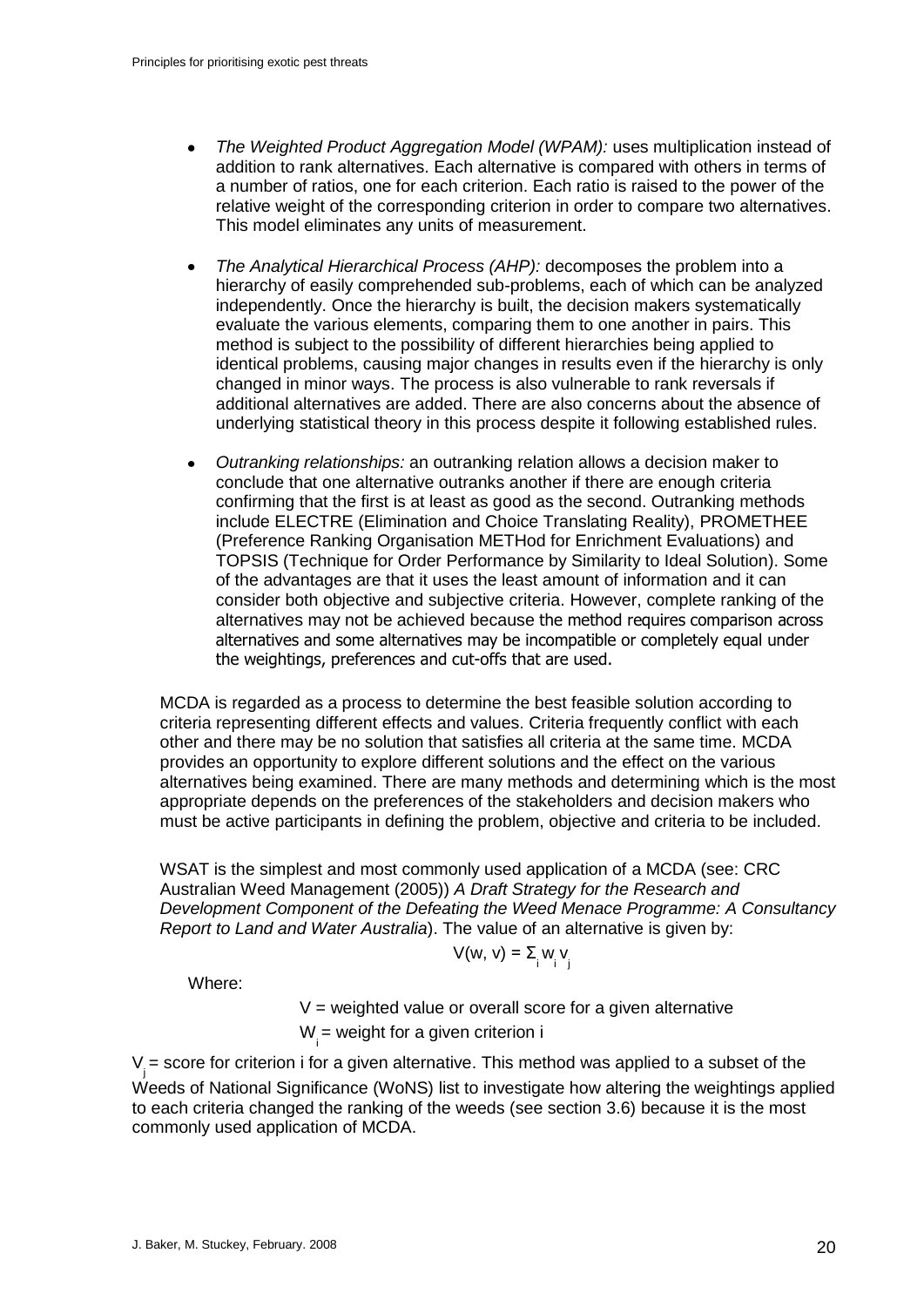#### *Ranking alternatives*

The outcomes on economic, social and environmental factors are ranked using a simple weighted summation technique. The alternatives can then be ranked depending on composite scores. The alternative with the greatest composite score is the best alternative. Exploration of trade-offs can be made by examining the weightings applied to each criterion and determining how the rankings change.

#### *Stability of ranking through sensitivity testing*

The weighting given to each criterion is significant in determining priorities. Thus, it is important to establish the stability of the rank order of alternatives. This requires sensitivity analyses through development of scenarios showing different criteria weights and determining a new set of rank order priorities based on these scenarios. Decision makers can then use the output from the MCDA (including sensitivity analysis) as a key input to making informed, transparent and repeatable decisions.

## <span id="page-20-0"></span>3.4 **Using MCDA to prioritise exotic pests**

It is assumed that the probability of a pest spreading in Australia has been estimated by experts using an appropriate Bayesian network based on the species' attributes (see [Figure](#page-16-1)  [1\)](#page-16-1). Predictions from the Bayesian network together with the MCDA score are used to rank the hypothetical pests according to overall impact and invasive potential by multiplying the probability of spread with the impact score. The alternatives can then be ranked, from highest to lowest score. Sensitivity analyses through development of scenarios using different criterion weights should be undertaken to determine the robustness of the final ranking and the criteria that have most effect in determining that ranking.

It is important to remember that despite MCDA returning a numerical value, the values are dependent on the assumptions used to formulate them. Thus, although the values themselves are arbitrary, except in relation to each other, they are based on a series of logical steps and stated criteria and can be used as a key input to making informed, transparent and repeatable decisions.

Placing a monetary value on the economic, environmental or social value of non-primary industry resources is a stumbling block to assessing the impact of a pest. The use of surrogates as indicators is a cost-effective, rapid and crude measurement of assessing the effects a pest may have on biodiversity. However, indicator relationships cannot always be assumed, because their response can also be weak, absent or even the inverse of what might have been expected. This is particularly true when indicator and target species differ in their habitat associations because different factors govern their distributions.

The major objective of this study is to consider use of MCDA to investigate the potential impact of an invasive pest on the economic, environmental and social structure currently present in Australia. The framework presented here is not intended to be a comprehensive list of criteria that would be used to assess such impacts and the following areas represent some basic indicators for measuring impact on natural systems that could be adapted for use in MCDA.

#### <span id="page-20-1"></span>Loss of conservation areas

One way of estimating the loss of conservation area is to identify known conservation areas falling in the region of potential spread for the pest. This can be calculated as a percentage of total conservation area or a percentage of the total land mass for Australia. Conservation land can be loosely defined; however for consistency, 'Class 1 – Conservation and Natural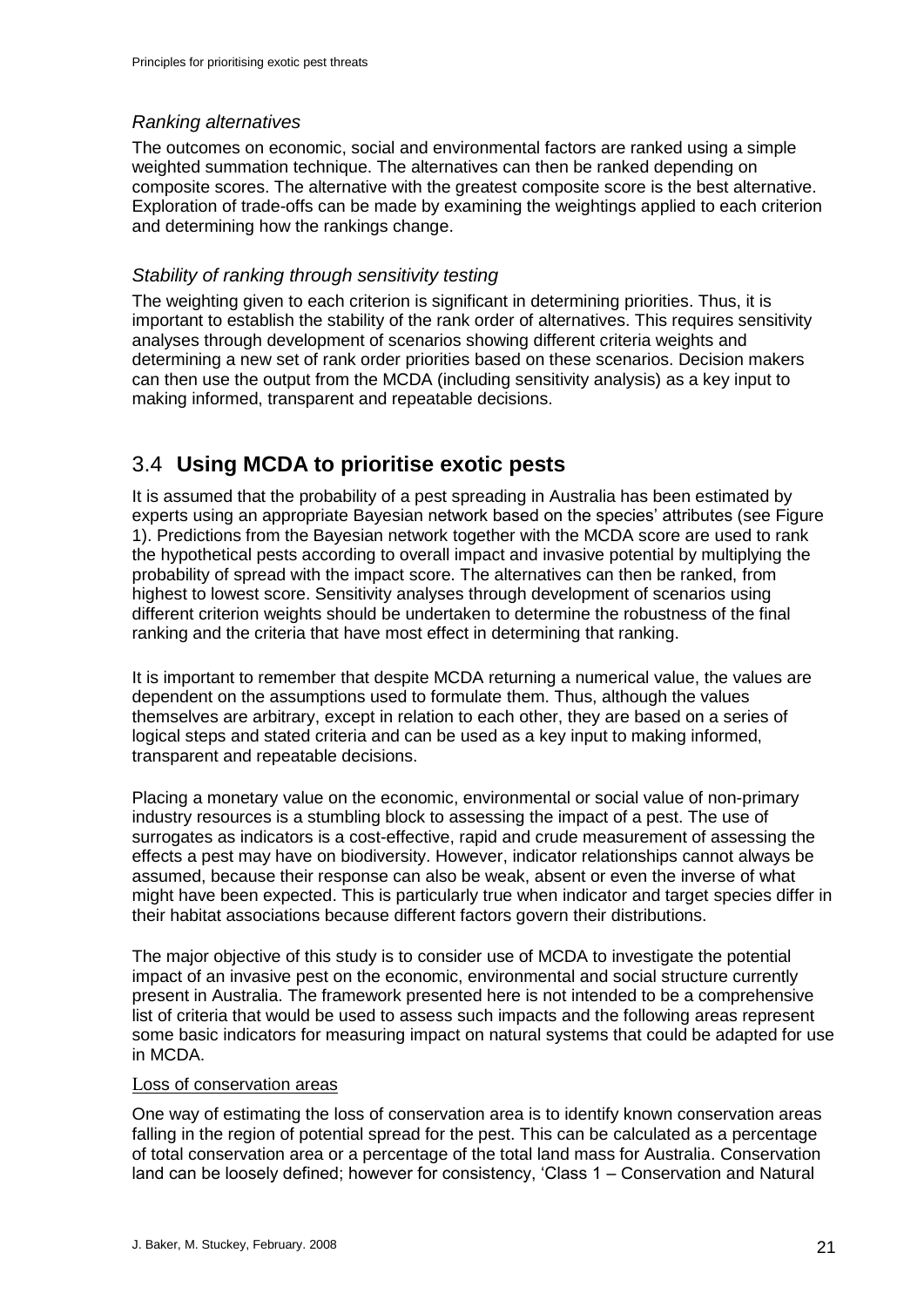Environments' from the 'Australian Land Use and Mapping (ALUM) classification [\(http://adl.brs.gov.au/mapserv/landuse/alum\\_classification.html\)](http://adl.brs.gov.au/mapserv/landuse/alum_classification.html). This classification and affected conservation land as a proportion of Australia's land mass was used for this study.

#### <span id="page-21-0"></span>Decrease in biodiversity

There are many ways to measure decreases in biodiversity. When dealing with large numbers of species, species richness tends to become a reasonable surrogate for biodiversity. Higher taxon richness (using genera or families) is an attractive parameter. It is suitable for use for a greater number of surveys if it allows the taxonomic coverage to be broadened without increasing costs. The choice of taxonomic rank (Class, Order or Family) to survey must be made with care and there are potential pitfalls (see Williams and Gaston 1994).

Nonetheless, the approach shows promise and several studies now support the idea of a relationship between the numbers of higher taxa, such as families, and the numbers of species among areas (Balmford et al*.* 1996 Williams et al*.* 1997). Rare or Threatened Australian Plants (ROTAP) is a list of rare or threatened Australian plant taxa developed and maintained by the CSIRO. Additional resources include Department of Environment, Water, Heritage and the Arts [\(http://www.environment.gov.au/cgi-bin/sprat/public/sprat.pl\)](http://www.environment.gov.au/cgi-bin/sprat/public/sprat.pl) or State/Territory conservation agencies. Such sources could also provide additional information, such as identifying a geographic range for a rare or endangered plant that is susceptible to the pest.

#### <span id="page-21-1"></span>Health risks

Infections, poisonings or injury caused by pests can be quantified through costs associated with isolation, quarantine and treatment. However, other health effects are less easily quantified. Cases of mild irritations or allergies are often not reported or not associated with a specific pest. Where identified the frequency or severity of cases can be used as a parameter to estimate the health risk to humans, animals or plants. Some species may act as vectors or hosts for pathogens, weeds can provide habitat for mosquitoes that carry disease. The abundance and distribution of these vectors can be used as surrogate estimates of health risks.

#### <span id="page-21-2"></span>Access to wild cultural resources

Wild resources refer to native flora and fauna and their direct use value to indigenous peoples, traditional sites and opportunities associated with cultural and eco-tourism. Many indigenous sites have been placed under protection, but many others, particularly indigenous foods remain unprotected and widely scattered over a region. The loss of access by indigenous cultures to significant fauna and flora can be represented by loss of access to known heritage sites. For example, a total of 2,724 heritage places have been identified in the Fitzroy Catchment, Queensland (Windle and Rolf, 2003). Listed sites falling within a region identified as susceptible to infestation can be used as a surrogate for indigenous cultural impact. To some extent this remains an arbitrary value, but one that can be consistently applied across all alternatives. An alternative, given that many cultural resources are not listed or scattered widely, is to estimate the potential loss of indigenous or other protected areas falling in the region of potential spread for the pest in the same way that affected conservation area is estimated.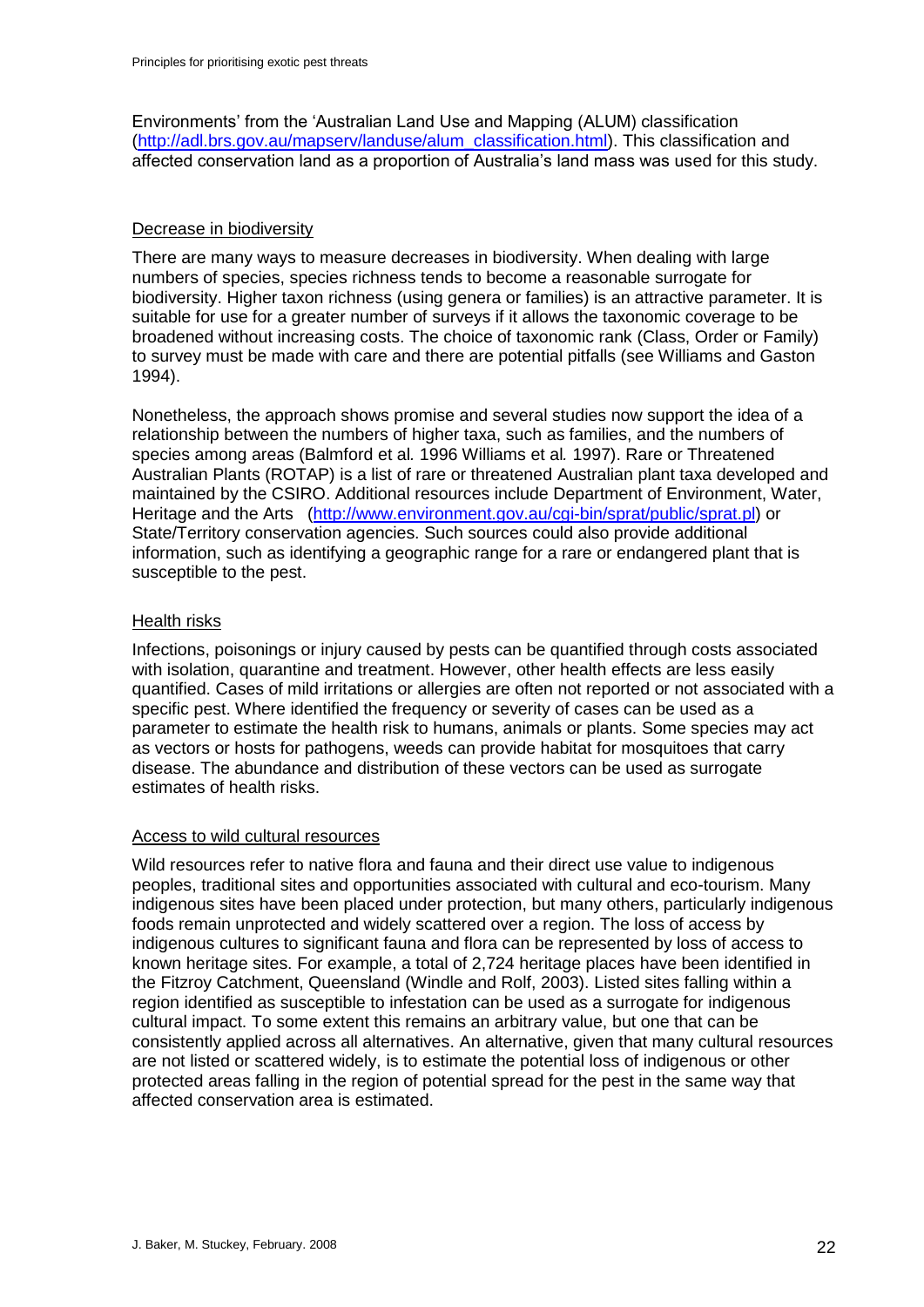#### <span id="page-22-0"></span>Public concern

The level of public concern (or acceptance of a pest) can be measured through levels of media interest, participation in public for a, consultation with community groups, such as Frog watch, Waterwatch and Landcare. While there is a risk of a particular pest obtaining a high profile in the media through perceived rather than actual impacts, this does not alter the fact that the pest has become a community concern. Using 'public concern' as an indicator is a problem because it is usually a retrospective value rather than a predictive tool. However, it may still be valid for lists dealing with established species. Indicators could include a review of common national media sources over a stated time period, to provide a frequency for which articles or letters to the editor related to the pest appear. A review of the internet can provide a frequency of public fora and workshops devoted to discussions about the pest of interest. The frequency of these events can be added to the frequency of media articles to provide a proxy value for public concern.

#### <span id="page-22-1"></span>Value of land affected

The cost of managing an invasive pest is not only the cost of controlling or eradicating the pest on a per hectare basis; it also includes the cost of restoring ecosystem services to their condition prior to the invasion. Crude measures of change in value of the land affected remains a useful estimator. The value is calculated from a dollar value per hectare of the natural land affected multiplied by the percentage of that land type predicted to be affected by the pest. Such a value does not take into account the potential for areas to be important on a local, State/Territory, national or international scale. Stakeholders may feel more comfortable with breaking down affected areas into smaller land use categories (such as: World and Natural Heritage areas; Ramsar Treaty Wetlands; Significant Wetlands of Australia; special State and Territory conservation areas; areas identified under the Regional Forest Agreements) and other natural and conservation areas. This allows different weightings to be applied to each.

#### <span id="page-22-2"></span>Benefit to industry or indigenous species

International commerce in live organisms presents a policy challenge for trade globalisation. Sales of live organisms create wealth, but some non-indigenous species cause harm whether introduced deliberately or accidentally. Calculating net positive gains from any of these incidents is complicated because only a small proportion of all introduced species escape, spread and cause harm. Invasive species are rarely eradicated and their damages are borne for long periods, further compounding the problem. Benefits come from the economic activity exotic species generate or retrospectively create through becoming a resource for indigenous species (food, shelter etc).

Industry stakeholders will have an expectation of economic returns which can be used in a risk assessment. Valuing unexpected benefits to indigenous species is not as easy. Where there are published reports of such benefits to indigenous species the percentage area where such an interaction occurs may be used as a proxy value representing potential benefit. The percentage value can be calculated as the overlap of the species involved in a beneficial relationship compared to the total predicted area over which the invasive species could spread or the total land mass of Australia. Several This can be done with specialised GIS software or via user-friendly tools that the comparison of complex spatial information without the need for specialised training or technical support e.g. <http://adl.brs.gov.au/mcass/index.html> (**[Figure 3](#page-23-1)**).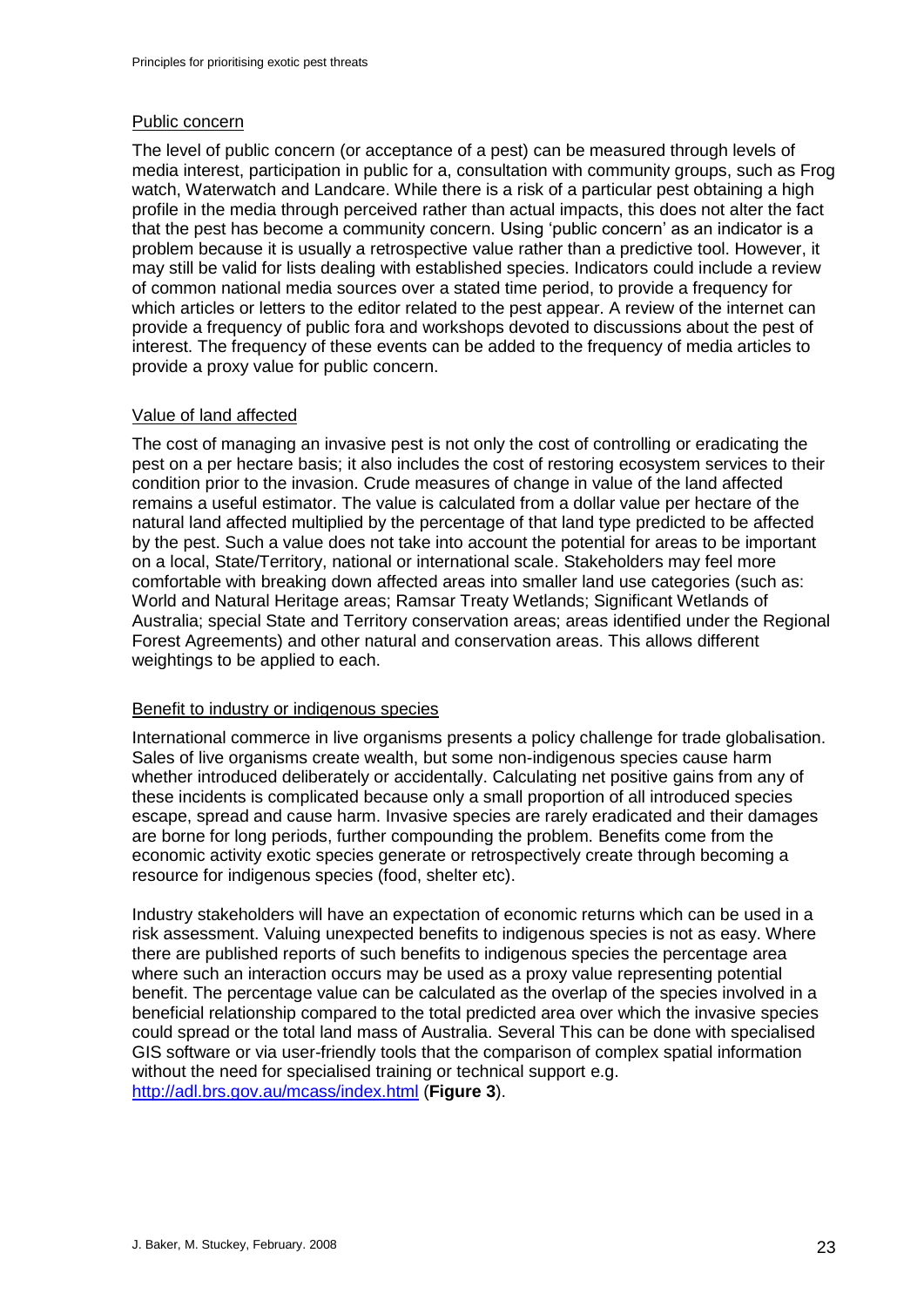

<span id="page-23-1"></span>**Figure 3** Example of MCAS-S software output showing how intersecting regions can be identified. In this example, the MCAS-S multi-way Mask function is used to produce black areas on the map representing regions that regions that satisfy all class values specified by the white area of the multi-way map (radar plot) in the interface panel, and the grey areas represent regions that do not satisfy these conditions.

## <span id="page-23-0"></span>3.5 **The MCDA framework**

A simplified schematic of the key processes is shown to conceptualise the context in which MCDA will be used [\(Figure 4\)](#page-23-2).

People:



<span id="page-23-2"></span>**Figure 4** Diagrammatic representation of the people and processes required to formulate a robust and successful MCDA and where the majority of involvement occurs (adapted from Kiker et al. 2005).

In the example described (Tables 2 to 4), the pests become the alternatives to be evaluated against a set of criteria used to describe the magnitude of the impacts on the environment, the economy and the community. Values for each criterion are collated into the initial matrix [\(Table 2\)](#page-24-0). At this point it is often possible to identify pest species that have an overwhelming impact in all categories and further simplify the matrix as these species become a high priority. More frequently, the final ranking will depend on how each criterion is standardised and weighted by the stakeholders. For example a simple addition of the values in [Table 2](#page-24-0) would result in ranking the pests as pest<sub>2</sub>, pest<sub>1</sub>, pest<sub>3</sub>. Without standardising the criterion across the alternatives (e.g. from 0–100 or 0–10), unintentional bias for a specific criterion can be introduced.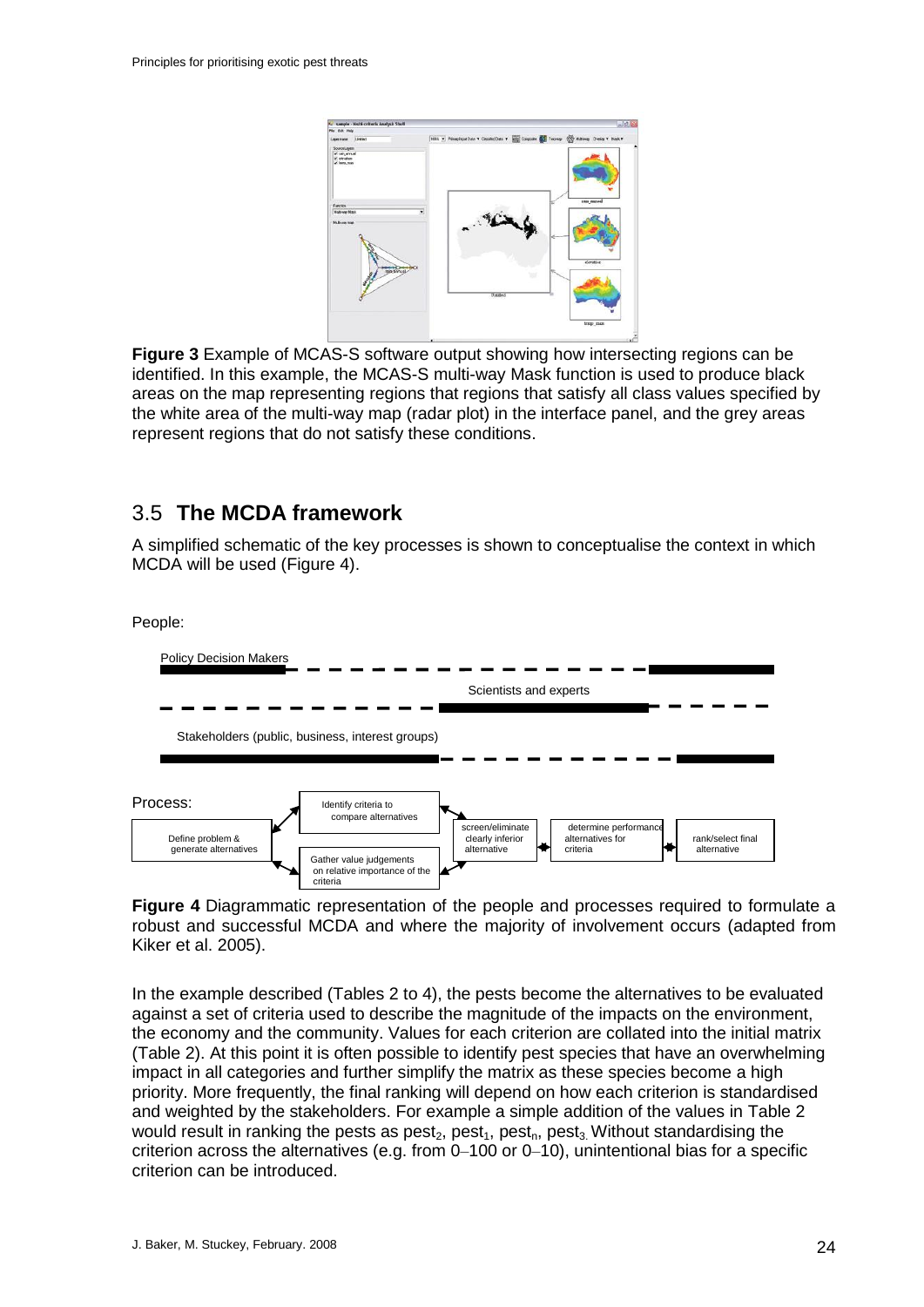<span id="page-24-0"></span>**Table 2** Simplified matrix of alternatives and criteria used to prioritise the pest with respect to impact.

| <b>Criteria</b>                     | <b>Alternatives</b> |                   |            |            |
|-------------------------------------|---------------------|-------------------|------------|------------|
|                                     | Pest <sub>1</sub>   | Pest <sub>2</sub> | $Pest_{3}$ | $Pest_{n}$ |
| <b>Environment</b>                  |                     |                   |            |            |
| # Species declining                 | 34                  | 71                | 23         | 15         |
| # Key environmental assets affected | 3                   | 0                 | 10         |            |
| <b>Economy</b>                      |                     |                   |            |            |
| Cost per hectare (\$)               | 400                 | 450               | 100        | 400        |
| <b>Social</b>                       |                     |                   |            |            |
| <b>Cultural</b>                     | 1                   |                   |            | 5          |
| <b>Loss of recreational area</b>    | 0                   |                   |            |            |

The initial matrix is standardised. In this example standardisation has been achieved by scaling all values as a percentage of the highest value [\(Table 3\)](#page-24-1). For example, the number of species declining for pest one becomes (34 x 100)/71). The result is a standardised dimensionless matrix, which is only suitable for some MCDA methods.

<span id="page-24-1"></span>**Table 3** Standardised matrix of alternatives and criteria used to prioritise the pest against impact, with each alternative scaled as a percentage of the highest value.

| <b>Criteria</b>                     | <b>Alternatives</b> |                   |                   |            |
|-------------------------------------|---------------------|-------------------|-------------------|------------|
|                                     | Pest <sub>1</sub>   | Pest <sub>2</sub> | Pest <sub>3</sub> | $Pest_{n}$ |
| <b>Environment</b>                  |                     |                   |                   |            |
| # Species declining                 | 47                  | 100               | 32                | 21         |
| # Key environmental assets affected | 30                  | 0                 | 100               | 10         |
| <b>Economy</b>                      |                     |                   |                   |            |
| Cost per hectare (\$)               | 89                  | 100               | 22                | 89         |
| <b>Social</b>                       |                     |                   |                   |            |
| <b>Cultural</b>                     | 20                  | 40                | 20                | 100        |
| Loss of recreational area           | 0                   | 33                | 100               |            |

The weightings for each criterion can then be used to provide a final weighted matrix [\(Table](#page-25-2)  [4\)](#page-25-2). In this example, using a total weighting of 100, split between the five criterion, stakeholders have determined that the loss of key iconic areas has the highest relevance (weighting  $= 50$ ), followed by loss of biodiversity (weighting  $= 25$ ), effects on culture (weighting = 15), with the economic perspective and loss of recreational resources assigned equal value and lowest priority (weighting for both  $= 5$ ). The final matrix is then the result of the standardised value multiplied by the weighting for each criterion.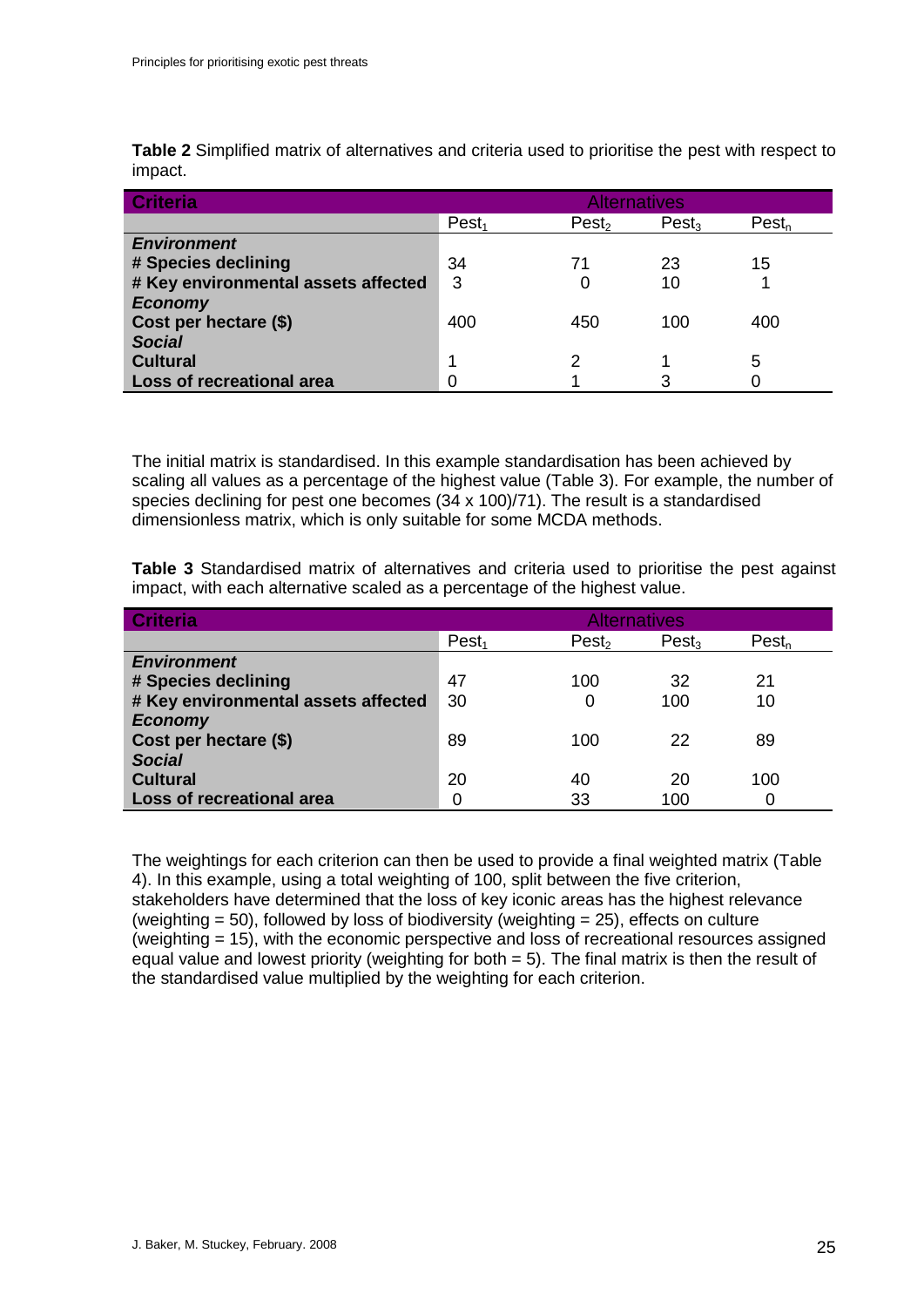| <b>Criteria</b>             | Weighting |                   | <b>Alternatives</b> |                   |            |
|-----------------------------|-----------|-------------------|---------------------|-------------------|------------|
|                             |           | Pest <sub>1</sub> | Pest <sub>2</sub>   | Pest <sub>3</sub> | $Pest_{n}$ |
| <b>Environment</b>          |           |                   |                     |                   |            |
| # Species declining         | 25        | 2350              | 5000                | 1600              | 1050       |
| # Key environmental         | 50        | 450               | 0                   | 1500              | 150        |
| assets affected             |           |                   |                     |                   |            |
| <b>Economy</b>              |           |                   |                     |                   |            |
| Cost per hectare (\$)       | 5         | 445               | 500                 | 110               | 445        |
| <b>Social</b>               |           |                   |                     |                   |            |
| <b>Cultural</b>             | 15        | 525               | 1000                | 500               | 2500       |
| <b>Loss of recreational</b> | 5         | 0                 | 165                 | 500               | O          |
| area                        |           |                   |                     |                   |            |
| <b>Final WSAT score</b>     |           | 3770              | 6665                | 4210              | 4145       |

<span id="page-25-2"></span>**Table 4** Simplified matrix of alternatives and criteria modified by the weighting applied to each criterion used to prioritise the pest against impact.

In the above example, prior to considering the weightings agreed to by the stakeholders the priority ranking was pest<sub>2</sub>, pest<sub>1</sub>, pest<sub>n</sub>, pest<sub>3</sub>. Once weighting has been applied the priority ranking changes to pest<sub>2</sub>, pest<sub>3</sub>, pest<sub>n</sub>, pest<sub>1</sub>. This reflects the objective of considering environmental and cultural impacts over economic. Alternative scenarios, with differing objectives, can be evaluated with each step being transparent.

The final step is then to take the weighted values for each pest and multiply it by the probability of that pest establishing and spreading (from the Bayesian net assessment). This score becomes an assessment of the reality of the pest spreading and causing an impact and allow the pests to be ranked according to their risk of spreading and the impact they may cause.

Each step is clearly outlined and provides an opportunity to evaluate alternatives for different weightings and priorities. While it can be argued that the structure imposes a precise value on an imprecise process it is transparent and repeatable. Decision makers can evaluate the effects of changing weightings on the rankings and determine which pests are higher priorities for a stated objective.

### <span id="page-25-0"></span>3.6 **Applying the Bayesian net and MCDA framework to existing lists**

The following MCDA framework is based on four main criteria, chosen to represent the most simplistic approach for prioritising pest species across taxa. The four criteria examined were: economic cost (or benefit); conservation areas affected; indigenous and other protected areas affected; and public opinion. This framework is not intended to be a working method to prioritise pests in terms of risk to Australia's economic, environmental and social impacts but was designed to provide a simple dataset within the context of 'impact risk' that could be used to evaluate the application of MCDA to the area.

#### <span id="page-25-1"></span>Economic cost (benefit)

The information used to score the economic criteria was sourced from published literature or industry or health cost statistics available on web pages. No attempt was made to estimate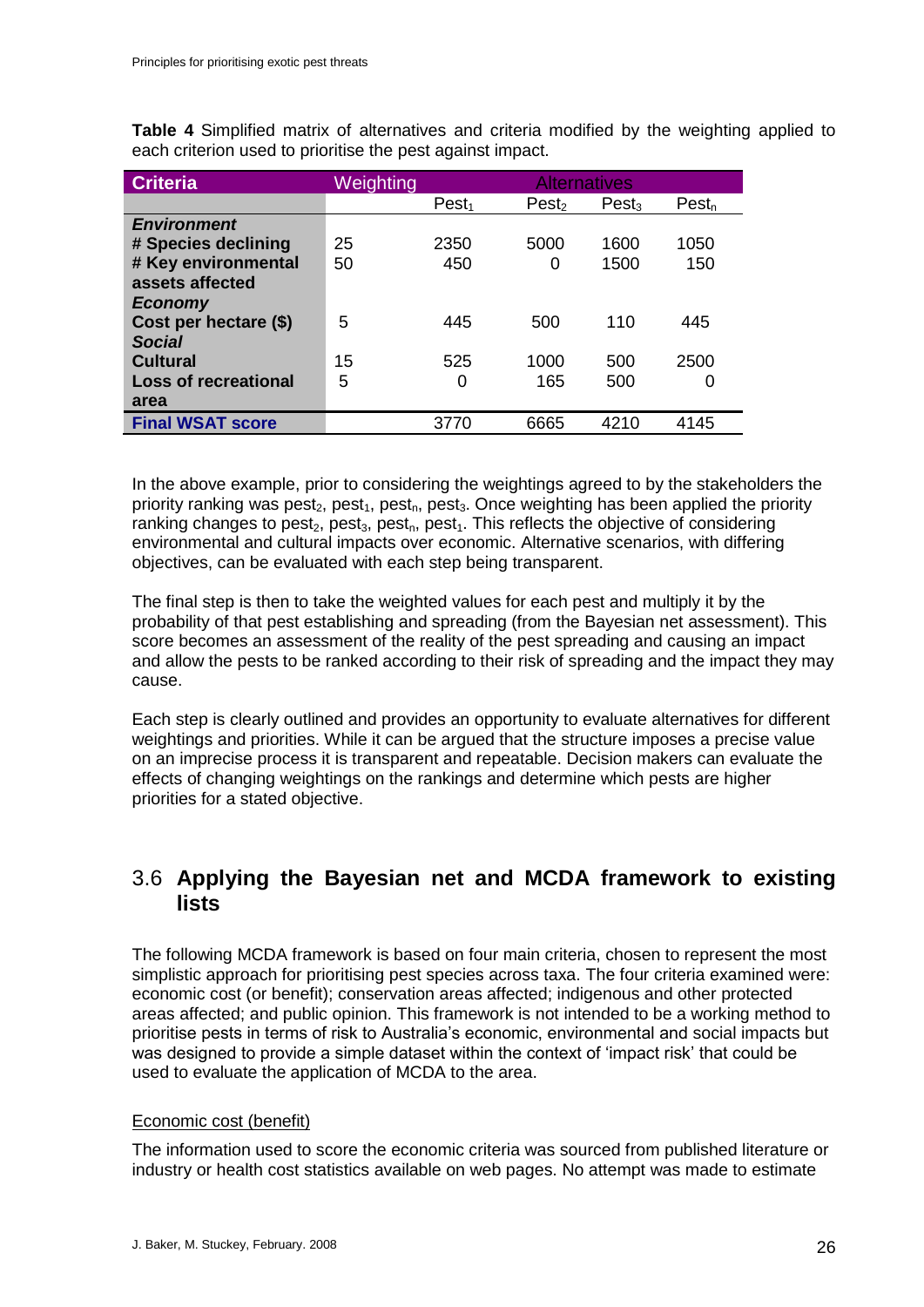the environmental, cultural or indirect social costs of a pest. This decision was to avoid 'double dipping', i.e. double counting the impact in the economic criteria and again in the environmental or public opinion criteria.

#### <span id="page-26-0"></span>Conservation area

This criterion did not address the number of indigenous species that could decline as a result of the pest spreading into the Australian landscape. It was estimated simply as the proportion of conservation area to total Australian land mass that would be affected by the uncontrolled spread of the pest. Similarly, the number of rare or endangered species under threat or the number of iconic areas potentially lost was not considered in the assessment. Conservation area potentially affected did not evaluate the breakdown of different areas affected (e.g. Ramsar treaty wetlands; other significant wetlands; areas forming Regional Forest Agreements, National Parks, Crown land). Further sub-grouping environmental land affected could be a useful step in some MCDAs so that different weightings can be applied to different classes of land use.

#### <span id="page-26-1"></span>Indigenous or other protected areas affected

This criterion was estimated as the proportion of indigenous (or other) area to total Australian land mass that would be affected by the uncontrolled spread of the pest. No attempt to assess the number of heritage listed or iconic sites that would be affected was made.

#### <span id="page-26-2"></span>Level of public concern

The level of public concern was estimated from the number of Australian media articles found on the internet over a five year period 2001–2006. There was no cross checking for duplicated articles reprinted by various media outlets, nor was there any attempt to group articles into those supporting the establishment of the pest versus those opposing it. However, it was noted that those pests with a high public profile were often associated with polarised community opinions.

#### <span id="page-26-3"></span>Applying the framework to 37 weeds from the WoNS list

The four criteria framework, with values estimated as outlined above, was applied to 37 of the Weeds of National Significance (WoNS) (http://www.weeds.org.au/natsig.htm). The objectives of the WoNS assessment and this framework are different and they cannot be directly compared. Assessment of the WoNS avoided emphasizing the dominance of Australian dryland areas that would arise from using only the total land area infested whereas this framework relies heavily on the size of affected areas, ignoring sub-division into environmental, agricultural or peri-urban landscapes. The social aspects were also investigated using media articles. Initially all weights were equal, although a Monte Carlo analysis randomly varying the weightings between the criteria was undertaken to examine the effect on rankings (data not shown).

These methodological differences resulted in some large differences in ranking. It should also be noted that a sub-set of the WoNS list was examined and the WoNS rankings were not altered to reflect a smaller sub-sample size. However, when these rankings were compared to the original WoNS ranking there was a positive Pearsons correlation (Pearson's  $r = 0.35$ ). Although, as expected, there was no evidence of a linear relationship between the WoNS ranking and the Bayes/MCDA ranking (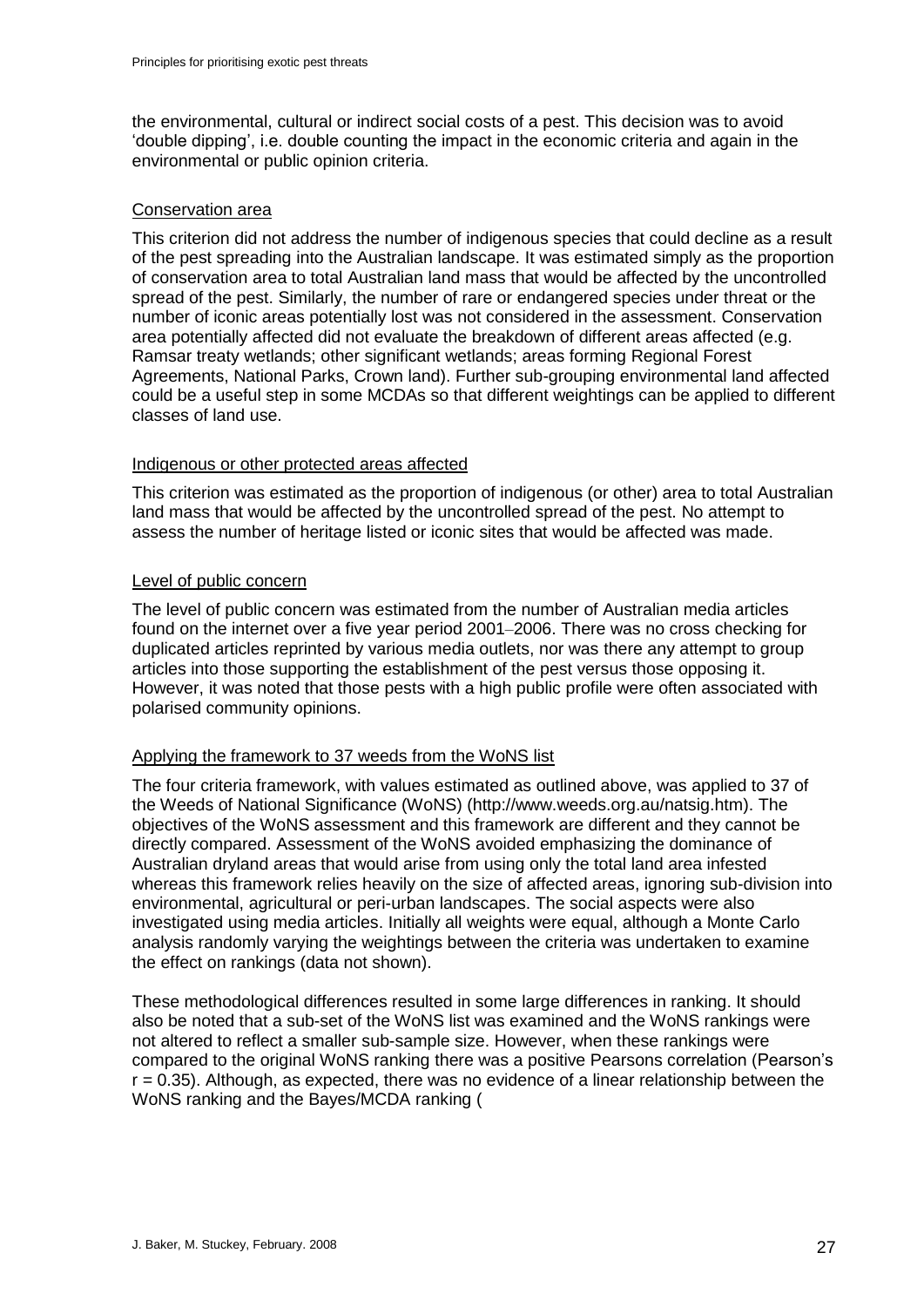Table 5).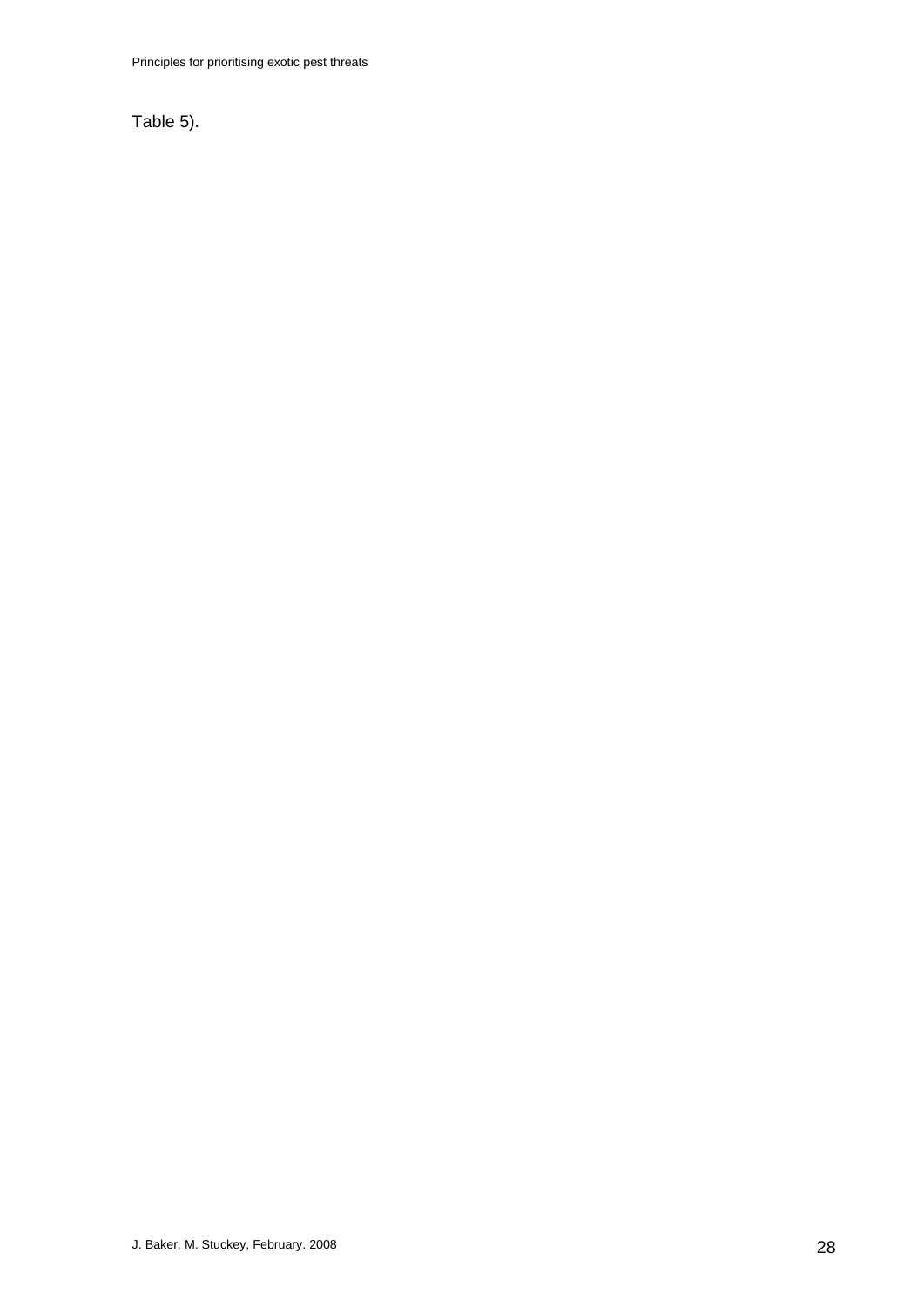<span id="page-28-0"></span>**Table 5** Comparison of the WoNS and Bayes net/MCDA priority ranking (highest to lowest). Weightings used in the MCDA are set at equal value. Neither ranking is the 'right one'; each protocol has a different focus.

| <b>Scientific name</b>      | <b>Common Name</b>      | <b>WoNS</b><br><b>Rank</b> | <b>Bayes/MCDA</b><br><b>Rank</b> |
|-----------------------------|-------------------------|----------------------------|----------------------------------|
| Prosopis spp.               | mesquites               | 2                          | 1                                |
| Xanthium spinosum           | <b>Bathurst burr</b>    | 40                         | $\overline{2}$                   |
| Parkinsonia aculeata        | parkinsonia             | 1                          | 3                                |
| Xanthium occidentale        | Noogoora burr           | 45                         | 4                                |
| Echium plantagineum         | Patersons curse         | 32                         | 5                                |
| Tamarix aphylla             | Athel pine              | 13                         | 6                                |
| Cryptostegia grandiflora    | rubber vine             | 5                          | $\overline{7}$                   |
| <b>Rubus fructosis</b>      | blackberry              | 3                          | 8                                |
| Acacia nilotica             | prickly acacia          | $\overline{7}$             | 9                                |
| Jatropha gossypifolia       | bellyache bush          | 21                         | 10                               |
| Hyericum perforatum         | St John's wort          | 42                         | 11                               |
| Alternanthera philoxeroides | alligator weed          | 20                         | 12                               |
| Lycium ferocissimum         | African boxthorn        | 24                         | 13                               |
| Ulex europaeus              | gorse                   | 18                         | 14                               |
| Zantedeschia aethiopica)    | arum lily               | 69                         | 15                               |
| Chrysanthemoides monilifera | bitou bush/boneseed     | 8                          | 16                               |
| Parthenium hysterophorus    | parthenium              | 16                         | 17                               |
| Mimosa pigra                | mimosa                  | 10                         | 18                               |
| Onopordum spp.              | onopordum thistles      | 52                         | 19                               |
| Senna obtusifolia/tora      | sicklepod               | 30                         | 20                               |
| Cytisus scoparius           | Scotch broom            | 31                         | 21                               |
| Solanum elaeagnifolium      | silver leaf nightshade  | 39                         | 22                               |
| Genista monspessulana       | broom                   | 14                         | 23                               |
| Sececio jacobaea            | ragwort                 | 55                         | 24                               |
| Lantana camara              | lantana                 | 4                          | 25                               |
| Gomphocarpus fruiticosus    | narrow leaf cotton bush | 63                         | 26                               |
| Orabanche spp.              | broomrape (all spp)     | 60                         | 27                               |
| Eragostis curvula           | African love grass      | 50                         | 28                               |
| Cortaderia spp              | pampas grass            | 47                         | 29                               |
| Senecio madagascariensis    | fireweed                | 66                         | 30                               |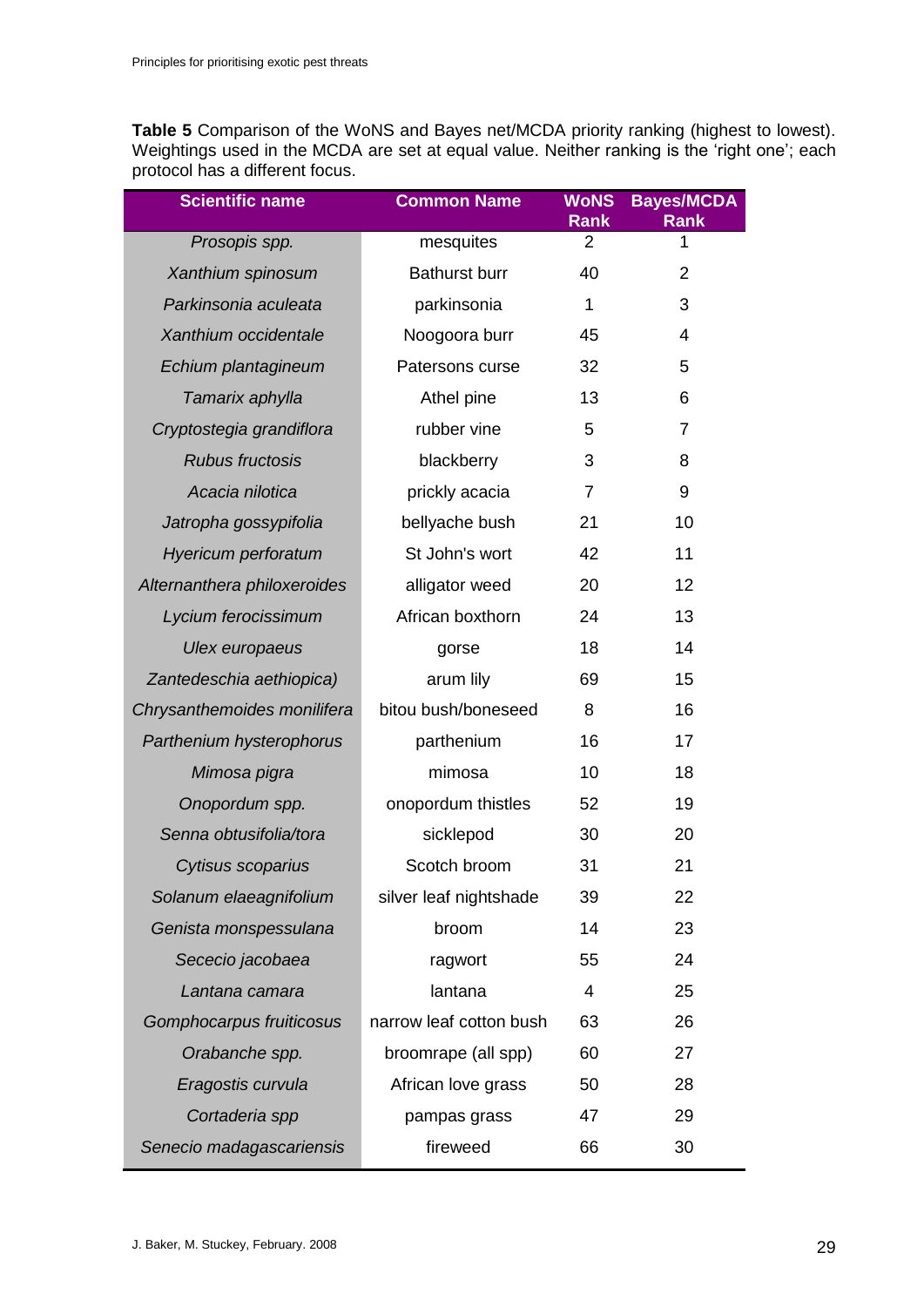| Cuscuta campestris        | golden dodder         | 36 | 31 |  |
|---------------------------|-----------------------|----|----|--|
| Nassella trichotoma       | serrated tussock      | 15 | 32 |  |
| Sporobolus natelensis/pyr | giant rats tail grass | 58 | 33 |  |
| Anredera cordifolia       | madeira vine          | 41 | 34 |  |
| Salix spp.                | willow                | 14 | 35 |  |
| Macfadyena unguiscati     | cat's claw creeper    | 23 | 36 |  |
| Hyptis suaveolens         | hyptis                | 22 | 37 |  |
|                           |                       |    |    |  |

#### Model conceptualization—accounting for reality and uncertainty

Over-simplified models naturally yield computational results with less meaning compared to models that reflect the real-world characteristics more faithfully. On the other hand, lowerlevel dynamic and interactive decisions, such as time dependent responses to new incursions, are often reliant on expert opinion and/or paucity of information. In these cases it may be of more use for decision makers to accept a higher level of uncertainty in the model conceptualisation in order to compare trade-offs and make strategic decisions. In contrast, strategic decisions where timeframes are not so limiting, such as evaluating performance responses to ongoing incursion management, provide an opportunity to include more quantitative and objective data. The structural framework of the model can become correspondingly more complex in order to educe the trade-offs existing for managing an established incursion. However, the basic principle of parsimony maintained and it is always preferable to choose, from a set of otherwise equivalent models, the simplest one. By doing that, developing the model will become much easier and inconsistencies, ambiguities and redundancies will be minimised.

However, the source of uncertainty remains an important concept. Uncertainty is introduced by the input information and it is also introduced unwittingly by the structure of the model itself. Decision makers frequently consider the implications introduced by uncertainty in the input information, but the effects of structural uncertainty are more easily overlooked. Recognising structural uncertainty can only assist decision makers and lead to improving strategic decisions.

Some aspects of model and input uncertainty can be examined using the framework presented here. For example, the uncertainty introduced by including a criterion such as public opinion, which is often associated with conflicts of interest and media focus, can affect the final ranking markedly depending on how it is estimated. Although the majority of plants were not affected by rank changes when public opinion was excluded from the assessment, two weeds noticeably changed ranking, with St John's wort changing priority from 11 to 25 when public opinion was excluded ([Figure 5](#page-30-1)). Rather than reflecting the lack of importance of this criterion this result highlights the importance of measuring the criterion appropriately. A single measurement, based on media reports over a set time frame, does not capture sufficient qualitative information to value public opinion.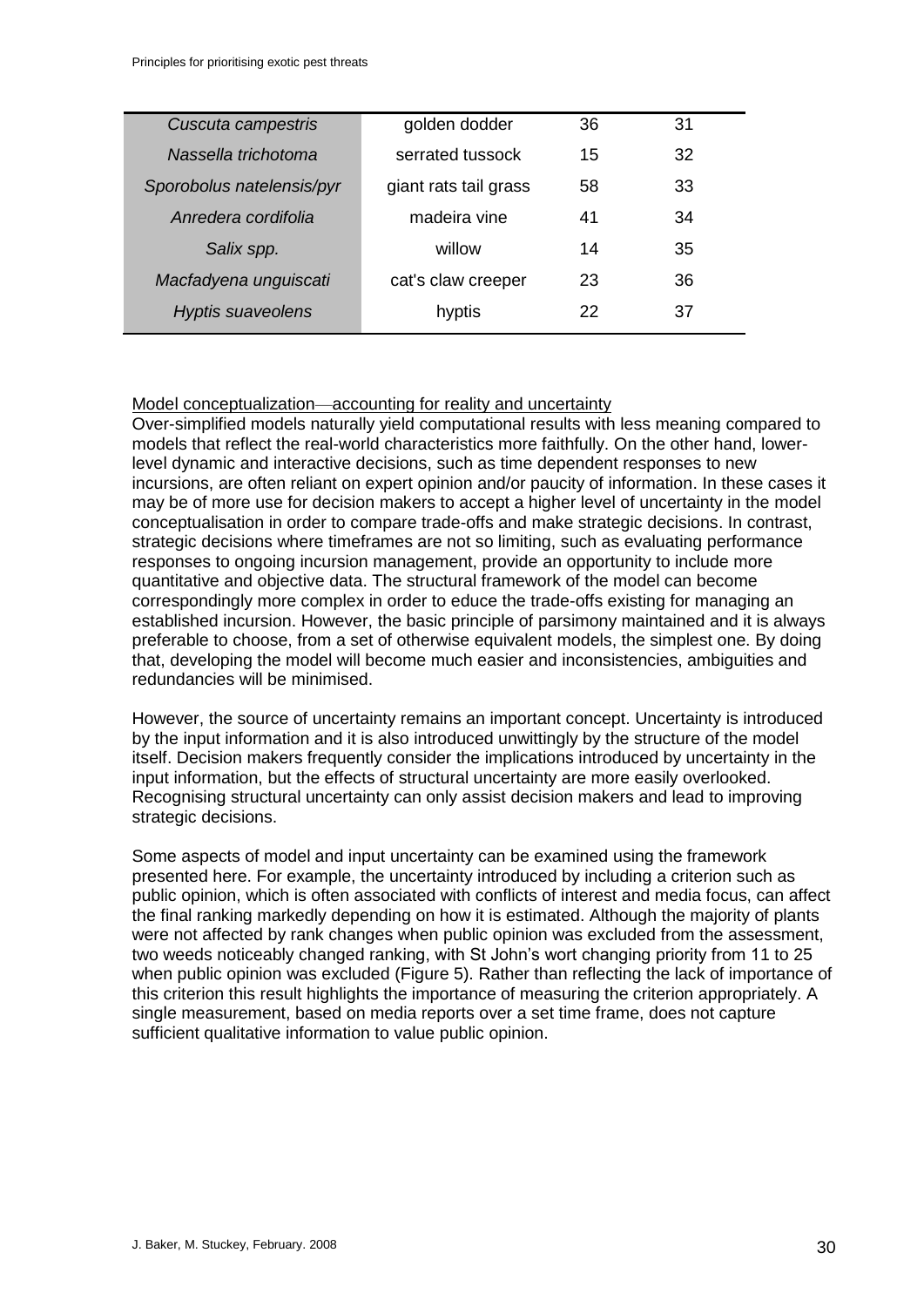

<span id="page-30-1"></span>**Figure 5** Bayes net/MCDA ranking with and without public opinion included as a criterion for assessing the impact of a pest.

Weightings can also indicate the significance between the facets contributing to the objective, e.g., sets of criteria addressing a related portion of the objective. This allows decision makers to examine trade-offs as for different facets of the objective. The effects of altering weightings can be readily examined using a simple spreadsheet. For example, stakeholders may be interested in determining how priority rankings would alter dependent on whether the priority was placed on the economic or conservation impacts ([Table 6](#page-30-0)). Of the top 10 priority weeds under a high economic priority, eight (80%) remained high priority if the emphasis was shifted to conservation area priority. Of the top 20 economic priority weeds, 17 (85%) remained in the top 20 when the weighting was shifted to reflect a conservation priority. The resultant rankings elucidate trade-offs, and allow decision makers to identify pest species that remain consistently high priorities, as well as those that markedly shift rank under different weightings.

| <b>Scientific name</b>   | <b>Common Name</b>   | <b>Economic</b><br>priority | <b>Conservation</b><br>priority |
|--------------------------|----------------------|-----------------------------|---------------------------------|
| Rubus fructosis          | blackberry           |                             | 8                               |
| Echium plantagineum      | Patersons curse      | 2                           | 5                               |
| Prosopis spp.            | mesquites            | 3                           | 2                               |
| Xanthium spinosum        | <b>Bathurst burr</b> | 4                           |                                 |
| Xanthium occidentale     | Noogoora burr        | 5                           | 3                               |
| Parkinsonia aculeata     | Parkinsonia          | 6                           | 4                               |
| Cryptostegia grandiflora | rubber vine          |                             | 11                              |
| Tamarix aphylla          | athel pine           | 8                           | 6                               |

<span id="page-30-0"></span>**Table 6** Bayes net/MCDA priority ranking (highest to lowest) to examine trade-offs between economic and conservation impacts. Weightings set at: Economic priority, economic = 75, conservation and indigenous/other set at 10, public opinion  $= 5$ ; Conservation priority, economic = 10, conservation = 75, indigenous/other = 10, public opinion = 5.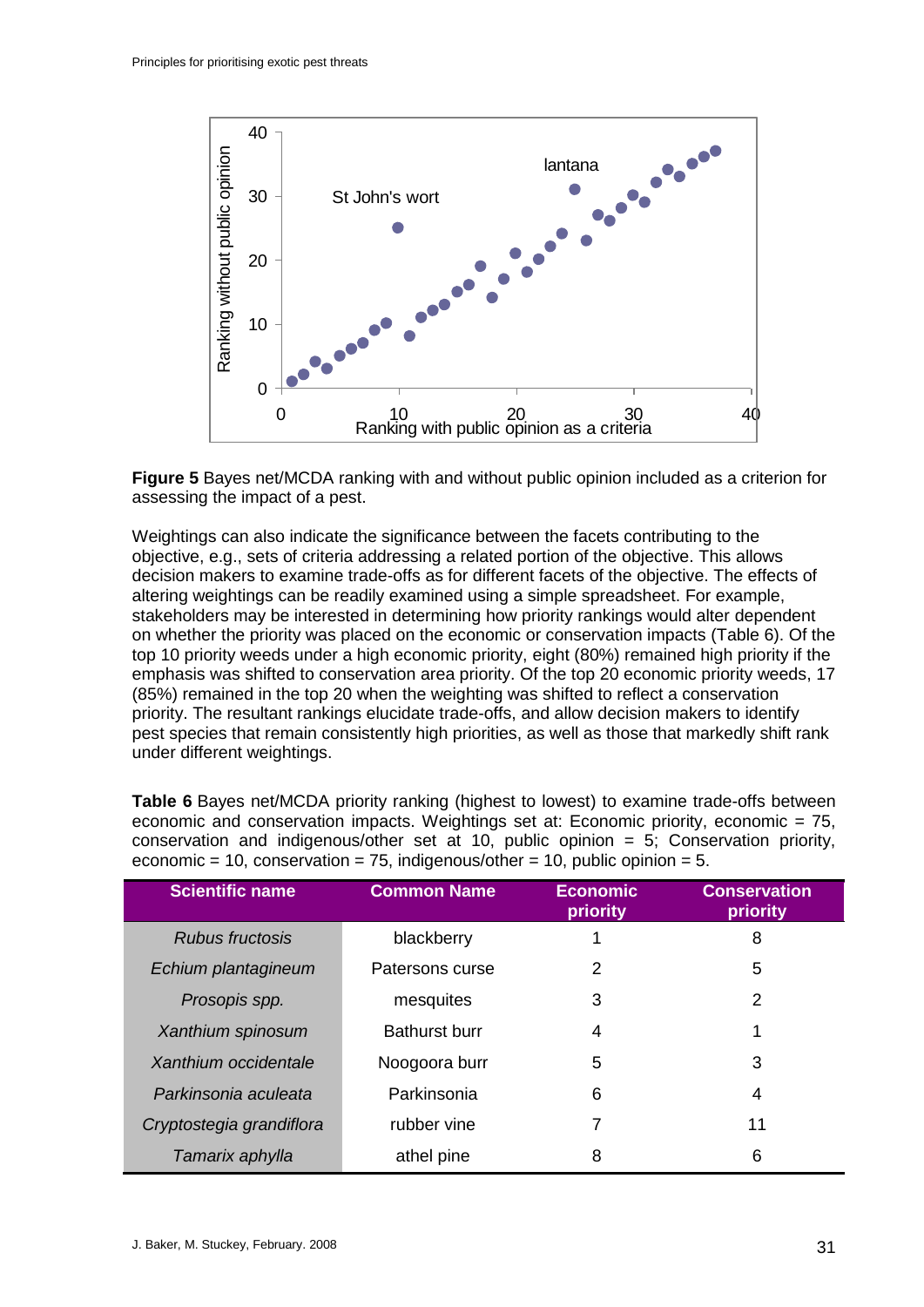| Acacia nilotica                | prickly acacia             | 9  | 16             |
|--------------------------------|----------------------------|----|----------------|
| Alternanthera<br>philoxeroides | Alligator weed             | 10 | 10             |
| Ulex europaeus                 | gorse                      | 11 | 13             |
| Parthenium hysterophorus       | parthenium                 | 12 | 19             |
| Jatropha gossypifolia          | bellyache bush             | 13 | 18             |
| Lycium ferocissimum            | African boxthorn           | 14 | $9\,$          |
| <b>Hypericum perforatum</b>    | St John's wort             | 15 | 20             |
| Onopordum spp.                 | onopordum thistles         | 16 | 15             |
| Senna obtusifolia/tora         | sicklepod                  | 17 | 22             |
| Solanum elaeagnifolium         | silver leaf nightshade     | 18 | 21             |
| Sececio jacobaea               | ragwort                    | 19 | 24             |
| Zantedeschia aethiopica        | arum lily                  | 20 | $\overline{7}$ |
| Cytisus scoparius              | Scotch broom               | 21 | 14             |
| Chrysanthemoides<br>monilifera | bitou bush/boneseed        | 22 | 12             |
| Mimosa pigra                   | mimosa                     | 23 | 23             |
| Lantana camara                 | lantana                    | 24 | 30             |
| Genista monspessulana          | broom                      | 25 | 17             |
| Gomphocarpus fruiticosus       | narrow leaf cotton<br>bush | 26 | 26             |
| Orabanche spp.                 | broomrape (all spp)        | 27 | 28             |
| Eragostis curvula              | African love grass         | 28 | 29             |
| Cortaderia spp                 | pampas grass               | 29 | 25             |
| Nassella trichotoma            | serrated tussock           | 30 | 33             |
| Senecio<br>madagascariensis    | fireweed                   | 31 | 27             |
| Cuscuta campestris             | golden dodder              | 32 | 31             |
| Sporobolus natelensis/pyr      | giant rats tail grass      | 33 | 34             |
| Anredera cordifolia            | madeira vine               | 34 | 32             |
| Salix spp.                     | willow                     | 35 | 35             |
| Macfadyena unguiscati          | cat's claw creeper         | 36 | 36             |
| <b>Hyptis suaveolens</b>       | hyptis                     | 37 | 37             |

Similarly, it is possible to examine the robustness of rankings when there is a conflict of interest among stakeholders. For example, if stakeholders have varying views on the weightings for economic and environmental impacts a sensitivity analysis on the rankings can be undertaken by running the priority ranking for each set of weightings. A simple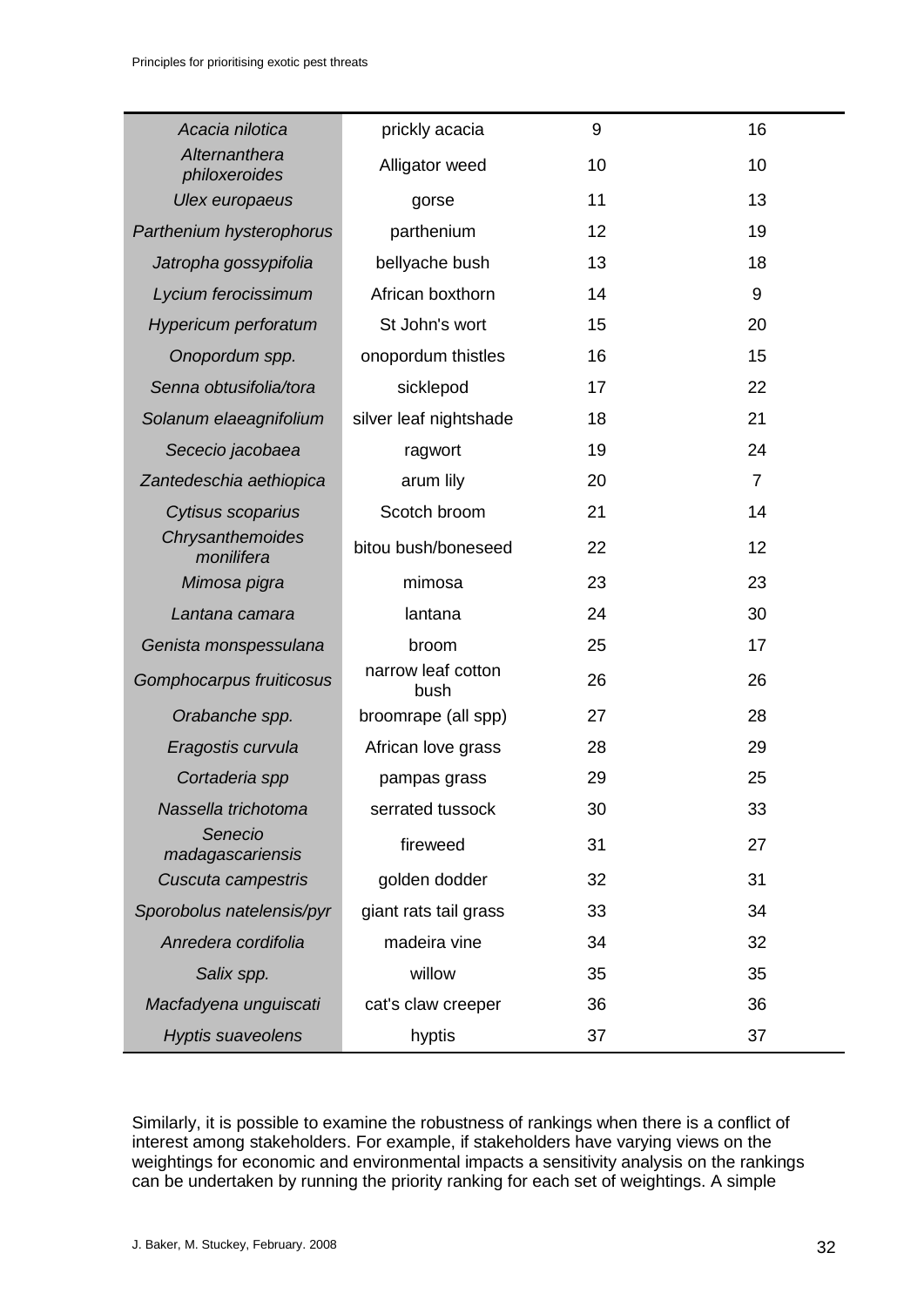sensitivity analysis was undertaken by randomly varying the economic weighting between 45 and 75, weighting for public opinion set at a constant of five, conservation weighting randomly varied between 20 and 50, and indigenous/other weighting comprising the difference between a total of 100 less the sum of all other weightings. Rank changes for such widely varying stakeholders' opinions can then be examined to determine how the priority ranking would change [\(Figure 6\)](#page-32-1). The ranking remains robust for the majority of pests, with only a single pest weed changing rank by 11 places.

Where the transparency in the ranking process is readily apparent, stakeholders are assured of their contribution to the process. Decision makers can also clearly determine the contributing factors for a pest changing ranking by more than five places and determine appropriate management in such cases.



<span id="page-32-1"></span>

#### <span id="page-32-0"></span>Generic application of the Bayes/MCDA framework

Eleven potential pests were selected from the AQIS Northern Australia Quarantine Strategy (NAQS) Targeted Pest lists [\(http://www.daff.gov.au/aqis/quarantine/naqs/target-lists\)](http://www.daff.gov.au/aqis/quarantine/naqs/target-lists). The species were chosen to represent several taxa and impacts. The criteria used to assess these pests were those used to assess the 37 weeds from the WoNS list. The values used in the Bayes net were estimated from published literature, GISP, PaDIL or government fact sheets. This same literature, in conjunction with industry statistics where available, was used to estimate the economic impact of the pest in Australia. Where industry values for economic or health losses were not available for Australia, losses in other countries where infestations occurred were scaled to reflect the size of the corresponding Australian industry or population distribution and this value was used. Weightings for the impact criteria in the MCDA analysis were economic = 25, conservation =  $35$ , indigenous/other =  $35$ , public opinion  $= 5$ .

Existing maps showing the potential distribution of the species if no management was attempted were used where possible. If no maps were available then the potential distribution in Australia was estimated from matching the climate of the home range and any known infestations using CLIMATE software (see Appendix 4 for examples). These maps were used to estimate the proportion of Australia potentially infested and the proportion of conservation or indigenous/other area affected. The potential infected area was assumed to be that area where six or more of the CLIMATE variables matched between known establishments and the Australian climate.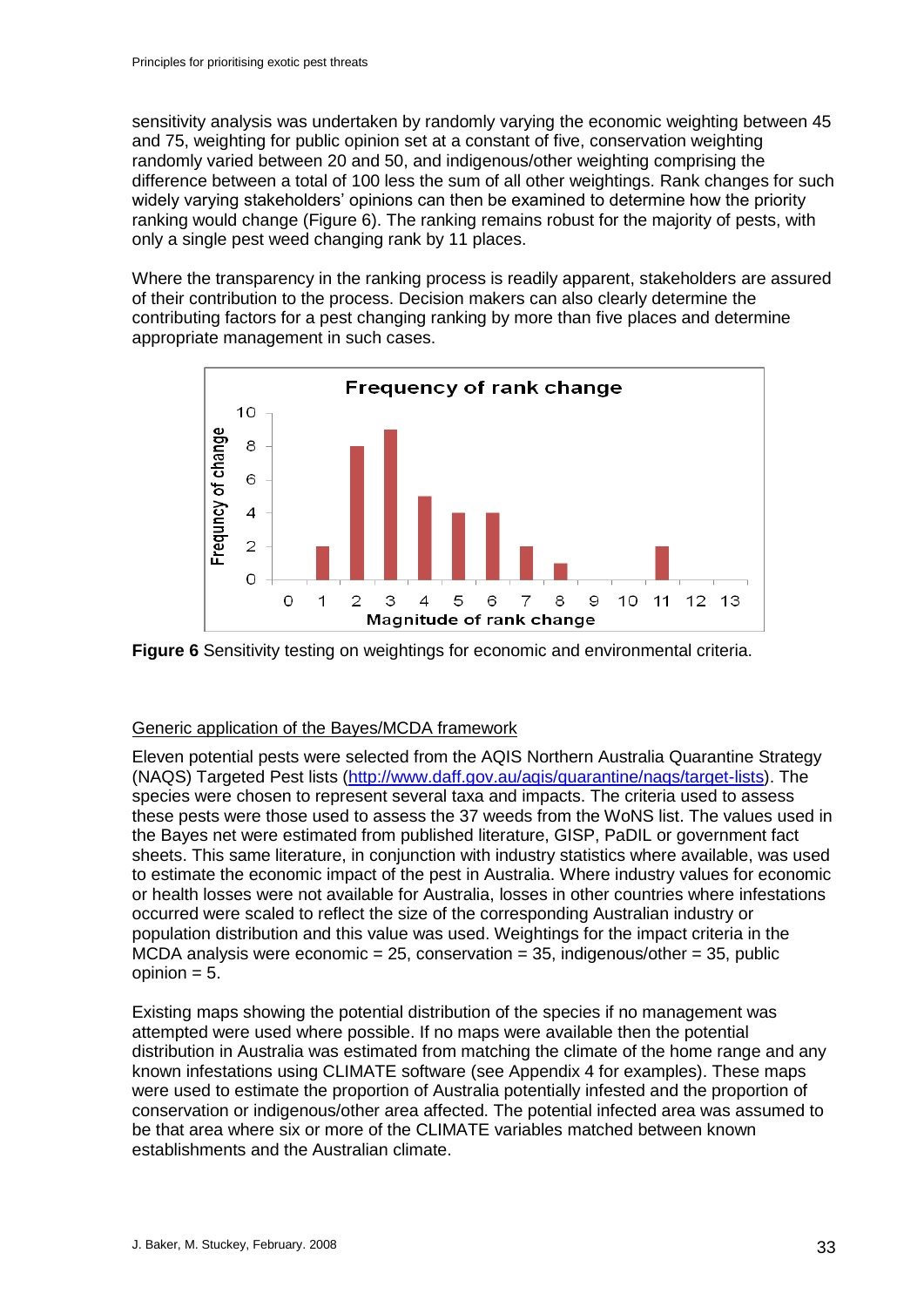*Phytophthera colocasiae* (taro leaf blight) was included as a control because, while the disease can be devastating to the taro industry Australia has a relatively small, localised taro industry and any native taro species are restricted in range. Thus, it would be expected that this pest would have a low priority compared to other pests when the focus is primarily on the economic and environmental impact. The results of the Bayes/MCDA framework reflected this assumption ([Table 7](#page-33-0)).

Five different published MCDA methodologies were applied to the data set outlined above ([Table 7](#page-33-0)). The first consisted of the WSAT method used to rank the priority of the WoNS subset described above. The second was also a weighted summation technique but differed from the WSAT model in the calculation of a utility function before applying the weightings. The utility function also normalised the criteria across the pests, but utilised a different equation to do so (see Ablovatski 2004). AHN, TOPSIS and PROMETHEE models were also used to rank the 11 pest species. This provided an opportunity to examine how weighted sum, analytical hierarchical and outranking methods changed the ranking of pests when the same data set was used. The PROMETHEE model used weightings of 0.316, 0.317, 0.317 and 0.05 for economic impact, conservation area impact, indigenous/other area impact and public opinion. The values to indicate a preferred option (p) were 1, 0.01. 0.01 and 10 respectively. This defined the value at which pest was assumed to be dominant in a pair-wise comparison, i.e. if the criterion value was less than or equal to a preferred value then it assumed to be dominant. Likewise, the cut-off, or indifference options (q) were 5, 0.1, 0.1 and 100. The range between the preferred and indifferent values was then scaled, with criterion values closer to the p-value being 'more preferred' than pest with criterion values closer to the q-value.

| <b>Scientific name</b>          | <b>Common</b><br>name         | <b>WSAT</b><br>ranking | <b>SAW</b><br>ranking | <b>AHN</b><br>ranking | <b>TOPSIS</b><br>ranking | <b>PROMETHEE</b><br>ranking |
|---------------------------------|-------------------------------|------------------------|-----------------------|-----------------------|--------------------------|-----------------------------|
| Anoplolepis<br>gracilipes       | Crazy Ant                     | 1                      | 5                     | 5                     | 3                        | 8                           |
| Heterobostrychus<br>aequalis    | Oriental<br>Wood borer        | $\overline{2}$         | 3                     | $\overline{2}$        | 5                        | 7                           |
| Aedes albopictus                | Asian<br>mosquito             | 3                      | $\overline{2}$        | 4                     | 4                        | 4                           |
| Phytophthera<br>ramorum         | Sudden Oak<br>Death           | 4                      | 1                     | 6                     | 1                        | 1                           |
| Achatina fulica                 | <b>Giant African</b><br>Snail | 5                      | 4                     | $\overline{7}$        | $\overline{7}$           | 3                           |
| Quadrastichus<br>erythrinea     | Erythrina gall<br>wasp        | 6                      | 10                    | 1                     | $\overline{2}$           | 9                           |
| Puccinia psidii                 | Eucalyptus<br>rust            | 7                      | 6                     | 3                     | 6                        | 5                           |
| Cryptotermes<br>dudleyi         | Drywood<br>termite            | 8                      | 9                     | 8                     | 10                       | 11                          |
| Cryphonectria<br>cubensis       | Cryphonectria<br>canker       | 9                      | $\overline{7}$        | 9                     | 8                        | $\overline{2}$              |
| Subramanianospora<br>vesiculosa | Casuarina<br>blisterbark      | 10                     | 8                     | 10                    | 11                       | 10                          |
| Phytophthera<br>colocasiae      | Taro leaf<br>canker blight    | 11                     | 11                    | 11                    | 9                        | 6                           |

<span id="page-33-0"></span>**Table 7** Comparison of rankings when different MCDA models are applied to the same dataset.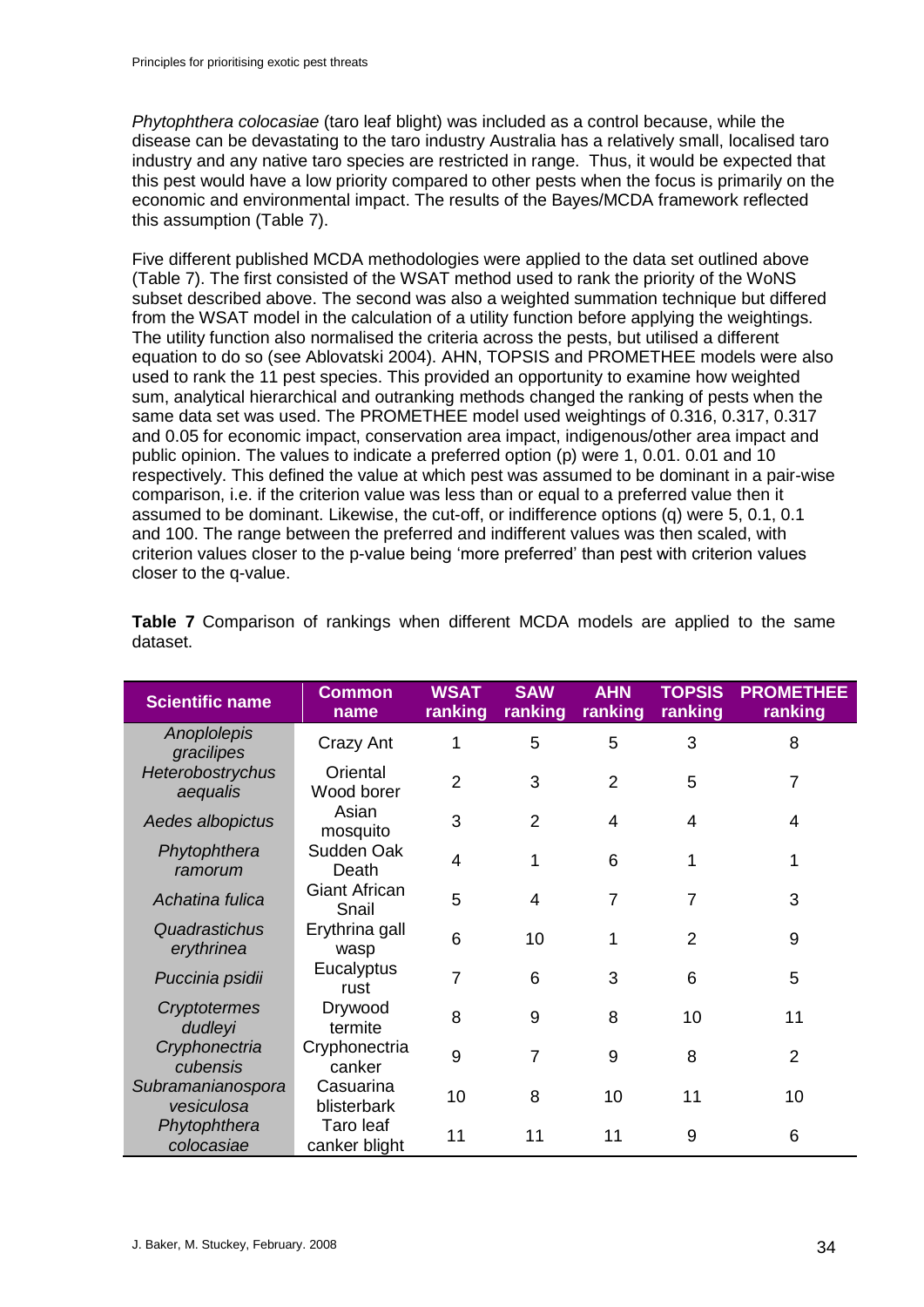Even over 11 pest species the rankings can change, with the rankings from the PROMETHEE model showing some marked rank reversals. This may be a function of PROMETHEE requiring additional input from the decision makers. One option is said to outrank another if it outperforms the other on enough criteria of sufficient importance (as reflected by the sum of the criteria weights) and is not outperformed by the other option in the sense of recording a significantly inferior performance on any one criterion. The preference and indifference values applied influence decisions on whether a criteria weight is set at zero or 1 and there are various functions that can be applied to criterion values that fall between a preferred and an indifference performance value. Decision makers also need to determine which function best describes the performance of the criterion, e.g. linear scaling or even a Gaussian function where the preference increases with the difference between the scores as expressed in the formula:

$$
-\frac{d_j^2}{2 s_j^2}
$$
  
H<sub>j</sub>(d<sub>j</sub>) = 1-e

Thus, the use of an outranking method such as PROMETHEE or ELECTRE can be much more difficult to apply but do allow input that provides decision makers with an option to invoke strict preference and indifference choices.

To our knowledge this is the first time a generic risk assessment has been used to rank any of the pests in the AQIS/NAQS targeted pest lists. All pests on the list are recognised to be of serious concern should they establish in Australia and every effort is being undertaken to prevent such an incursion.

However, if decision makers are required to direct funding across a range of taxa on a priority basis the use of a generic framework is essential. Frameworks would need to adequately conceptualise the stakeholder objectives, but as can be seen from the examples presented above, decision makers would need to determine what MCDA model best represented the concerns and objective.

Cook and Proctor (2007) reported on the application of a deliberative multi-criteria evaluation to an invasive species prioritisation in Western Australia and noted that the outcome of the process differed from the current resource allocation. In their study the active participation of the stakeholders was critical to the entire process and provided an opportunity to evaluate the use of semi-quantitative and qualitative estimates by a jury panel of informed stakeholders. The selection of stakeholders would influence the outcome of any MCDA and would need considerable thought when issues involve the environment and/or have far reaching effects. However, MCDA provides the opportunity to merge qualitative and quantitative data to explore alternative options as well as rank species on their potential to become serious pests. It also provides an opportunity for decision makers to assess the willingness of stakeholders to protect environmental and cultural resources.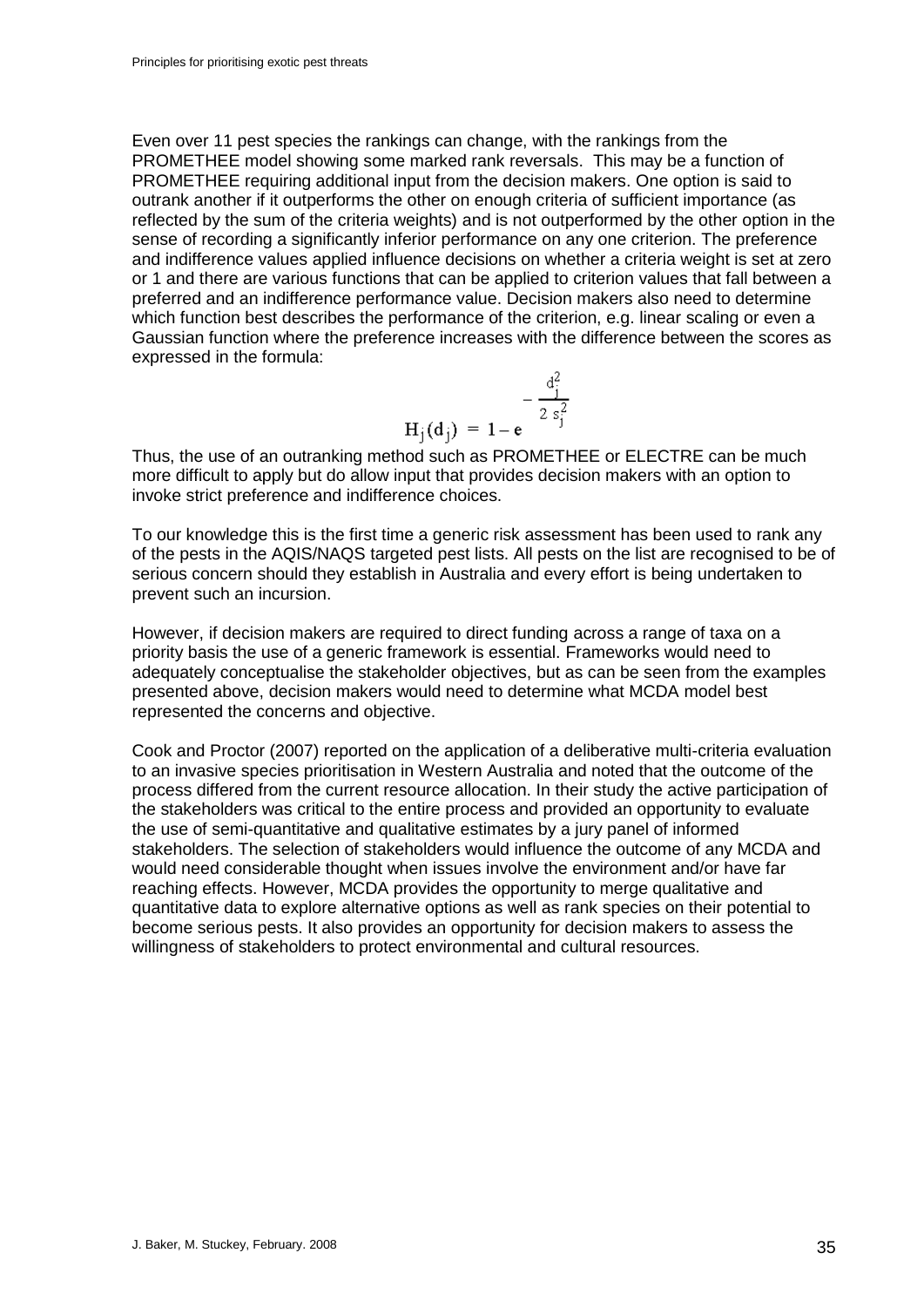# <span id="page-35-0"></span>**4. Conclusions and Issues**

This study focused on two areas. The first was a review of existing pest risk assessment protocols to determine the key themes used in assessment and the extent to which they were addressed. The outcome of this review identified five main themes, with the main short coming in all protocols being a failure to transparently address conflicting interests or potential trade-offs between the key themes.

The second area was to examine MCDA methods and their application in addressing conflict and trade-offs when assessing the priority ranking of pests in relation to their negative impact on Australia's economic status, environmental health and social/cultural values. To our knowledge Cook and Proctor (2007) were among the first to apply MCDA methods to the threat posed by invasive pests. Their study and this report highlight the importance of stakeholder selection, participation and timeframes. Both also highlight the need for MCDA methods to be based on scientific principles and to be transparent, even when qualitative data is used.

The criteria presented in the example framework of this report are overly simplistic, but provide the opportunity to explore the impact of differing MCDA methods on pest priority rankings for a set of weeds that have been extensively documented as well as across taxa. The outcome highlighted the importance of method selection and sensitivity testing within and between methods.

Additional criteria could contribute to a more realistic assessment of the stated objective of prioritising pests in relation to their expected impact without becoming overly prescriptive. For example: additional criteria could elucidate the environmental impacts more realistically by examining the number of indigenous species affected or the different type of cultural sites lost. Social impact could include criteria examining a series of social concerns, e.g. academic; industry; political; special interest group (see Appendix 2 for example Objectives Hierarchy).

Another key component not addressed in the example framework here would be a more detailed consideration of the geographic area affected. Despite climate being a suitable match over a large geographical region for some potential pests a specific host or microhabitat may not be present. For example: although *Puccinia. psidii* (Eucalyptus rust) does have a very wide host range, it would require species of *Eucalyptus* and other *Myrtaceae* as hosts to establish over the predicted range in Australia ([Figure 7](#page-36-0)). Thus superimposing host and pest distribution can assist in clarifying potential affected areas.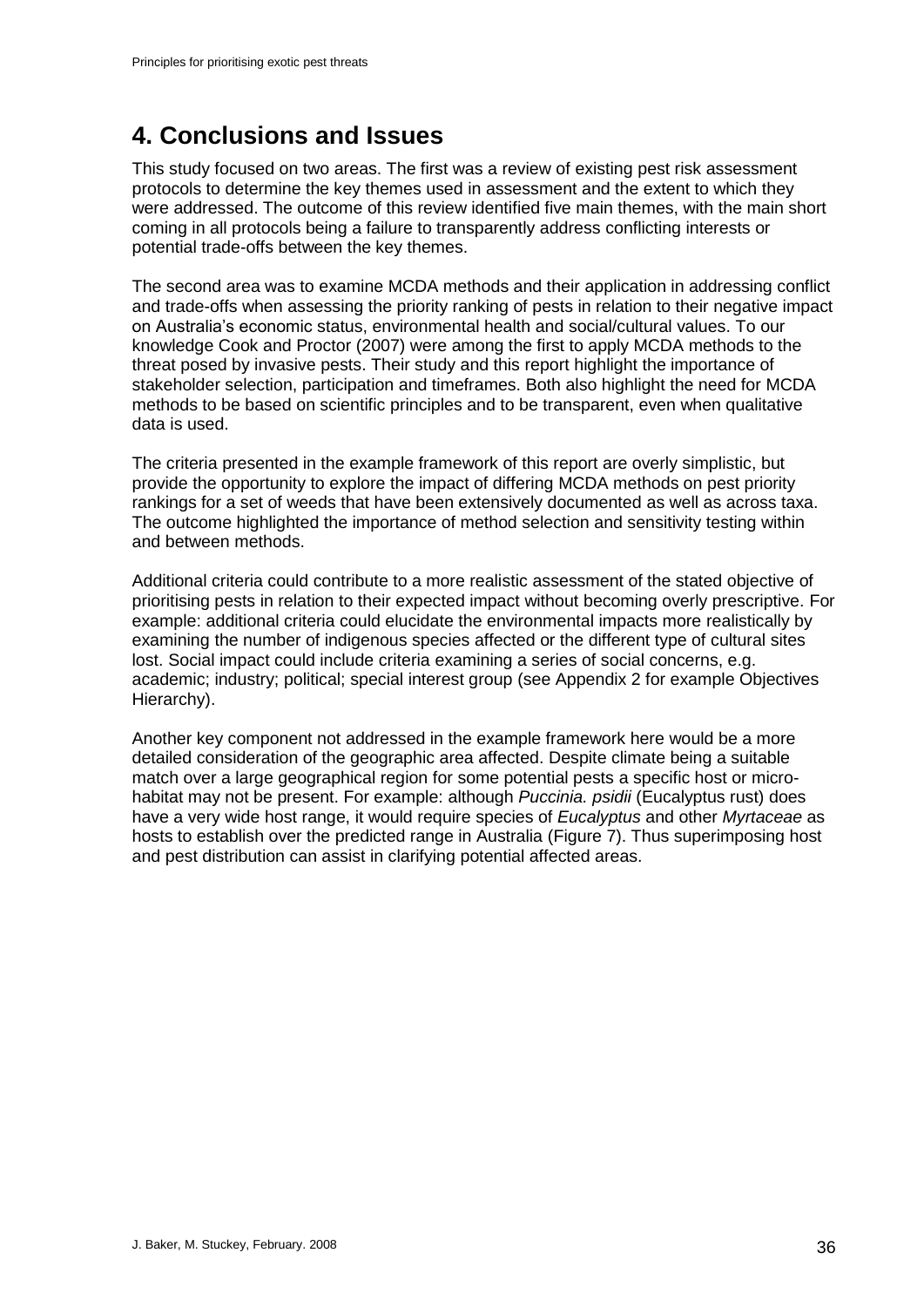

Distribution of eucalypt and Melaleuca forests in Australia with potential CLIMATE distribution of Puccinia psidii overlaid

<span id="page-36-0"></span>**Figure 7** Distribution of eucalyptus and melaleuca forests in Australia with the CLIMATE predicted distribution of *P. psidii* overlaid.

An MCDA model is not developed through a straightforward sequential process where the decision maker's role is passive. It is an iterative process employed to analyse the preferences of the decision maker and represent them as consistently as possible in an appropriate decision model. Thus, while it can be repeatable for a given set of criteria and data, it is also an evolutionary process open to continual revision and information input.

MCDA, while ideal for assessing trade-offs and conflicts of interest, must also address issues surrounding paucity of data and the requirement for transparency and repeatability. Generic frameworks for cross-taxa assessment must address the objectives of the stakeholders; retaining the principles of parsimony without becoming overly simplistic. An important characteristic of these assessment models is that results cannot be definitively validated because they incorporate subjective elements. For this reason, it is important to be aware of the uncertainties that are inherent in the final decision measure used for each species.

Uncertainty can arise from two sources. The first can be termed 'structural' uncertainty, or uncertainty arising from the framework itself. The second is the intrinsic uncertainty inherited from the component factors themselves. Uncertainty can loosely be defined under six categories (see Warren 2006). The first four relate to structural uncertainty, while the last two relate to information uncertainty:

- 1. Uncertainty in the objective or problem definition
- 2. Uncertainty in the model conceptualisation
- 3. Uncertainty in the model macro-structure, or the uncertainty introduced by major computational components of a model such as inference or the information aggregation procedures in numerical induction models
- 4. Uncertainty in micro-structure and parameters, or the uncertainty introduced through the analytical components used, e.g. arbitrary parameters, aggregation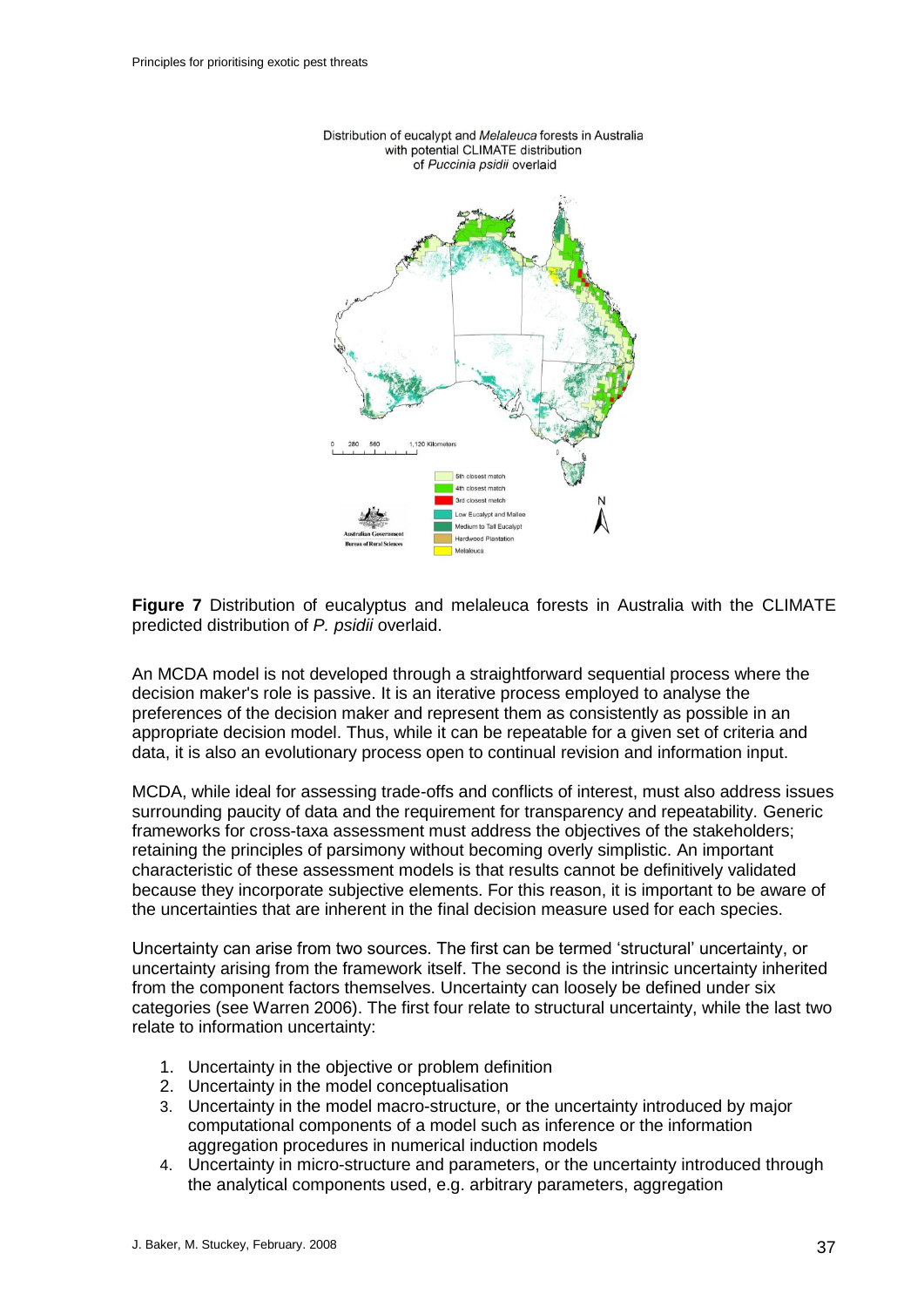optimism/pessimism parameters in some aggregation operators, or the prior conditional probabilities in Bayes Nets

- 5. Uncertainty related to species evidence, e.g. the amount of information available or even conflicting evidence
- 6. Intrinsic uncertainty within information elements themselves or the uncertainty inherited from variable definition and/or measurement. This may be a qualitative concept associated with an inherently vague, approximate, indirect or subjective variable.

Awareness of these different types of uncertainty will minimise the pitfalls that can occur in making assessments. It also provides the opportunity to transparently account for unavoidable uncertainties related to information uncertainty and how best to elicit expert opinion.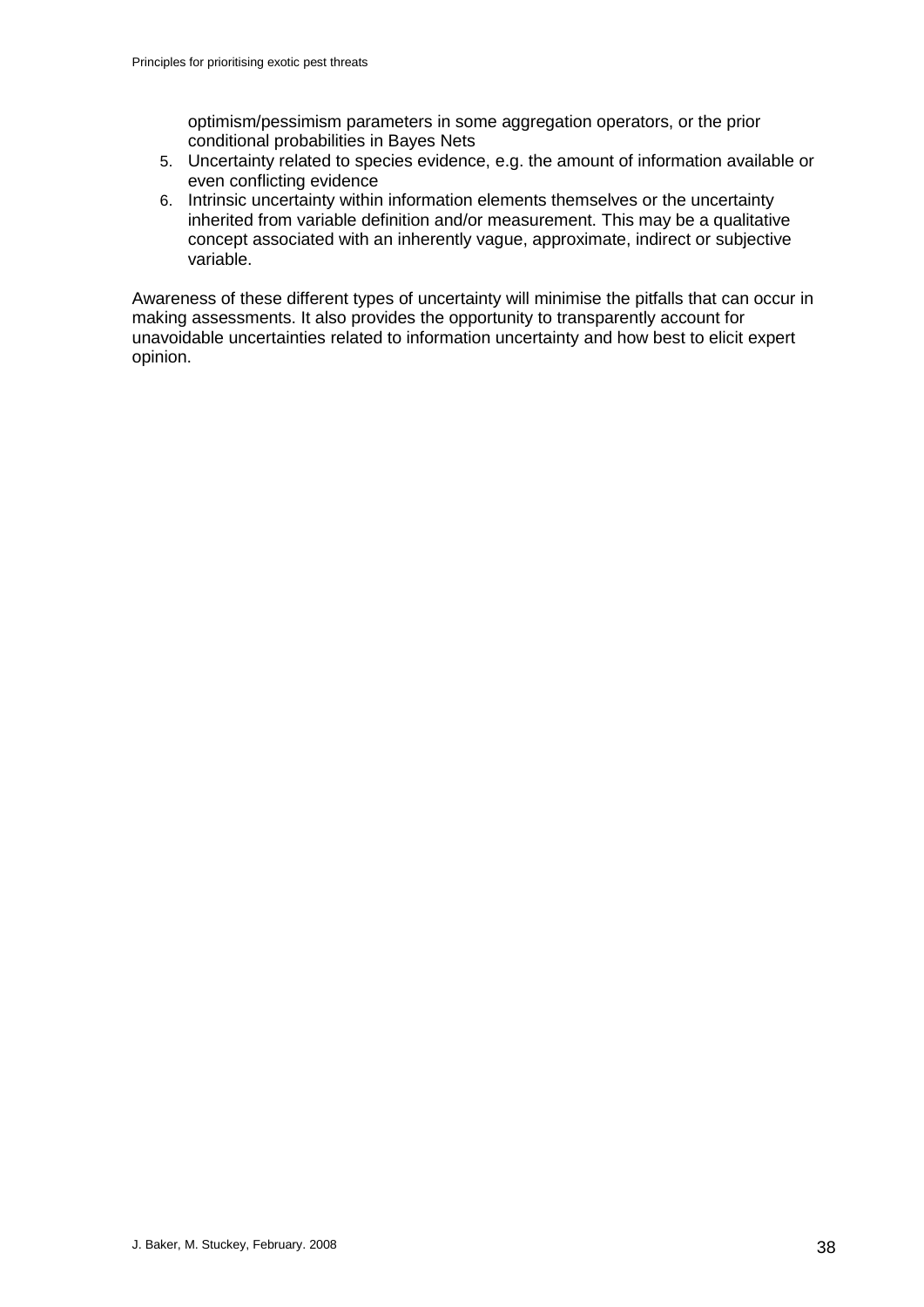# <span id="page-38-0"></span>**5. Future Directions**

Modelling complex decisions can be broken down into four components for MCDA. These can be identified as:

- 1. Defining the problem and objectives, including the facets, factors or attributes that can be used to describe them
- 2. Identifying any inter-relationships that exist between the attributes to avoid introducing biases by confounding the attributes
- 3. Evaluating and determining performance measures (criteria) for component factors and their importance weightings (if any)
- 4. Aggregating the criteria into a global numerical decision measure.

Decision makers play an active role in all four of these steps. Consequently, before a generic MCDA framework could be adopted decision makers would need to define the objective, reach consensus on the attributes used to describe that objective and be comfortable with the weightings and aggregation methodology.

Application of the proposed framework would need to be validated against some practical examples. It would be useful to examine the robustness of the results by applying several different aggregation methodologies to the criteria as well as undertake sensitivity testing on the weightings (if any).

The outcome would be a framework that decision makers have confidence in and can be used as a support tool to evaluate pest priorities under a range of scenarios e.g. different management techniques and funding options.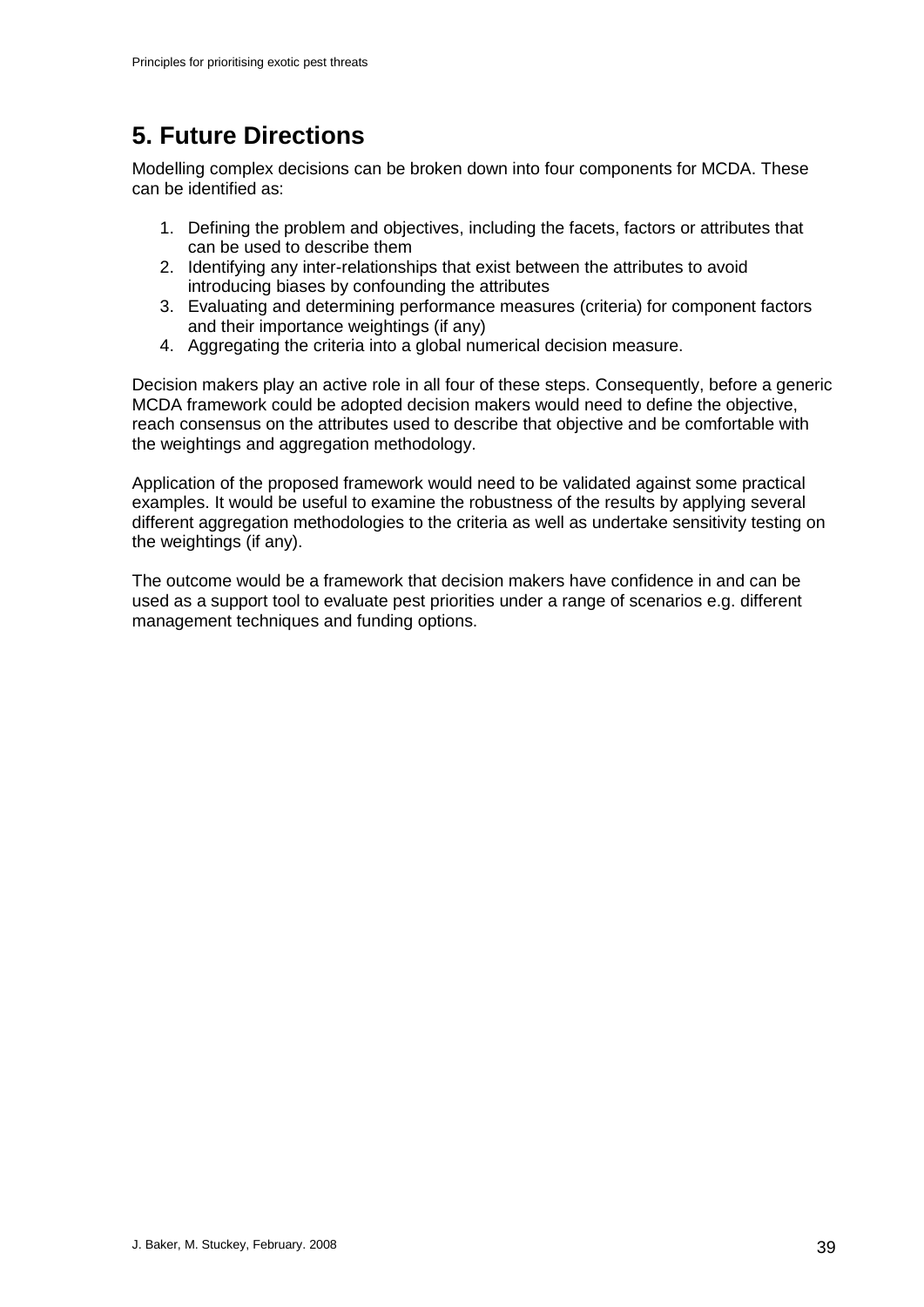# <span id="page-39-0"></span>**6. References**

Ablovatski, A. (2004) Multicriteria decision aid. Project in the seminar series with Dr Lenz, FU, Berlin, Germany

Balmford, A., Jayasuriya, A.H.M. and Green, M.J.B. (1996) Using Higher-Taxon Richness as a Surrogate for Species Richness: II. Local Applications. *Proceedings: Biological Sciences* 263: 1571–575

Briese, D. T., Woodburn, T.L., Kemp, D. and Corey, S. (1996) Workshop outcomes – a blueprint for research into the management of thistles. *Plant Protection Quarterly* 11: 290– 293

Bomford, M. (1991) *Importing and Keeping Exotic Vertebrates in Australia: Criteria for the Assessment of Risk.* Bureau of Rural Resources, Bulletin No. 12. Australian Government Publishing Service, Canberra

Bomford, M. (2003) *Risk Assessment for the Import and Keeping of Exotic Vertebrates in Australia*. Bureau of Rural Sciences, Canberra

Bomford, M. and Hart, Q. (1999) Assessing the risk associated with importing and keeping exotic vertebrates in Australia. *Australian Journal of Emergency Management* Spring 1999, pp 16–9

Climate Software (2004) Bureau of Rural Sciences DAFF, Canberra

Cook, D. and Proctor, W. (2007) Assessing the threat of exotic plant pests. *Ecological Economics* 63: 594–604

CRC for Australian Weed Management (2005) *A Draft Strategy for the Research and Development Component of the Defeating the Weed Menace Programme: A Consultancy Report to Land and Water Australia.* CRC for Australian Weed Management, Waite Campus, University of Adelaide

Dodgson, J., Spackman, M., Pearman, A.D. and Phillips, L.D. (2000) *Multi-criteria analysis manual*. Department of the Environment, Transport and Regions, London. [http://www.communities.gov.uk/pub/252/MulticriteriaanalysismanualPDF1380Kb\_id1142252. pdf]

Herron, P.M., Martine, C.T., Latimer, A.M. and Leight-Young, S.A. (2007) Invasive plants and their ecological strategies: prediction and explanation of woody plant invasion in New England. *Diversity and Distributions 1*3: 633–644

Hobbs, R.J. and Humphries, S.E. (1995) An integrated approach to the ecology ad management of plant invasions. *Conservation Biology* 9: 761–779

Kiker, K.A., Bridges, T.S., Varghese, A., Seager, P.T. and Linkov, I. (2005) Application of Multicriteria Decision Analysis in Environmental Decision Making. *Integrated Environmental Assessment and Management* 1: 95–108

Kirkwood, C.W. (1997) Strategic Decision Making: Multiobjective Decision. Analysis with Spreadsheets. Belmont, CA: Duxbury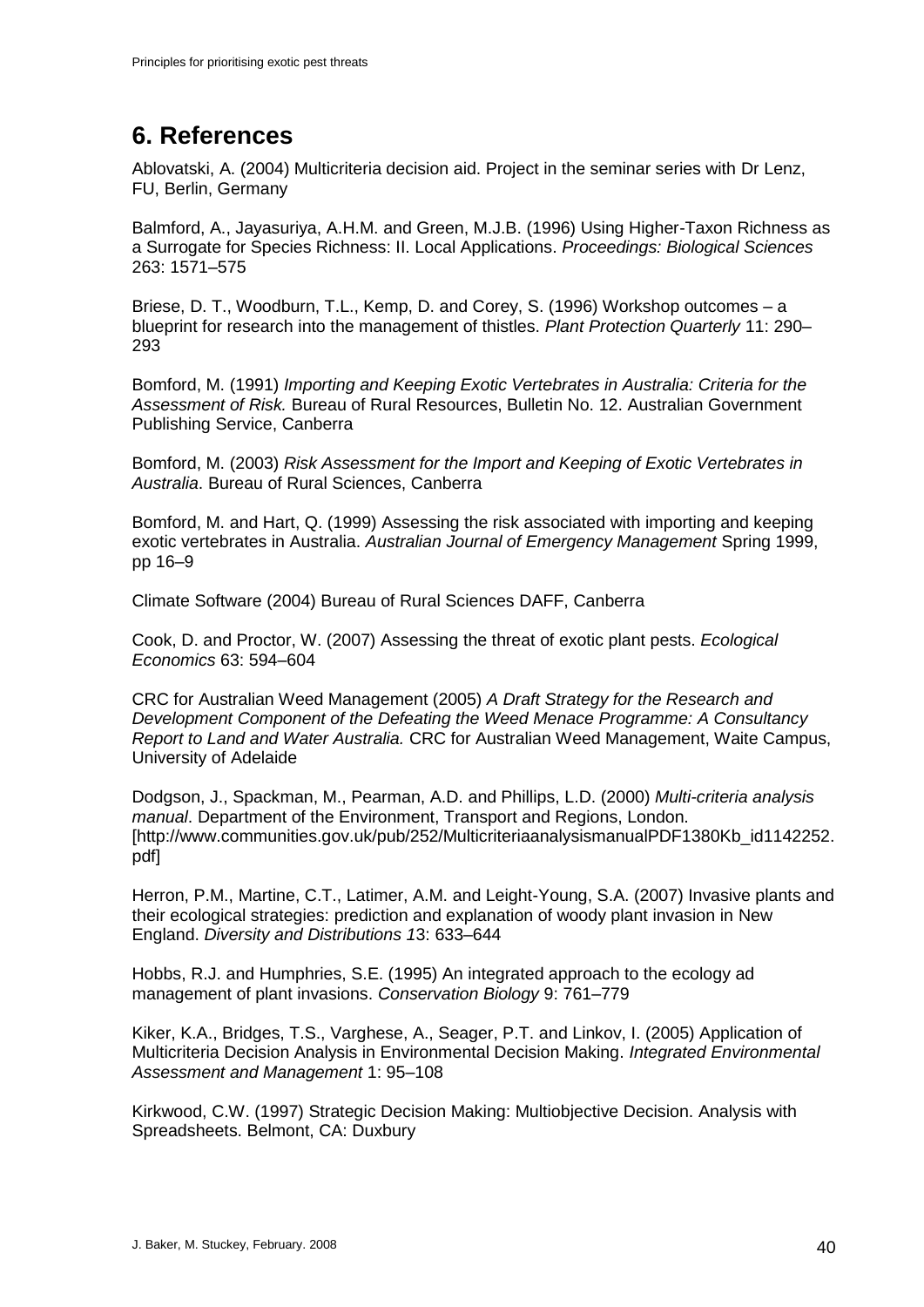Kolar, C.S. and Lodge, D.M. (2002) Ecological predictions and risk assessment for alien fishes in North America. *Science 298*: 1233–1236

Laycock, G. (1966*) The Alien Animals*. The Natural History Press, American Museum of Natural History, New York, pp 240

Lonsdale, W.M. (1999) Global patterns of plant invasions and the concept of invasibility. *Ecology* 89: 1522–1536

Mack R.N., Simberloff D., Lonsdale W.M., Evans H., Clout M. and Bazzaz F.A. (2000) Biotic invasions: causes, epidemiology, global consequences, and control. *Ecological Applications* 10: 689–710

Maguire, L.A. and Boiney, L.G. (1994) Resolving environmental disputes: A framework incorporating decision analysis and dispute resolution techniques. *Journal of Environmental Management* 42: 32–48

Maguire, L.A (2004) What can decision analysis do for invasive species management? *Risk Analysis* 24: 859–868.

Malczewski, J. (1999) *GIS and Multicriteria Decision Analysis*. New York: John Wiley and Sons.

Marchetti, M.P., Moyle, P.B. and Levine, R. (2004) Alien fishes in Californian watersheds: characteristics of successful and failed invaders. *Ecological Applications* 14: 587–596

Martin, T.G., Kuhnert, P.M., Mengersen, K. and Possingham, H.P. (2005) the power of expert opinion in ecological models using Bayesian methods: impact of grazing on birds. *Ecological Applications* 15: 266–280

Pheloung, P.C., Williams, P.A. and Halloy, S.R. (1999) A weed risk assessment model for use as a biosecurity tool evaluating plant introductions. *Journal of Environmental Management* 57: 239–251

Plant Health Australia. (2007) *PLANTPLAN: Australian Emergency Plant Pest Response Plan.* Version 1. Plant Health Australia, Canberra, ACT [http://www.planthealthaustralia.com.au/plantplan/00\\_Entire%20document\\_PLANTPLAN.pdf](http://www.planthealthaustralia.com.au/plantplan/00_Entire%20document_PLANTPLAN.pdf)

Rejmanek, M. and Richardson, D.M. (1996) What attributes make some plant species more invasive? *Ecology* 77: 1655–1661

Roots, C. (1979) *Animal Invaders*. David and Charles Ltd., Vancouver, BC, pp 203

Triantaphyllou, E. and Baig, K. (2005) The impact of aggregating benefit and cost criteria in four MCDA methods. Dept. of Comput. Sci., Louisiana State Univ., Baton Rouge, LA, USA;

Vitousek, P.M., D'Antonio, C.M., Loope, L.L. and Westbrooks, R. (1996) Biological invasions as global environmental change. *American Scientist* 84: 468–478

Warren, L. (2006) Structural uncertainties in numerical induction models. DSTO Defence Science and Technology Organisation, Edinburgh, Australia

Williams, P.H. and Gaston K.J. (1994) Measuring more of biodiversity: can higher-taxon richness predict wholesale species richness?. *Biological Conservation* 67: 211–217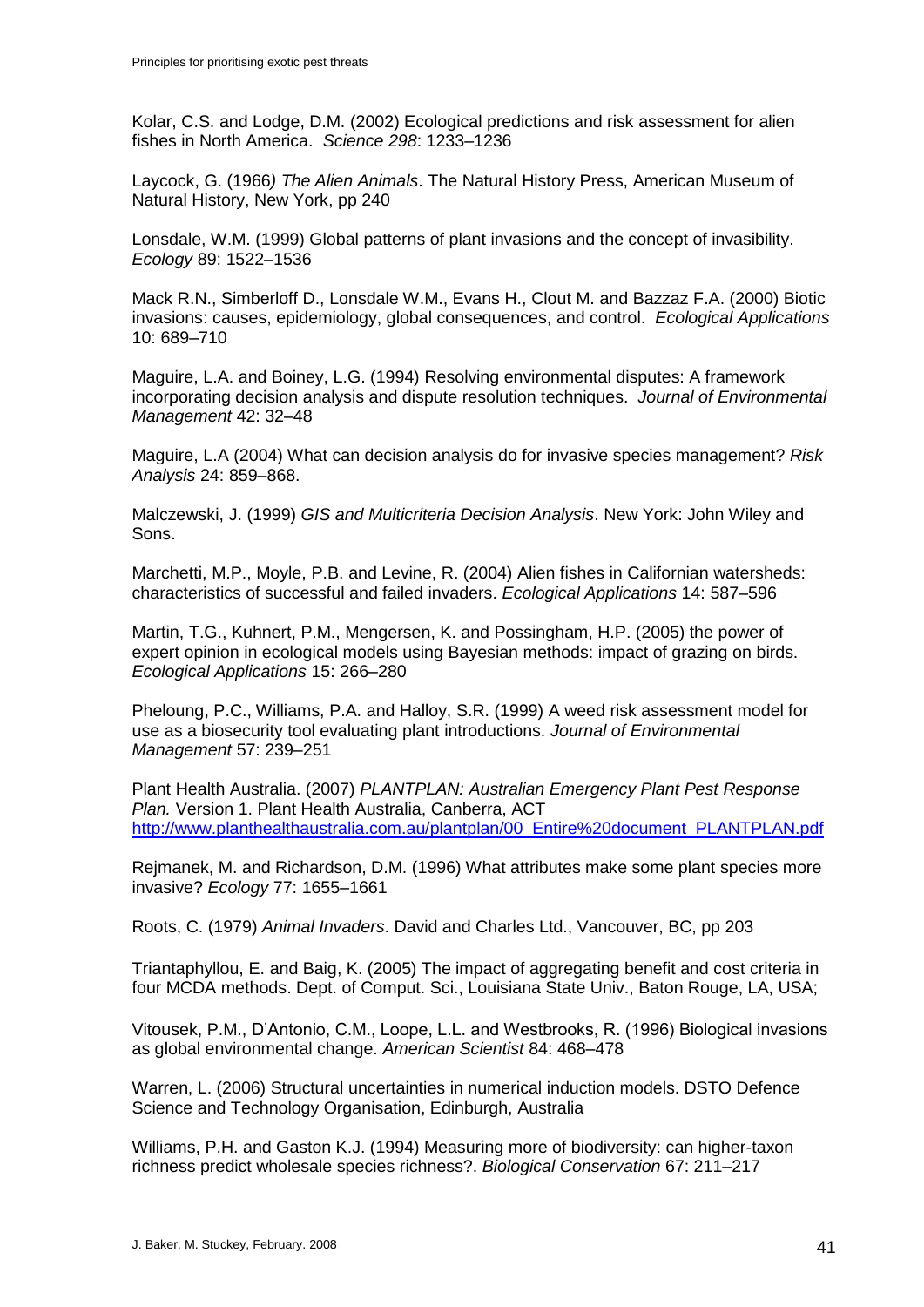Williams, P.A. and Newfield, M. (2002) A weed risk assessment system for new conservation weeds in New Zealand. *Science for Conservation* 209: 1–23

Williams, P. H., Gaston, K. J. & Humphries, C. J. (1997) Mapping biodiversity value worldwide: combining higher-taxon richness from different groups. *Proceedings of the Royal Society, Biological Sciences* 264: 141–148

Williamson, M.H. and Brown, K.C (1986) The analysis and modeling of British invasions. *Philosophical Transactions The Royal Society Biological Series* 314: 505–522

Windle, J. and Rolfe, J. 2003 "Valuing Aboriginal cultural heritage sites in Central Queensland", *Australian Archaeology,* 56: 35–41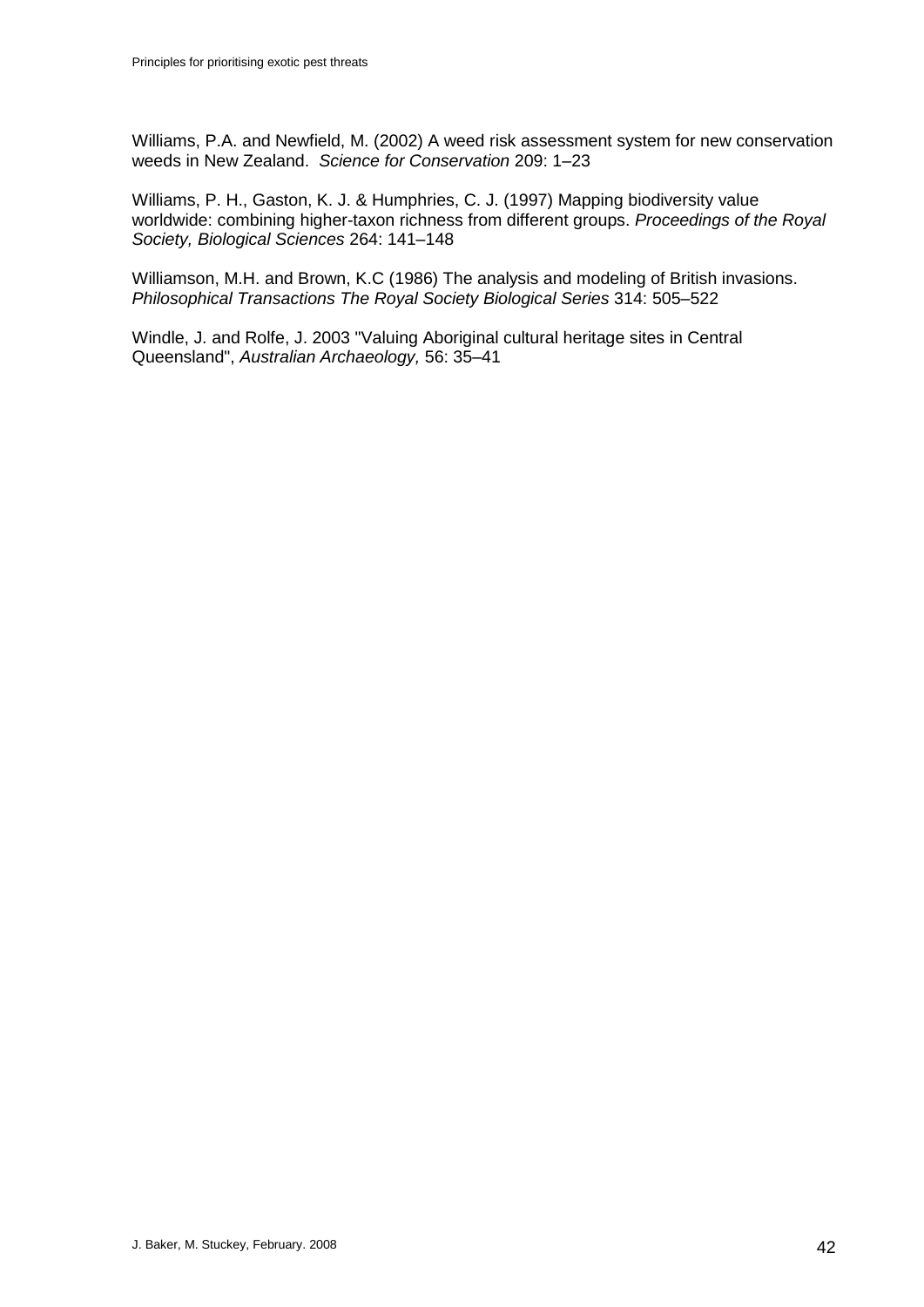## <span id="page-42-0"></span>**Appendix 1: Risk Assessment Protocols Evaluated**

The Determination of Weeds of National Significance, Thorp and Lynch, 2000, *National Weeds Strategy Executive,* Launceston

Prioritisation of Pests in Queensland, Walton 2002, *J:\NRM-Issues\Invasive Species\Useful documents\Pest Prioritsation system (WASSA)\_v12.doc; cited 20/11/2007*

The Environmental Weed Risk of Revegetation and Forestry, Virtue and Melland 2003, *Report DWLBC 2003-02,* South Australia

PLANTPLAN: Australian Emergency Plant Pest Response Plan. Version 3. Plant Health Australia, 2007, *Plant Health Australia*, Canberra, ACT

A proposed prioritization system for the management of invasive alien plants in South Africa, Robertson et al. 2003, *South African Journal of Science* 99, January/February 2003

Victorias Pest Plant Prioritisation Process, Weiss and McLaren, 2002, *Department of Natural Resources and Environment*

A weed-risk assessment model for use as a biosecurity tool evaluating plant introductions, Pheloung et al 1999: *Journal of Environmental Management* 57: 239-251

Risk Assessment for the Importing and Keeping of Exotic Vertebrates in Australia, Mary Bomford, 2003, *Bureau of Rural Science*, Canberra

Summary Document (Edition 3.0). Australian Veterinary Emergency Plan (AUSVETPLAN), Edition 3, Animal Health Australia 2002, *Animal Health Australia*, Canberra, ACT.

Invasive Alien Species: A Toolkit of Best Prevention and Management Practices, Wittenberg, R., Cock, M.J.W. (eds.) 2001, *CAB International*, Wallingford, Oxon, UK, xvii - 228.

Risk assessment model for the import and keeping of exotic freshwater and estuarine finfish, Mary Bomford and Julie Glover 2004, *Bureau of Rural Sciences* Canberra

Identifying hazards in complex ecological systems. Part 1: fault-tree analysis for biological invasions, Hayes and Silwa 2003, *Biological Invasions* 4**:** 235–249, 2002

ICES Code of Practice on the Introductions and Transfers of Marine Organisms, 2004, *ICES*, Denmark

Management of Quarantine Risks in Northern Australia, AQIS, *Department of Agriculture, fisheries and Forestries*, Canberra

A weed risk assessment system for new conservation weeds in New Zealand, Science For Conservation 209, Williams et al. 2002, *Department of Conservation*, Wellington, New Zealand

A proposed prioritization system for the management of invasive alien plants in South Africa, Robertson et al. 2003, *South African Journal of Science* 99, 37-43

Californian Exotic Pest plant Council Criteria for Categorising Invasive Non-Native plants that Threaten Wildlands, Warner et al. 2003 , *California Exotic Pest Plant Council*, Southwest Vegetation Management Association, California, USA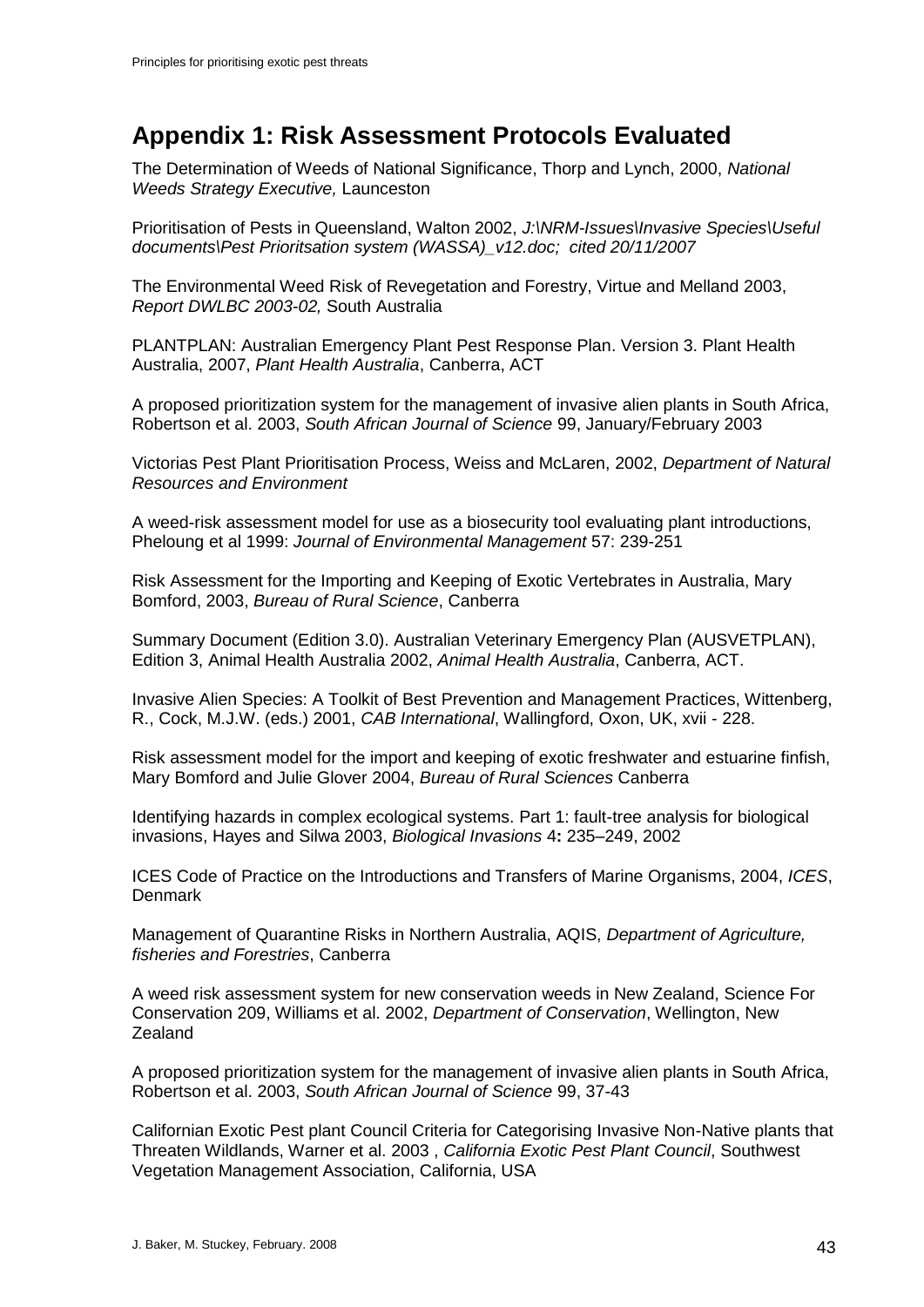Evaluating non-native plants for their impact on biodiversity, Morse, et al. 2004, *NatureServe*, Arlington, Virginia, USA

Ranking weeds by their potential to invade the USA Parker et al. 2007, *Weed Science* 55:386–397

A Risk Assessment Framework for Waterborne Pathogens and Requirements for Producing a Complete Protocol, Schaub 2004, *DOI: 10.1080/10807030490281034*

Qualitative Risk Assessment for potential Federal noxious weeds – Template, 2004, *Plant Protection and Quarantine Animal and Plant Health Inspection Service U.S. Department of Agriculture*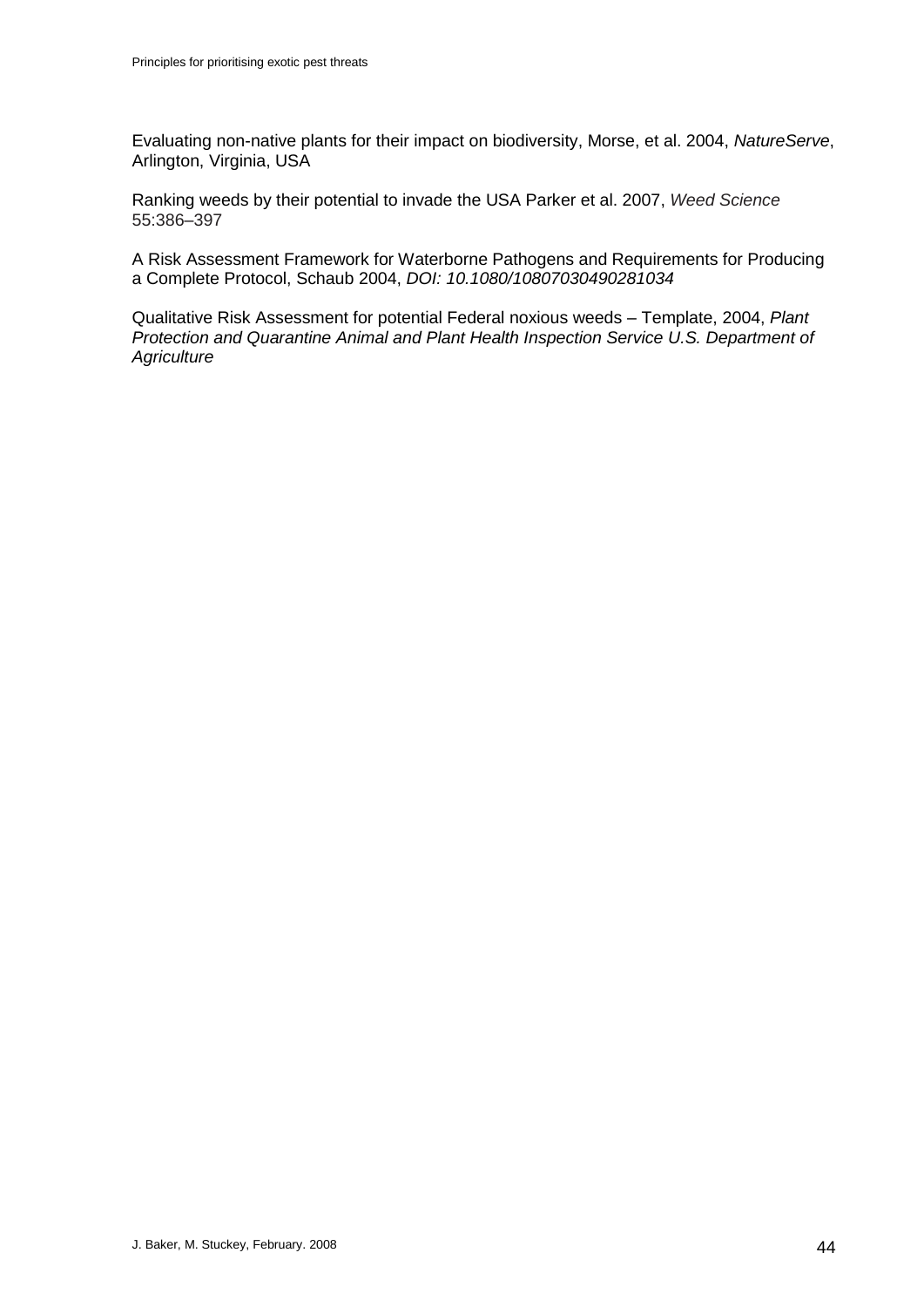#### **Table 1 Evaluation of 21 assessments currently used around the world to prioritise the risk of establishment, spread and impact from a pest, greyed cells and ticks highlight criteria considered in each assessment protocol.**

|                                                                                                                            | <b>Weeds of National</b><br><b>Significance 2000</b> | <b>QLD Pest</b><br>02 | Prioritisation, Walton SA Virtue&Melland 2003 | <b>PLANTPLAN</b> | <b>Sth Africa</b><br>Roberston 2003 | <b>Vic PPPP</b><br><b>Weiss and</b><br>McLaren 2002 | <b>WRA Pheloung</b><br>et al 1999 | <b>Risk Assessment for the</b><br><b>Importing and Keeping of</b><br><b>Exotic Vertebrates in</b><br>Australia | AusVetPlan 2003 | <b>Invasive Alien</b><br><b>Species</b><br>Wittenburgh 2001 | <b>NHT Finfish Risk</b><br><b>Assessment</b> | <b>Hayes and</b><br><b>Silwa 2003</b><br><b>Marine Pests</b> | <b>ICES</b> Code of<br><b>Pracitce Marine</b><br>Organisms 2004 |
|----------------------------------------------------------------------------------------------------------------------------|------------------------------------------------------|-----------------------|-----------------------------------------------|------------------|-------------------------------------|-----------------------------------------------------|-----------------------------------|----------------------------------------------------------------------------------------------------------------|-----------------|-------------------------------------------------------------|----------------------------------------------|--------------------------------------------------------------|-----------------------------------------------------------------|
|                                                                                                                            |                                                      |                       |                                               |                  |                                     |                                                     |                                   |                                                                                                                |                 |                                                             |                                              |                                                              |                                                                 |
| <b>ENTRY / PATHWAYS</b>                                                                                                    |                                                      |                       |                                               |                  |                                     |                                                     |                                   |                                                                                                                |                 |                                                             |                                              |                                                              |                                                                 |
| <b>Current global distribution</b>                                                                                         |                                                      |                       |                                               |                  |                                     |                                                     |                                   |                                                                                                                |                 |                                                             |                                              |                                                              |                                                                 |
| Geographical proximity to country undertaking risk<br>assessment                                                           |                                                      |                       |                                               |                  |                                     |                                                     |                                   |                                                                                                                |                 |                                                             |                                              |                                                              |                                                                 |
| Rate of international transport                                                                                            |                                                      |                       |                                               |                  |                                     |                                                     |                                   |                                                                                                                |                 |                                                             |                                              |                                                              |                                                                 |
| . Number of potential entry sites                                                                                          |                                                      |                       |                                               |                  |                                     |                                                     |                                   |                                                                                                                |                 |                                                             |                                              |                                                              |                                                                 |
|                                                                                                                            |                                                      |                       |                                               |                  |                                     |                                                     |                                   |                                                                                                                |                 |                                                             |                                              |                                                              |                                                                 |
| Establishment                                                                                                              |                                                      |                       |                                               |                  |                                     |                                                     |                                   |                                                                                                                |                 |                                                             |                                              |                                                              |                                                                 |
| . Invasiveness elsewhere                                                                                                   |                                                      |                       |                                               |                  |                                     |                                                     |                                   |                                                                                                                |                 |                                                             |                                              |                                                              |                                                                 |
| <b>Domestication</b>                                                                                                       |                                                      |                       |                                               |                  |                                     |                                                     |                                   |                                                                                                                |                 |                                                             |                                              |                                                              |                                                                 |
| <b>Establishment among existing communities</b>                                                                            |                                                      |                       |                                               |                  |                                     |                                                     |                                   |                                                                                                                |                 |                                                             |                                              |                                                              |                                                                 |
| <b>Reproductive mode</b>                                                                                                   |                                                      |                       |                                               |                  |                                     |                                                     |                                   |                                                                                                                |                 |                                                             |                                              |                                                              |                                                                 |
| Dispersal Capabilities                                                                                                     |                                                      |                       |                                               |                  |                                     |                                                     |                                   |                                                                                                                |                 |                                                             |                                              |                                                              |                                                                 |
| Propagule Supply                                                                                                           |                                                      |                       |                                               |                  |                                     |                                                     |                                   |                                                                                                                |                 |                                                             |                                              |                                                              |                                                                 |
|                                                                                                                            |                                                      |                       |                                               |                  |                                     |                                                     |                                   |                                                                                                                |                 |                                                             |                                              |                                                              |                                                                 |
| POTENTIAL Spread                                                                                                           |                                                      |                       |                                               |                  |                                     |                                                     |                                   |                                                                                                                |                 |                                                             |                                              |                                                              |                                                                 |
| <b>Climate</b>                                                                                                             |                                                      |                       |                                               |                  |                                     |                                                     |                                   |                                                                                                                |                 |                                                             |                                              |                                                              |                                                                 |
|                                                                                                                            |                                                      |                       |                                               |                  |                                     |                                                     |                                   |                                                                                                                |                 |                                                             |                                              |                                                              |                                                                 |
| 'n<br><b>IMPACT</b>                                                                                                        |                                                      |                       |                                               |                  |                                     |                                                     |                                   |                                                                                                                |                 |                                                             |                                              |                                                              |                                                                 |
| <b>Environmental</b>                                                                                                       |                                                      |                       |                                               |                  |                                     |                                                     |                                   |                                                                                                                |                 |                                                             |                                              |                                                              |                                                                 |
| Reduction in or limiting to indigenous species                                                                             |                                                      |                       |                                               |                  |                                     |                                                     |                                   |                                                                                                                |                 |                                                             |                                              |                                                              |                                                                 |
| Impact on faunal/floral health                                                                                             |                                                      |                       |                                               |                  |                                     |                                                     |                                   |                                                                                                                |                 |                                                             |                                              |                                                              |                                                                 |
| <b>Physical limitations</b>                                                                                                |                                                      |                       |                                               |                  |                                     |                                                     |                                   |                                                                                                                |                 |                                                             |                                              |                                                              |                                                                 |
| Negative ecosystem changes                                                                                                 |                                                      |                       |                                               |                  |                                     |                                                     |                                   |                                                                                                                |                 |                                                             |                                              |                                                              |                                                                 |
| Positive interaction with other invasives                                                                                  |                                                      |                       |                                               |                  |                                     |                                                     |                                   |                                                                                                                |                 |                                                             |                                              |                                                              |                                                                 |
| Economic                                                                                                                   |                                                      |                       |                                               |                  |                                     |                                                     |                                   |                                                                                                                |                 |                                                             |                                              |                                                              |                                                                 |
| Cost of controlling or managing pest                                                                                       |                                                      |                       |                                               |                  |                                     |                                                     |                                   |                                                                                                                |                 |                                                             |                                              |                                                              |                                                                 |
| 2. Loss of primary production                                                                                              |                                                      |                       |                                               |                  |                                     |                                                     |                                   |                                                                                                                |                 |                                                             |                                              |                                                              |                                                                 |
| 3. Loss of tourism                                                                                                         |                                                      |                       |                                               |                  |                                     |                                                     |                                   |                                                                                                                |                 |                                                             |                                              |                                                              |                                                                 |
| Social                                                                                                                     |                                                      |                       |                                               |                  |                                     |                                                     |                                   |                                                                                                                |                 |                                                             |                                              |                                                              |                                                                 |
| <b>Human health</b>                                                                                                        |                                                      |                       |                                               |                  |                                     |                                                     |                                   |                                                                                                                |                 |                                                             |                                              |                                                              |                                                                 |
| <b>Amenities</b>                                                                                                           |                                                      |                       |                                               |                  |                                     |                                                     |                                   |                                                                                                                |                 |                                                             |                                              |                                                              |                                                                 |
| <b>Heritage values</b>                                                                                                     |                                                      |                       |                                               |                  |                                     |                                                     |                                   |                                                                                                                |                 |                                                             |                                              |                                                              |                                                                 |
| <b>FEASIBILITY</b>                                                                                                         |                                                      |                       |                                               |                  |                                     |                                                     |                                   |                                                                                                                |                 |                                                             |                                              |                                                              |                                                                 |
| Technical capability (control / eradicate)                                                                                 |                                                      |                       |                                               |                  |                                     |                                                     |                                   |                                                                                                                |                 |                                                             |                                              |                                                              |                                                                 |
| Stakeholder support                                                                                                        |                                                      |                       |                                               |                  |                                     |                                                     |                                   |                                                                                                                |                 |                                                             |                                              |                                                              |                                                                 |
| Cost sharing / responsibility                                                                                              |                                                      |                       |                                               |                  |                                     |                                                     |                                   |                                                                                                                |                 |                                                             |                                              |                                                              |                                                                 |
| . Risk of eradication to natives                                                                                           |                                                      |                       |                                               |                  |                                     |                                                     |                                   |                                                                                                                |                 |                                                             |                                              |                                                              |                                                                 |
| <b>General Benefits</b>                                                                                                    |                                                      |                       |                                               |                  |                                     |                                                     |                                   |                                                                                                                |                 |                                                             |                                              |                                                              |                                                                 |
|                                                                                                                            |                                                      |                       |                                               |                  |                                     |                                                     |                                   |                                                                                                                |                 |                                                             |                                              |                                                              |                                                                 |
| Note: this chart does not differentiate whether the question<br>used qualitative or quantitative assessments in any of the |                                                      |                       |                                               |                  |                                     |                                                     |                                   |                                                                                                                |                 |                                                             |                                              |                                                              |                                                                 |
| categories examined                                                                                                        |                                                      |                       |                                               |                  |                                     |                                                     |                                   |                                                                                                                |                 |                                                             |                                              |                                                              |                                                                 |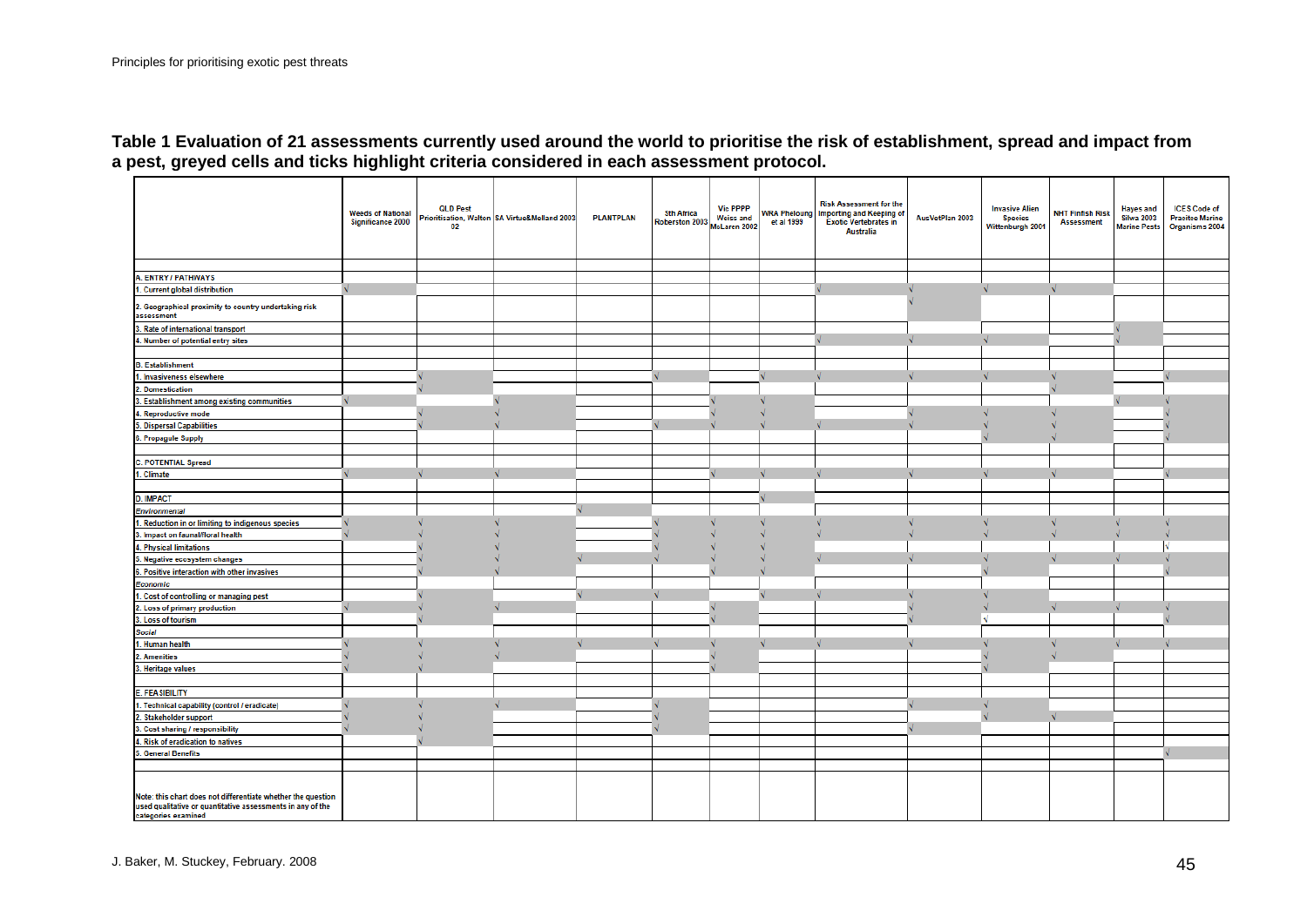|                                                                                                                                                   | <b>Weeds of National</b><br><b>Significance 2000</b> | <b>QLD Pest</b><br>02 | Prioritisation, Walton SA Virtue&Melland 2003 | <b>PLANTPLAN</b> | <b>Sth Africa</b><br>Roberston 2003 McLaren 2002 | <b>Vic PPPP</b> | <b>WRA Pheloung</b><br>et al 1999 | <b>Risk Assessment for the</b><br><b>Importing and Keeping of</b><br><b>Exotic Vertebrates in</b><br><b>Australia</b> | AusVetPlan 2003 | <b>Invasive Alien</b><br><b>Species</b><br>Wittenburgh 2001 | <b>NHT Finfish Risk</b><br>Assessment | <b>Hayes and</b><br><b>Silwa 2003</b><br><b>Marine Pests</b> | <b>ICES Code of</b><br><b>Pracitce Marine</b><br>Organisms 2004 |
|---------------------------------------------------------------------------------------------------------------------------------------------------|------------------------------------------------------|-----------------------|-----------------------------------------------|------------------|--------------------------------------------------|-----------------|-----------------------------------|-----------------------------------------------------------------------------------------------------------------------|-----------------|-------------------------------------------------------------|---------------------------------------|--------------------------------------------------------------|-----------------------------------------------------------------|
|                                                                                                                                                   |                                                      |                       |                                               |                  |                                                  |                 |                                   |                                                                                                                       |                 |                                                             |                                       |                                                              |                                                                 |
| A. ENTRY / PATHWAYS                                                                                                                               |                                                      |                       |                                               |                  |                                                  |                 |                                   |                                                                                                                       |                 |                                                             |                                       |                                                              |                                                                 |
| . Current global distribution                                                                                                                     |                                                      |                       |                                               |                  |                                                  |                 |                                   |                                                                                                                       |                 |                                                             |                                       |                                                              |                                                                 |
| 2. Geographical proximity to country undertaking risk<br>assessment                                                                               |                                                      |                       |                                               |                  |                                                  |                 |                                   |                                                                                                                       |                 |                                                             |                                       |                                                              |                                                                 |
| 3. Rate of international transport                                                                                                                |                                                      |                       |                                               |                  |                                                  |                 |                                   |                                                                                                                       |                 |                                                             |                                       |                                                              |                                                                 |
| 4. Number of potential entry sites                                                                                                                |                                                      |                       |                                               |                  |                                                  |                 |                                   |                                                                                                                       |                 |                                                             |                                       |                                                              |                                                                 |
|                                                                                                                                                   |                                                      |                       |                                               |                  |                                                  |                 |                                   |                                                                                                                       |                 |                                                             |                                       |                                                              |                                                                 |
| <b>B. Establishment</b>                                                                                                                           |                                                      |                       |                                               |                  |                                                  |                 |                                   |                                                                                                                       |                 |                                                             |                                       |                                                              |                                                                 |
| . Invasiveness elsewhere                                                                                                                          |                                                      |                       |                                               |                  |                                                  |                 |                                   |                                                                                                                       |                 |                                                             |                                       |                                                              |                                                                 |
| . Domestication                                                                                                                                   |                                                      |                       |                                               |                  |                                                  |                 |                                   |                                                                                                                       |                 |                                                             |                                       |                                                              |                                                                 |
| . Establishment among existing communities                                                                                                        |                                                      |                       |                                               |                  |                                                  |                 |                                   |                                                                                                                       |                 |                                                             |                                       |                                                              |                                                                 |
| Reproductive mode                                                                                                                                 |                                                      |                       |                                               |                  |                                                  |                 |                                   |                                                                                                                       |                 |                                                             |                                       |                                                              |                                                                 |
| Dispersal Capabilities                                                                                                                            |                                                      |                       |                                               |                  |                                                  |                 |                                   |                                                                                                                       |                 |                                                             |                                       |                                                              |                                                                 |
| . Propagule Supply                                                                                                                                |                                                      |                       |                                               |                  |                                                  |                 |                                   |                                                                                                                       |                 |                                                             |                                       |                                                              |                                                                 |
|                                                                                                                                                   |                                                      |                       |                                               |                  |                                                  |                 |                                   |                                                                                                                       |                 |                                                             |                                       |                                                              |                                                                 |
| . POTENTIAL Spread                                                                                                                                |                                                      |                       |                                               |                  |                                                  |                 |                                   |                                                                                                                       |                 |                                                             |                                       |                                                              |                                                                 |
| . Climate                                                                                                                                         |                                                      |                       |                                               |                  |                                                  |                 |                                   |                                                                                                                       |                 |                                                             |                                       |                                                              |                                                                 |
|                                                                                                                                                   |                                                      |                       |                                               |                  |                                                  |                 |                                   |                                                                                                                       |                 |                                                             |                                       |                                                              |                                                                 |
| <b>D. IMPACT</b>                                                                                                                                  |                                                      |                       |                                               |                  |                                                  |                 |                                   |                                                                                                                       |                 |                                                             |                                       |                                                              |                                                                 |
| Environmental                                                                                                                                     |                                                      |                       |                                               |                  |                                                  |                 |                                   |                                                                                                                       |                 |                                                             |                                       |                                                              |                                                                 |
| . Reduction in or limiting to indigenous species                                                                                                  |                                                      |                       |                                               |                  |                                                  |                 |                                   |                                                                                                                       |                 |                                                             |                                       |                                                              |                                                                 |
| 3. Impact on faunal/floral health                                                                                                                 |                                                      |                       |                                               |                  |                                                  |                 |                                   |                                                                                                                       |                 |                                                             |                                       |                                                              |                                                                 |
| 4. Physical limitations                                                                                                                           |                                                      |                       |                                               |                  |                                                  |                 |                                   |                                                                                                                       |                 |                                                             |                                       |                                                              |                                                                 |
| . Negative ecosystem changes                                                                                                                      |                                                      |                       |                                               |                  |                                                  |                 |                                   |                                                                                                                       |                 |                                                             |                                       |                                                              |                                                                 |
| 6. Positive interaction with other invasives                                                                                                      |                                                      |                       |                                               |                  |                                                  |                 |                                   |                                                                                                                       |                 |                                                             |                                       |                                                              |                                                                 |
| Economic                                                                                                                                          |                                                      |                       |                                               |                  |                                                  |                 |                                   |                                                                                                                       |                 |                                                             |                                       |                                                              |                                                                 |
| . Cost of controlling or managing pest                                                                                                            |                                                      |                       |                                               |                  |                                                  |                 |                                   |                                                                                                                       |                 |                                                             |                                       |                                                              |                                                                 |
| 2. Loss of primary production                                                                                                                     |                                                      |                       |                                               |                  |                                                  |                 |                                   |                                                                                                                       |                 |                                                             |                                       |                                                              |                                                                 |
| 3. Loss of tourism                                                                                                                                |                                                      |                       |                                               |                  |                                                  |                 |                                   |                                                                                                                       |                 |                                                             |                                       |                                                              |                                                                 |
| <b>Social</b>                                                                                                                                     |                                                      |                       |                                               |                  |                                                  |                 |                                   |                                                                                                                       |                 |                                                             |                                       |                                                              |                                                                 |
| . Human health                                                                                                                                    |                                                      |                       |                                               |                  |                                                  |                 |                                   |                                                                                                                       |                 |                                                             |                                       |                                                              |                                                                 |
| . Amenities                                                                                                                                       |                                                      |                       |                                               |                  |                                                  |                 |                                   |                                                                                                                       |                 |                                                             |                                       |                                                              |                                                                 |
| . Heritage values                                                                                                                                 |                                                      |                       |                                               |                  |                                                  |                 |                                   |                                                                                                                       |                 |                                                             |                                       |                                                              |                                                                 |
|                                                                                                                                                   |                                                      |                       |                                               |                  |                                                  |                 |                                   |                                                                                                                       |                 |                                                             |                                       |                                                              |                                                                 |
| <b>E. FEASIBILITY</b>                                                                                                                             |                                                      |                       |                                               |                  |                                                  |                 |                                   |                                                                                                                       |                 |                                                             |                                       |                                                              |                                                                 |
| . Technical capability (control / eradicate)                                                                                                      |                                                      |                       |                                               |                  |                                                  |                 |                                   |                                                                                                                       |                 |                                                             |                                       |                                                              |                                                                 |
| Stakeholder support                                                                                                                               |                                                      |                       |                                               |                  |                                                  |                 |                                   |                                                                                                                       |                 |                                                             |                                       |                                                              |                                                                 |
| Cost sharing / responsibility                                                                                                                     |                                                      |                       |                                               |                  |                                                  |                 |                                   |                                                                                                                       |                 |                                                             |                                       |                                                              |                                                                 |
| . Risk of eradication to natives                                                                                                                  |                                                      |                       |                                               |                  |                                                  |                 |                                   |                                                                                                                       |                 |                                                             |                                       |                                                              |                                                                 |
| <b>General Benefits</b>                                                                                                                           |                                                      |                       |                                               |                  |                                                  |                 |                                   |                                                                                                                       |                 |                                                             |                                       |                                                              |                                                                 |
|                                                                                                                                                   |                                                      |                       |                                               |                  |                                                  |                 |                                   |                                                                                                                       |                 |                                                             |                                       |                                                              |                                                                 |
| Note: this chart does not differentiate whether the question<br>used qualitative or quantitative assessments in any of the<br>categories examined |                                                      |                       |                                               |                  |                                                  |                 |                                   |                                                                                                                       |                 |                                                             |                                       |                                                              |                                                                 |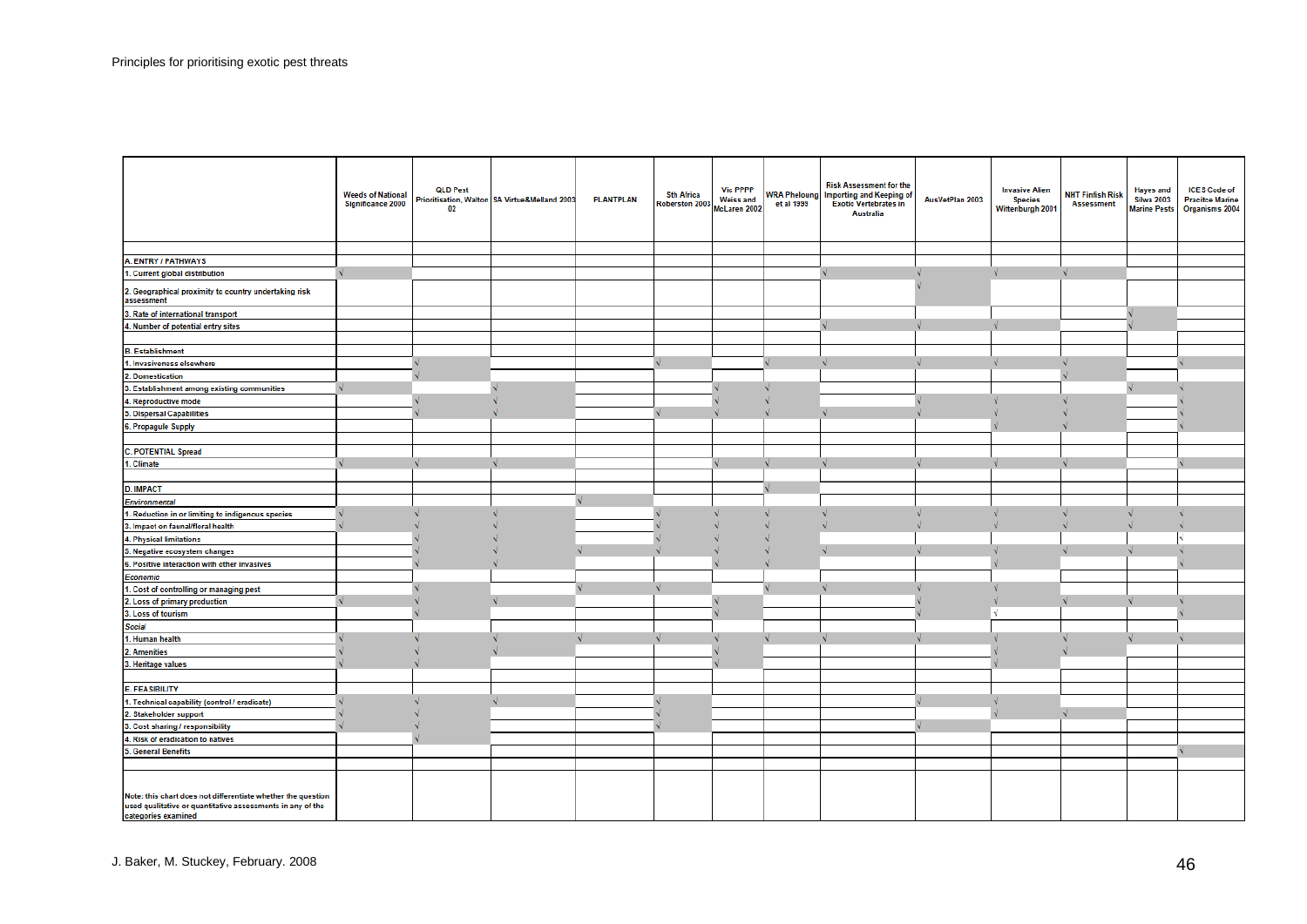# <span id="page-46-0"></span>**Appendix 2: Multi-criteria Workshop 1**

WORKSHOP ON MULTICRITERIA ANALYSIS FOR PEST PRIORITISATION Part 1: Criteria for Assessment July 9, 10 am to 4 pm, Department Agriculture, Fisheries and Forestry, Canberra

Mark Burgman (ACERA) opened the workshop and introduced Dr Lynn Maguire, Professor of the Practice of Environmental Decision Analysis and Director of Professional Studies at Duke University, North Carolina USA, who led the workshop.

#### LIST OF PARTICIPANTS

Ainsworth, Nigel, Pest Management Unit, Department of Sustainability and Environment, PO Box 500 East Melbourne, Victoria 3002

Atkins, Rod, Invasive Species Section, Biodiversity Conservation Branch, Marine and Biodiversity Division, Department of the Environment and Water Resources, GPO Box 787, Canberra ACT 2601

Bomford, Mary, Bureau of Rural Sciences, Department of Agriculture, Fisheries and Forestry, GPO Box 858, Canberra ACT 2601

Burgman, Mark, Australian Centre of Excellence for Risk Analysis, School of Botany, University of Melbourne, Parkville 3010 Australia

Christian, Rochelle, America Europe Africa Oceania, Biosecurity Australia, Department of Agriculture, Fisheries and Forestry, GPO Box 858, Canberra ACT 2601

Cleland, Robyn, Contained Dealings Evaluation, Office of the Gene Technology Regulator, MDP 54 - PO Box 100, Woden ACT 2606

Cole, Mike, Office Of The Chief Plant Protection Officer, Product Integrity, Department of Agriculture, Fisheries and Forestry, GPO Box 858, Canberra ACT 2601

Eaton, Debra, Plant Health Australia, 5/4 Phipps Close, Deakin ACT 2600

Grant, Neil, Asia Middle East, Biosecurity Australia, Department of Agriculture, Fisheries and Forestry, GPO Box 858, Canberra ACT 2601

Hanson, Cindy, Biosecurity and Product Integrity, Department of Primary Industries and Water, Mt Pleasant Laboratories, PO Box 46, Kings Meadows TAS 7249

Hood, Greg, Bureau of Rural Sciences, Department of Agriculture, Fisheries and Forestry, GPO Box 858, Canberra ACT 2601

Hunt, Trevor, Pest Plant Assessment, Department of Primary Industries, Frankston, P.O. Box 48, Frankston, Vic. 3199

Keese, Paul, Office of the Gene Technology Regulator, MDP 54 - PO Box 100, Woden ACT 2606

Maguire, Lynn, Environmental Sciences & Policy, Professor of the Practice of Environmental Decision Analysis Director of Professional Studies, Nicholas School of the Environment and Earth Sciences Box 90328 Duke University Durham, NC 27708-0328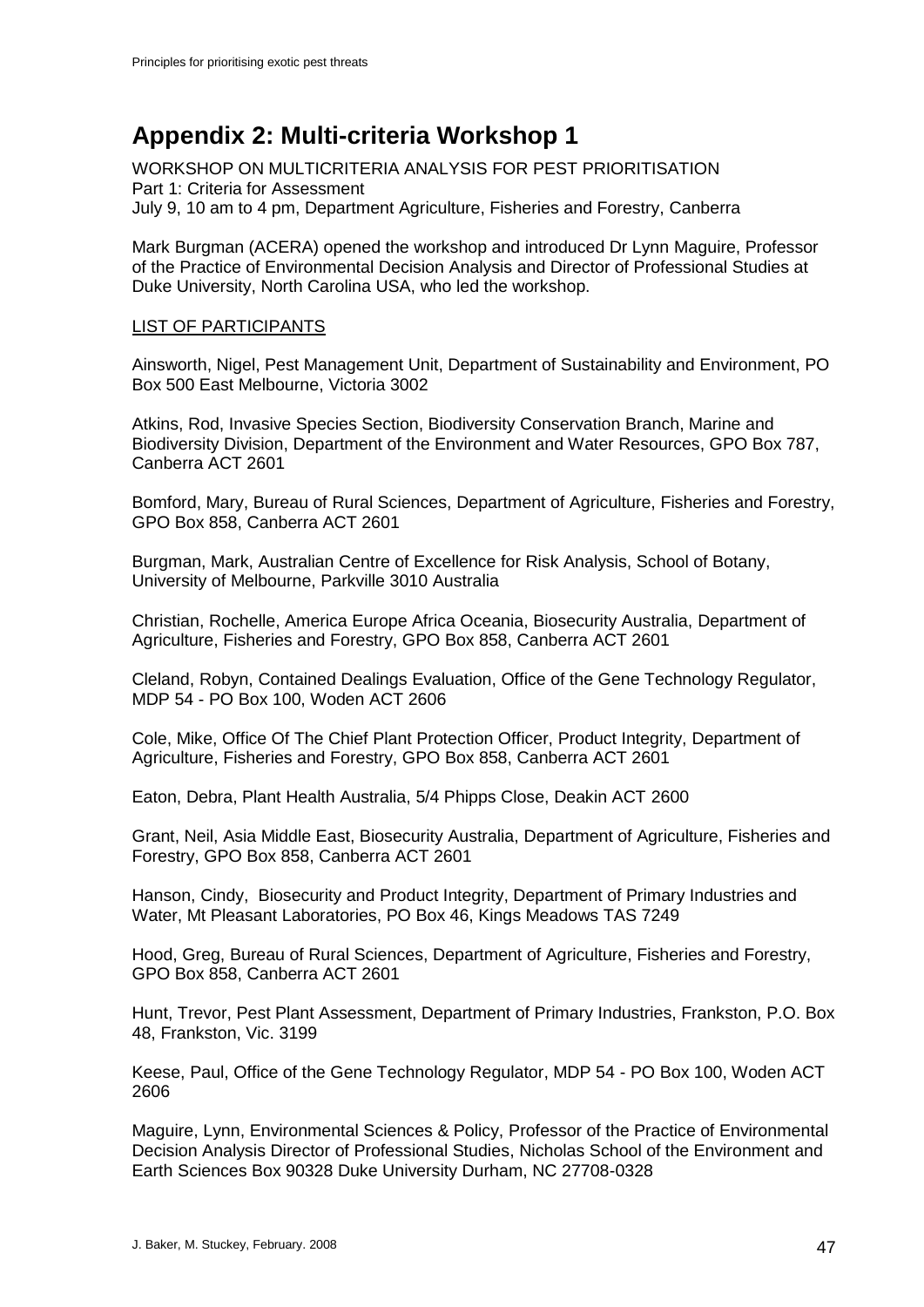Paini, Dean, CSIRO Entomology, GPO Box 1700, Canberra ACT 2601

Pheloung, Paul, Office Of The Chief Plant Protection Officer, Product Integrity, Department of Agriculture, Fisheries and Forestry, GPO Box 858, Canberra ACT 2601

Pratt, Stephen, Bureau of Rural Sciences, Department of Agriculture, Fisheries and Forestry, GPO Box 858, Canberra ACT 2601

Proctor, Wendy, Land and Water, Black Mountain Laboratory, GPO Box 1666 Canberra ACT 2601

Quinn, Julie, Invasive Species Section (AUSBIOSEC Joint Team), Biodiversity Conservation Branch, Marine and Biodiversity Division, Department of the Environment and Water Resources, GPO Box 787, Canberra ACT 2601

Richardson, Stephen, Office Of The Chief Plant Protection Officer, Product Integrity, Department of Agriculture, Fisheries and Forestry, GPO Box 858, Canberra ACT 2601

Rossel, Jan Bart, NAQS, AQISACT, Department of Agriculture, Fisheries and Forestry, GPO Box 858, Canberra ACT 2601

Steel, Jackie, Department of Primary Industries, Frankston, P.O. Box 48, Frankston, Vic. 3199

Stuckey, Michelle, Bureau of Rural Sciences, Department of Agriculture, Fisheries and Forestry, GPO Box 858, Canberra ACT 2601

Turner, Rod, Plant Health Australia, 5/4 Phipps Close, Deakin ACT 2600

Van Wilgen, Nicola, DST-NRF Centre for Invasion Biology, Department of Botany and Zoology, University of Stellenbosch, P/Bag X1, Matieland 7602

Velzeboer, Renate, Science and Conservation, South Australian Department for Environment and Heritage PO Box 721, VICTOR HARBOR SA 5211

Wallace, Ken, Department of Environment and Conservation, Locked Bag 104, Bentley Delivery Centre, Western 6983.

Walters, Anne, Department Natural Resources Environment & The Arts, NT, PO Box 344, Katherine 0851

Objectives Hierarchy (courtesy Lynn Maguire) **OBJECTIVES HIERARCHY from 9 July Workshop**

#### **NON-PRODUCTION IMPACTS**

**BIODIVERSITY** ECOSYSTEM SERVICES Water Quality Pollution Absorption **Productivity Quantity** URBAN INFRASTRUCTURE AMENITIES Recreation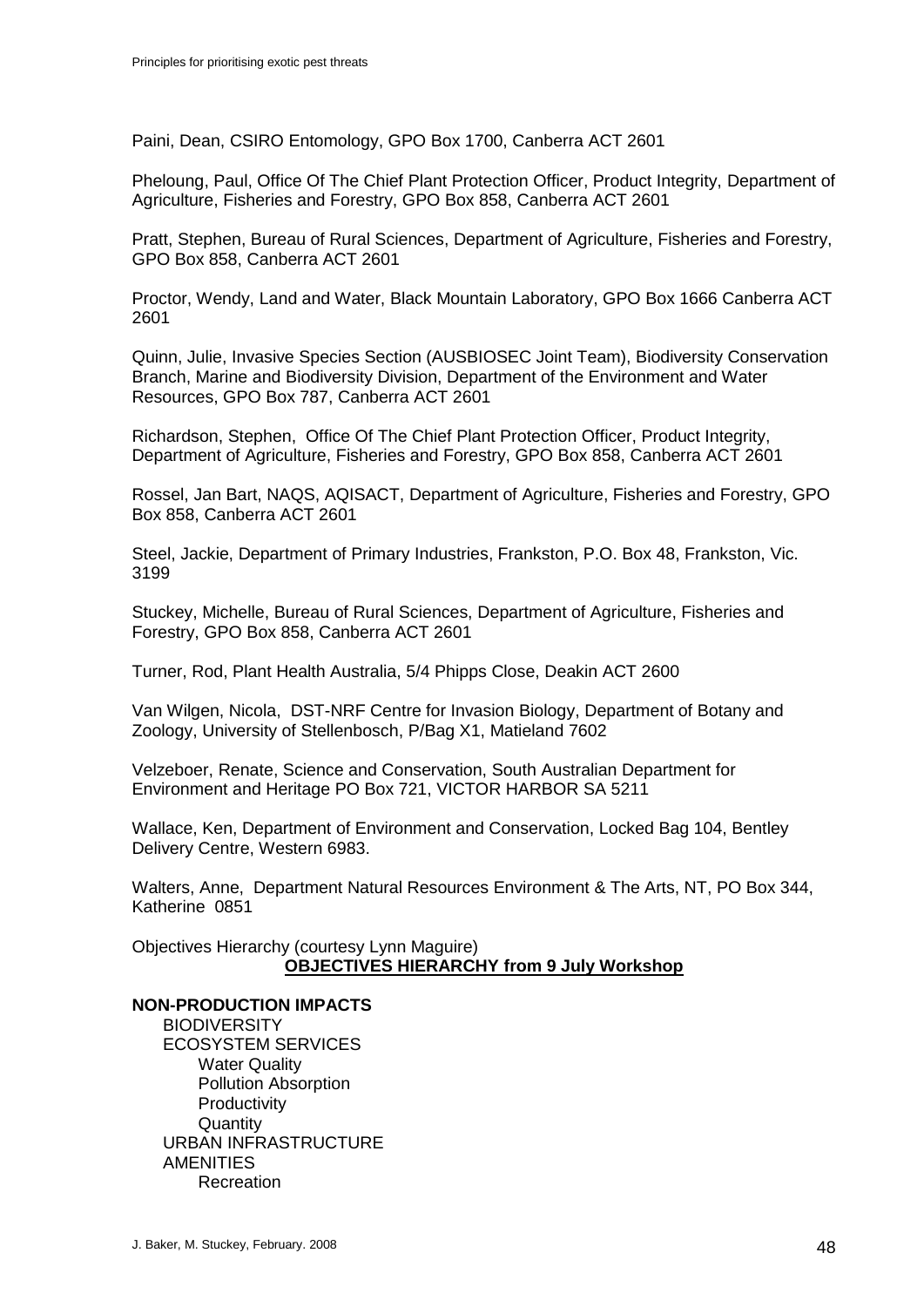HUMAN HEALTH HERITAGE VALUES

#### **PRIMARY PRODUCTION IMPACTS**

**AGRICULTURE HORTICULTURE** FORESTRY **FISHERIES** PET TRADE

#### **COST EFFECTIVE**

#### **LEGAL**

POLITICAL CONSISTENCY

Each element of the objectives hierarchy represents something of value to at least some of the organizations concerned with plant pests, although not all organizations place the same priority on each of these elements. To make these objectives operationally useful for decision making, such as allocating funds among pest control projects, each objective needs an observable attribute, or measure, that can be used to gauge the performance of alternative plans for action. Articulating more specific objectives for a particular pest control problem and defining measures that could be used to evaluate the performance of alternative management actions was the focus of the second workshop in Melbourne on 30 July.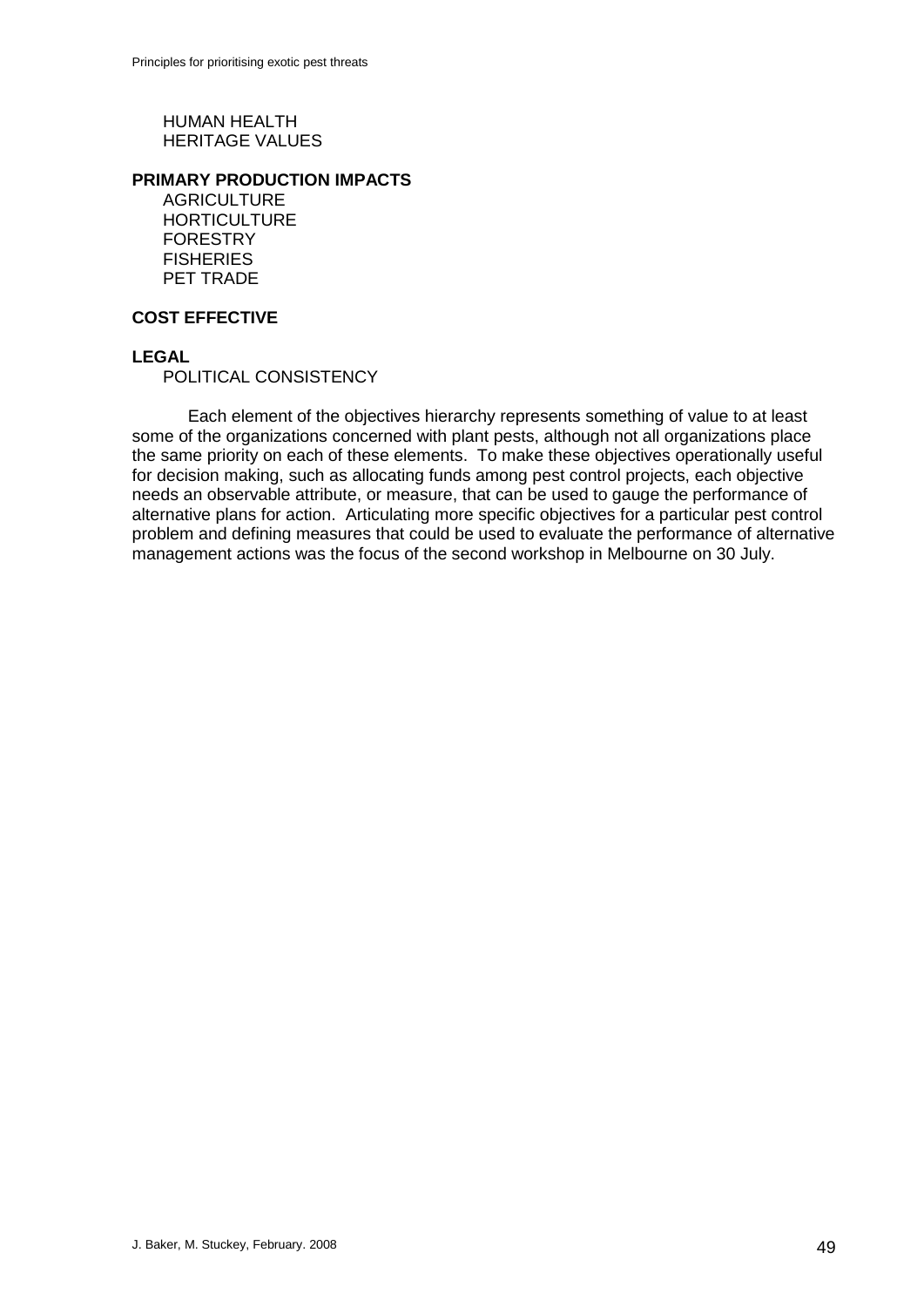# <span id="page-49-0"></span>**Appendix 3: Multi-criteria Workshop 2**

Workshop on Multicriteria Analysis for Pest Prioritisation Part 2: Assessment and Weighting of Pest Criteria. Monday July 30

#### LIST OF PARTICIPANTS

Ainsworth, Nigel, Pest Management Unit, Department of Sustainability and Environment, PO Box 500 East Melbourne, Victoria 3002, Nigel.A.Ainsworth@dse.vic.gov.au

Burgman, Mark, Australian Centre of Excellence for Risk Analysis, School of Botany, University of Melbourne, Parkville 3010 Australia, markab@unimelb.edu.au

Carey, Jan, Environmental Science Research Group, School of Botany, University of Melbourne, Victoria 3010, Australia, j.carey@botany.unimelb.edu.au

Chesson, Jean, Bureau of Rural Sciences, Department of Agriculture, Fisheries and Forestry, GPO Box 858, Canberra ACT 2601, Jean.chesson@brs.gov.au

Christian, Rochelle, America Europe Africa Oceania, Biosecurity Australia, Department of Agriculture, Fisheries and Forestry, GPO Box 858, Canberra ACT 2601, rochelle.christian@daff.gov.au

Cleland, Robyn, Contained Dealings Evaluation, Office of the Gene Technology Regulator, MDP 54 - PO Box 100, Woden ACT 2606, Robyn.Cleland@health.gov.au

Cousens, Roger, Weed Science & Plant Ecology, The University of Melbourne, 500 Yarra Boulevard, Richmond, Victoria 3121, Australia, rcousens@unimelb.edu.au

Fortin, Marie-Josee, Landscape Ecology, Department of Ecology & Evolutionary Biology, University of Toronto, 25 Harbord St. Toronto , ON, Canada , M5S 3G5, mjfortin@zoo.utoronto.ca

Grant, Neil, Asia Middle East, Biosecurity Australia, Department of Agriculture, Fisheries and Forestry, GPO Box 858, Canberra ACT 2601, Neil.Grant @daff.gov.au

Hanson, Cindy, Biosecurity and Product Integrity, Department of Primary Industries and Water, Mt Pleasant Laboratories, PO Box 46, Kings Meadows TAS 7249, Cindy.Hanson@dpiw.tas.gov.au

Macbeth, Fiona, Office Of The Chief Plant Protection Officer, Product Integrity, Department of Agriculture, Fisheries and Forestry, GPO Box 858, Canberra ACT 2601, Fiona.Macbeth@daff.gov.au

Maguire, Lynn, Environmental Sciences & Policy, Duke, NC USA Professor of the Practice of Environmental Decision Analysis Director of Professional Studies, Nicholas School of the Environment and Earth Sciences Box 90328 Duke University Durham, NC 27708-0328, [lmaguire@duke.edu](mailto:lmaguire@duke.edu)

Moore, Robert, Australian Biosecurity System for Primary Production & the Environment Task Force (AusBIOSEC), Department of Agriculture, Fisheries and Forestry, GPO Box 858, Canberra ACT 2601, [Robert.Moore@daff.gov.au](mailto:Robert.Moore@daff.gov.au)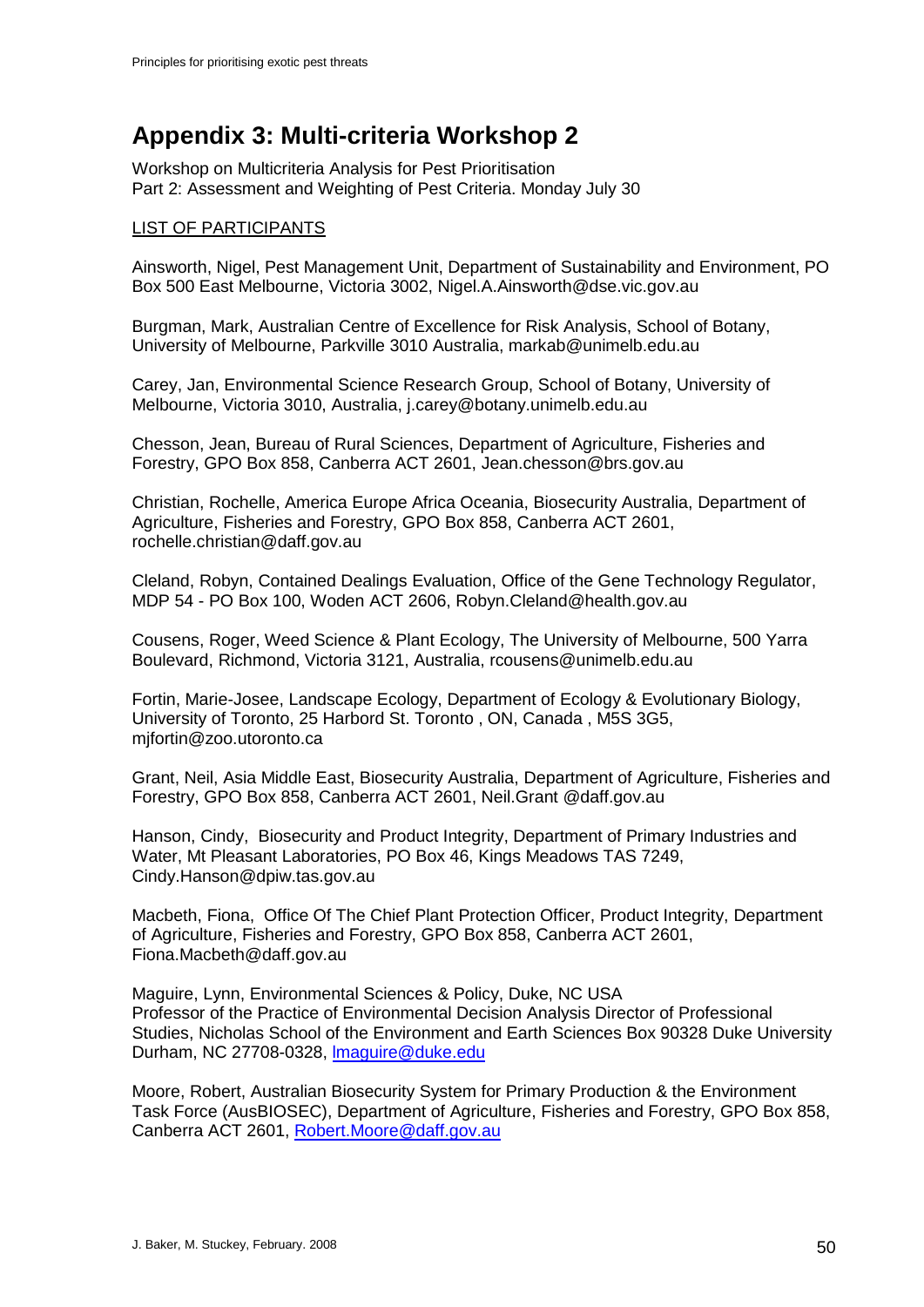Pheloung, Paul, Office Of The Chief Plant Protection Officer, Product Integrity, Department of Agriculture, Fisheries and Forestry, GPO Box 858, Canberra ACT 2601, Paul.Pheloung@daff.gov.au

Pratt, Stephen, Bureau of Rural Sciences, Department of Agriculture, Fisheries and Forestry, GPO Box 858, Canberra ACT 2601, Stephen.Pratt@brs.gov.au

Stuckey, Michelle, Bureau of Rural Sciences, Department of Agriculture, Fisheries and Forestry, GPO Box 858, Canberra ACT 2601, Michelle.Stuckey@affa.gov.au

Velzeboer, Renate, Science and Conservation, South Australian Department for Environment and Heritage PO Box 721, VICTOR HARBOR SA 5211, velzeboer.renate@saugov.sa.gov.au

Virtue, John, Animal & Plant Control Group, Department of Water Land & Biodiversity Conservation South Australia & Cooperative Centre for Australian Weed Management (Weeds CRC), GPO Box 2834, Adelaide SA 5001, virtue.john@saugov.sa.gov.au

Whattam, Mark, AQIS Victoria, PO Box 1006, Tullamarine Victoria 3043, Mark.Whattam@daff.gov.au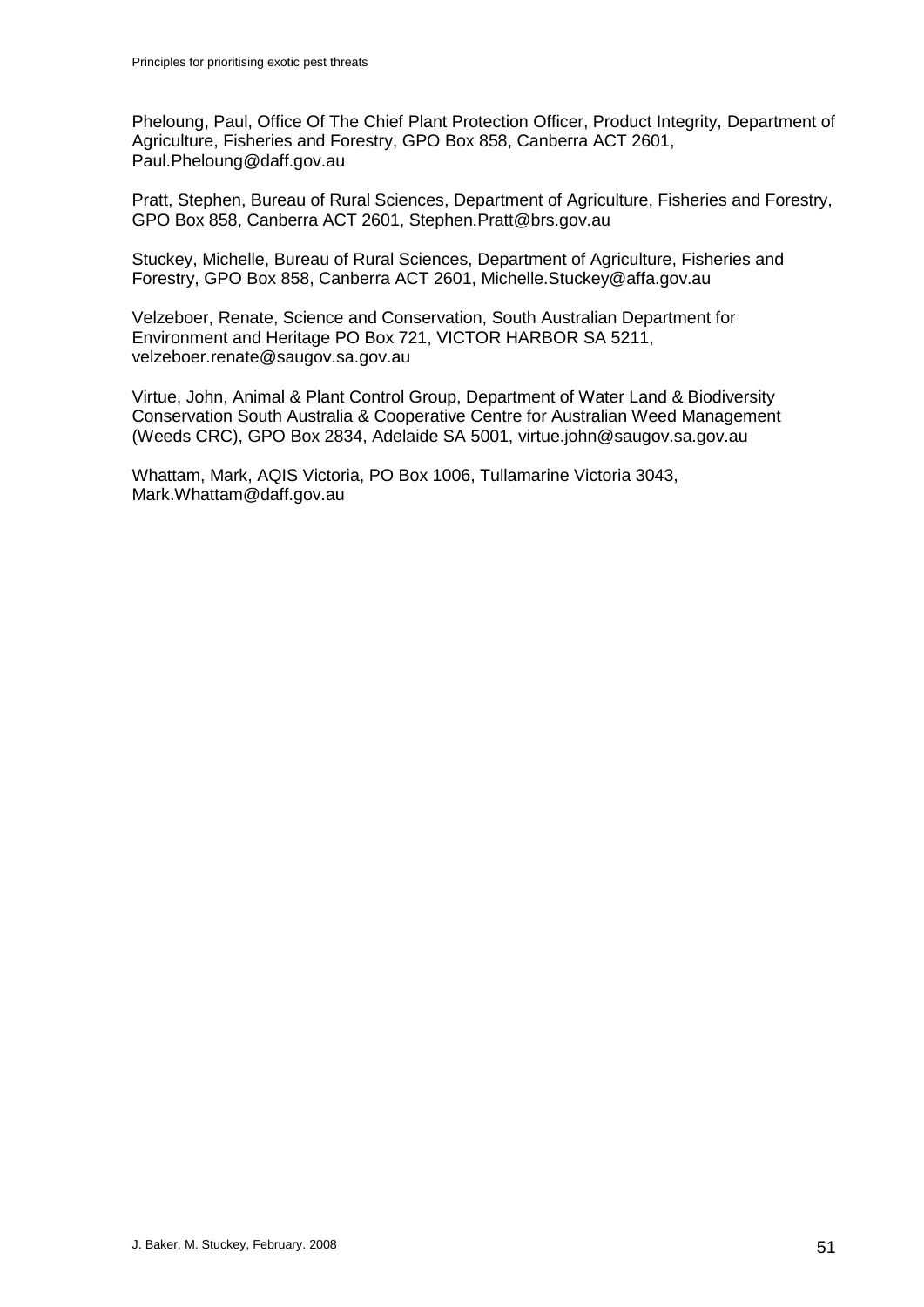## <span id="page-51-0"></span>**Appendix 4 Maps showing landuse and the potential distribution for 2 of the AQIS NAQS targeted pests considered in this study.**

<span id="page-51-1"></span>**Figure 8** Landuse map used to estimate conservation and indigenous/other protected land area affected by a pest incursion

(source:http://www.nlwra.gov.au/library/scripts/objectifyMedia.aspx?file=pdf/79/93.pdf).



#### Non-agricultural and interpretive agricultural land use